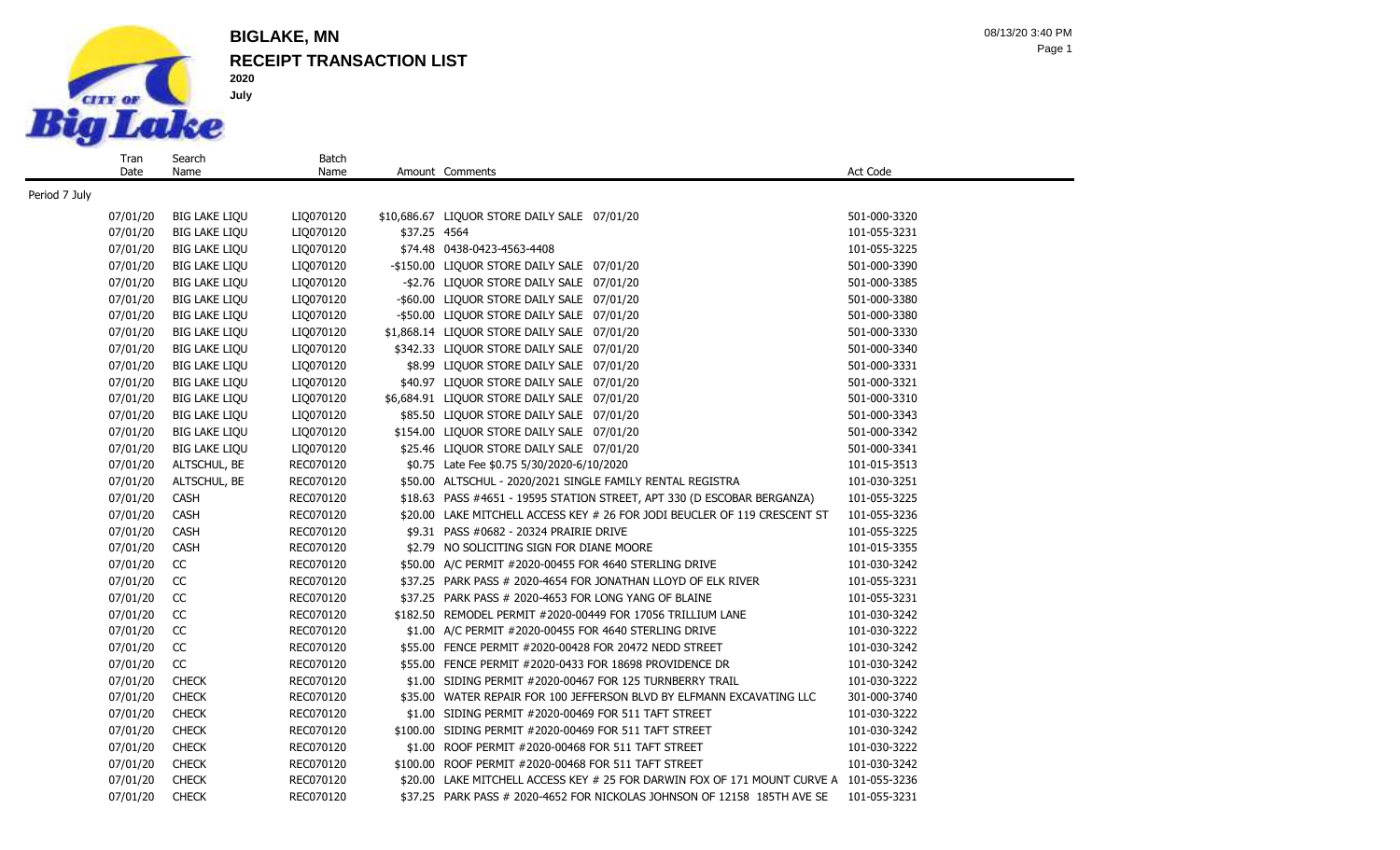

Search Name

### **RECEIPT TRANSACTION LIST BIGLAKE, MN**

Batch

Page 2 08/13/20 3:40 PM

07/01/20 CHECK REC070120 \$100.00 WINDOW PERMIT #2020-00464 FOR 125 TURNBERRY TRAIL 101-030-3242 07/01/20 CHECK REC070120 \$17.50 GARAGE PERMIT #2020-00388 FOF 125 TURNBERRY TRAIL 101-030-3222 07/01/20 CHECK REC070120 \$379.70 GARAGE PERMIT #2020-00388 FOF 125 TURNBERRY TRAIL 101-030-3241 07/01/20 CHECK REC070120 \$584.15 GARAGE PERMIT #2020-00388 FOF 125 TURNBERRY TRAIL 101-030-3242 07/01/20 CHECK REC070120 \$1.00 WINDOW PERMIT #202000464 FOR 125 TURNBERRY TRAIL 101-030-3222 07/01/20 CHECK REC070120 \$100.00 SIDING PERMIT #2020-00467 FOR 125 TURNBERRY TRAIL 101-030-3242 07/01/20 NOVAK BUILDE REC070120 \$469.00 NEW HOME PERMIT #2020-00377 FOR 19372 KAREN LANE 301-000-3720 07/01/20 NOVAK BUILDE REC070120 \$75.00 NEW HOME PERMIT #2020-00377 FOR 19372 KAREN LANE 301-000-3740 07/01/20 NOVAK BUILDE REC070120 \$5,325.00 NEW HOME PERMIT #2020-00377 FOR 19372 KAREN LANE 499-000-3855 07/01/20 NOVAK BUILDE REC070120 \$200.00 NEW HOME PERMIT #2020-00377 FOR 19372 KAREN LANE 101-030-3221 07/01/20 NOVAK BUILDE REC070120 \$150.00 NEW HOME PERMIT #2020-00377 FOR 19372 KAREN LANE 101-030-3221 07/01/20 NOVAK BUILDE REC070120 \$100.00 NEW HOME PERMIT #2020-00377 FOR 19372 KAREN LANE 101-030-3229 07/01/20 NOVAK BUILDE REC070120 \$40.00 NEW HOME PERMIT #2020-00377 FOR 19372 KAREN LANE 301-000-3229 07/01/20 NOVAK BUILDE REC070120 \$1,929.15 NEW HOME PERMIT #2020-00377 FOR 19372 KAREN LANE 101-030-3221 07/01/20 NOVAK BUILDE REC070120 \$105.00 NEW HOME PERMIT #2020-00377 FOR 19372 KAREN LANE 101-030-3222 07/01/20 NOVAK BUILDE REC070120 \$3,585.00 NEW HOME PERMIT #2020-00377 FOR 19372 KAREN LANE 301-000-3755 07/01/20 NOVAK BUILDE REC070120 \$1.00 NEW HOME PERMIT #2020-00377 FOR 19372 KAREN LANE 101-030-3222 07/01/20 NOVAK BUILDE REC070120 \$1.00 NEW HOME PERMIT #2020-00377 FOR 19372 KAREN LANE 101-030-3222 07/01/20 NOVAK BUILDE REC070120 \$1,253.95 NEW HOME PERMIT #2020-00377 FOR 19372 KAREN LANE 101-030-3241 07/01/20 NOVAK BUILDE REC070120 \$75.00 NEW HOME PERMIT #2020-00377 FOR 19372 KAREN LANE 401-000-3820 07/01/20 NOVAK BUILDE REC070120 \$5.00 NEW HOME PERMIT #2020-00377 FOR 19372 KAREN LANE 101-030-3375 07/02/20 CASH REC070220 \$18.63 PARK PASS # 2020-4656 FOR SHEILA HANENBURG OF 325 DONNA CT 101-055-3225 07/02/20 CASH REC070220 \$20.00 FM VENDOR MATT'S MUSHROOMS & MORE 7-1 & 7-8-20 280-000-3200 07/02/20 CASH REC070220 \$10.00 FM VENDOR CRAFTY CARPENTER 7-1-20 280-000-3200 07/02/20 CASH REC070220 \$10.00 FM VENDOR PRAIRIE FIRE KITCHENS 7-1-20 280-000-3200 07/02/20 CASH REC070220 \$10.00 FM VENDOR MARKI PRODUCE 7-1-20 280-000-3200 07/02/20 CASH REC070220 \$10.00 FM VENDOR KETTLICIOUS 7-1-20 280-000-3200 07/02/20 CASH REC070220 \$9.31 PASS #0686 - 760 KATRINA 101-055-3225 101-055-3225 07/02/20 CASH REC070220 \$9.31 PARK PASS # 2020-0687 FOR MARIA SOTO OF 307 MONROE ST 101-055-3225 07/02/20 CASH REC070220 \$9.31 PARK PASS # 2020-0684 FOR 20489 GORDON LN 101-055-3225 07/02/20 CASH REC070220 \$20.00 LAKE MITCHELL ACCESS KEY # 30 FOR PATRICIA HINKEMEYER OF 1230 POW 101-055-3236 07/02/20 CASH REC070220 \$20.00 LAKE MITCHELL ACCESS KEY #28 FOR BRUCE BROWN OF 1461 CHIPPEWA ST 101-055-3236 07/02/20 CASH REC070220 \$27.94 PARK PASS # 2020-0685 FOR CHERYLE LINDBOM OF BECKER 101-055-3231 07/02/20 CASH REC070220 \$10.00 FM VENDOR KATIE'S KITCHEN 7-1-20 280-000-3200 07/02/20 CC REC070220 \$1.00 ROOF PERMIT #2020-00460 FOR 1470 POWELL STREET NORTH 101-030-3222 07/02/20 CC REC070220 \$1.00 ROOF PERMIT #2020-00458 FOR 552 FOREST ROAD 101-030-3222

07/02/20 CC REC070220 \$100.00 ROOF PERMIT #2020-00458 FOR 552 FOREST ROAD 101-030-3242

07/01/20 CHECK REC070120 \$5.00 ROOF PERMIT #2020-00468 FOR 511 TAFT STREET 101-030-3375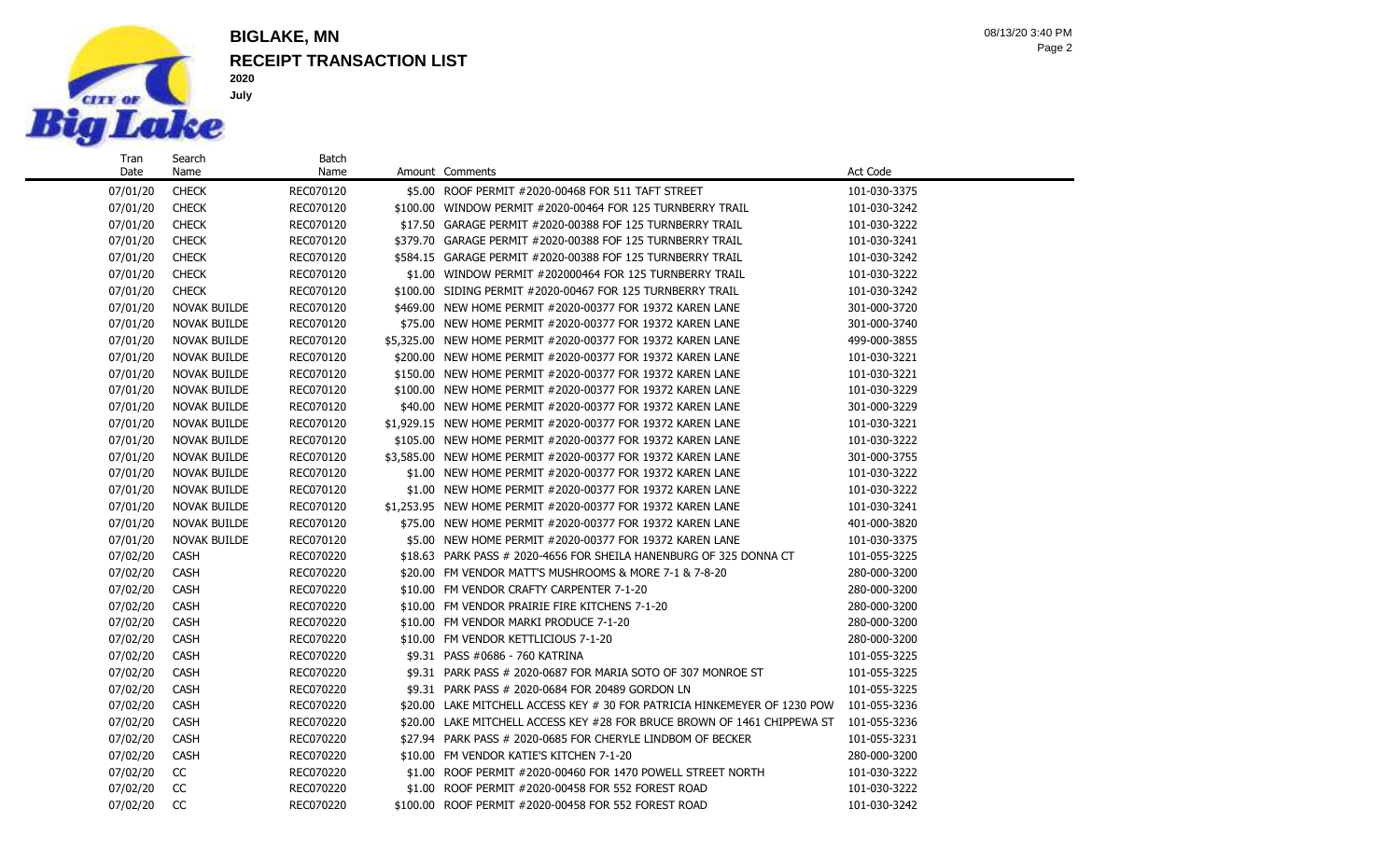

Name

### **RECEIPT TRANSACTION LIST BIGLAKE, MN**

Batch<br>Name

Page 3 08/13/20 3:40 PM

07/02/20 CC REC070220 \$1.00 ROOF PERMIT #2020-00457 FOR 5050 EDINBURGH WAY 101-030-3222 07/02/20 CC REC070220 \$100.00 ROOF PERMIT #2020-00457 FOR 5050 EDINBURGH WAY 101-030-3242 07/02/20 CC REC070220 \$37.25 PARK PASS # 2020-4657 FOR THERON DRAEGER OF 17533 216TH AVE NW 101-055-3231 07/02/20 CC REC070220 \$20.00 LAKE MITCHELL ACCESS KEY # 27 FOR SETH HANSEN OF 1201 HILL ST 101-055-3236 07/02/20 CC REC070220 \$100.00 ROOF PERMIT #2020-00456 FOR 5065 EDINBURGH WAY 101-030-3242 07/02/20 CC REC070220 \$20.00 LAKE MITCHELL ACCESS KEY # 29 FOR JAY MEYER OF 170 HIAWATHA AVE 101-055-3236 07/02/20 CC REC070220 \$1.00 PORCH PERMIT #2020-00420 FOR 4701 STERLING DRIVE 101-030-3222 07/02/20 CC REC070220 \$5.00 ROOF PERMIT #2020-00456 FOR 5065 EDINBURGH WAY 101-030-3375 07/02/20 CC REC070220 \$1.00 ROOF PERMIT #2020-00456 FOR 5065 EDINBURGH WAY 101-030-3222 07/02/20 CC REC070220 \$55.00 FENCE PERMIT # 2020-00445 FOR 505 FAIR MEADOWS DR 101-030-3242 07/02/20 CC REC070220 \$50.00 PARKING CITATION #2031-2008398 FOR LEWANDOWSKI OF EAST BETHEL 101-075-3512 07/02/20 CC REC070220 \$9.31 PARK PASS # 2020-0683 FOR LISA KAISER OF 4327 STERLING DR 101-055-3225 07/02/20 CC REC070220 \$18.63 PARK PASS # 2020-4655 FOR LISA KAISER OF 4327 STERLING DR 101-055-3225 07/02/20 CC REC070220 \$27.94 PARK PASS # 2020-0688 FOR WALLACE DURBIN OF ELK RIVER 101-055-3231 07/02/20 CC REC070220 \$100.00 ROOF PERMIT #2020-00459 FOR 850 HARRISON DRIVE 101-030-3242 07/02/20 CC REC070220 \$1.00 ROOF PERMIT #2020-00459 FOR 850 HARRISON DRIVE 101-030-3222 07/02/20 CC REC070220 \$100.00 ROOF PERMIT #2020-00460 FOR 1470 POWELL STREET NORTH 101-030-3242 07/02/20 CC REC070220 \$25.00 ASSESS SEARCH FOR STATION STREET PID # 65-597-0010 BY EPIC PROP SER 101-015-3417 07/02/20 CC REC070220 \$50.00 PARKING CITATION # 2415 CASE # 200008316 101-075-3512 07/02/20 CC REC070220 \$50.00 WATER HEATER PERMIT #2020-00470 FOR 621 RED OAK DRIVE 101-030-3242 07/02/20 CC REC070220 \$1.00 WATER HEATER PERMIT #2020-00470 FOR 621 RED OAK DRIVE 101-030-3222 07/02/20 CC REC070220 \$150.00 PORCH PERMIT #2020-00420 FOR 4701 STERLING DRIVE 101-030-3242 07/02/20 CHECK REC070220 \$10.00 FM VENDOR SUCCULENT QUEEN 7-1-20 280-000-3200 07/02/20 CHECK REC070220 \$1.00 BASEMENT FINISH PERMIT #2020-00422 FOR 120 HIAWATHA AVENUE 101-030-3222 07/02/20 CHECK REC070220 \$150.00 BASEMENT FINISH PERMIT #2020-00422 FOR 120 HIAWATHA AVENUE 101-030-3242 07/02/20 CHECK REC070220 \$100.00 WINDOW PERMIT #2020-00471 FOR 115 JUSTICE PLACE 101-030-3242 07/02/20 CHECK REC070220 \$8.00 GARAGE PERMIT # 2020-00417 FOR 424 MINNESOTA AVE 101-030-3222 07/02/20 CHECK REC070220 \$204.88 GARAGE PERMIT # 2020-00417 FOR 424 MINNESOTA AVE 101-030-3241 07/02/20 CHECK REC070220 \$5.00 WINDOW PERMIT #2020-00471 FOR 115 JUSTICE PLACE 101-030-3375 07/02/20 CHECK REC070220 \$1.00 WINDOW PERMIT #2020-00471 FOR 115 JUSTICE PLACE 101-030-3222 07/02/20 CHECK REC070220 \$315.20 GARAGE PERMIT # 2020-00417 FOR 424 MINNESOTA AVE 101-030-3242 07/06/20 BIG LAKE LIQU LIQ070220 \$712.75 LIQUOR STORE DAILY SALE 07/02/20 501-000-3340 07/06/20 BIG LAKE LIQU LIO070220 \$30.00 LIQUOR STORE DAILY SALE 07/02/20 501-000-3380 07/06/20 BIG LAKE LIQU LIQ070220 \$55.86 LIQUOR STORE DAILY SALE 07/02/20 101-055-3231 07/06/20 BIG LAKE LIQU LIQ070220 \$74.48 LIQUOR STORE DAILY SALE 07/02/20 101-055-3225 07/06/20 BIG LAKE LIQU LIQ070220 \$66.94 LIQUOR STORE DAILY SALE 07/02/20 501-000-3321

07/06/20 BIG LAKE LIQU LIQ070220 \$1.15 LIQUOR STORE DAILY SALE 07/02/20 501-000-3385 07/06/20 BIG LAKE LIQU LIQ070220 \$22,334.65 LIQUOR STORE DAILY SALE 07/02/20 501-000-3320

Amount Comments **Amount Comments** Act Code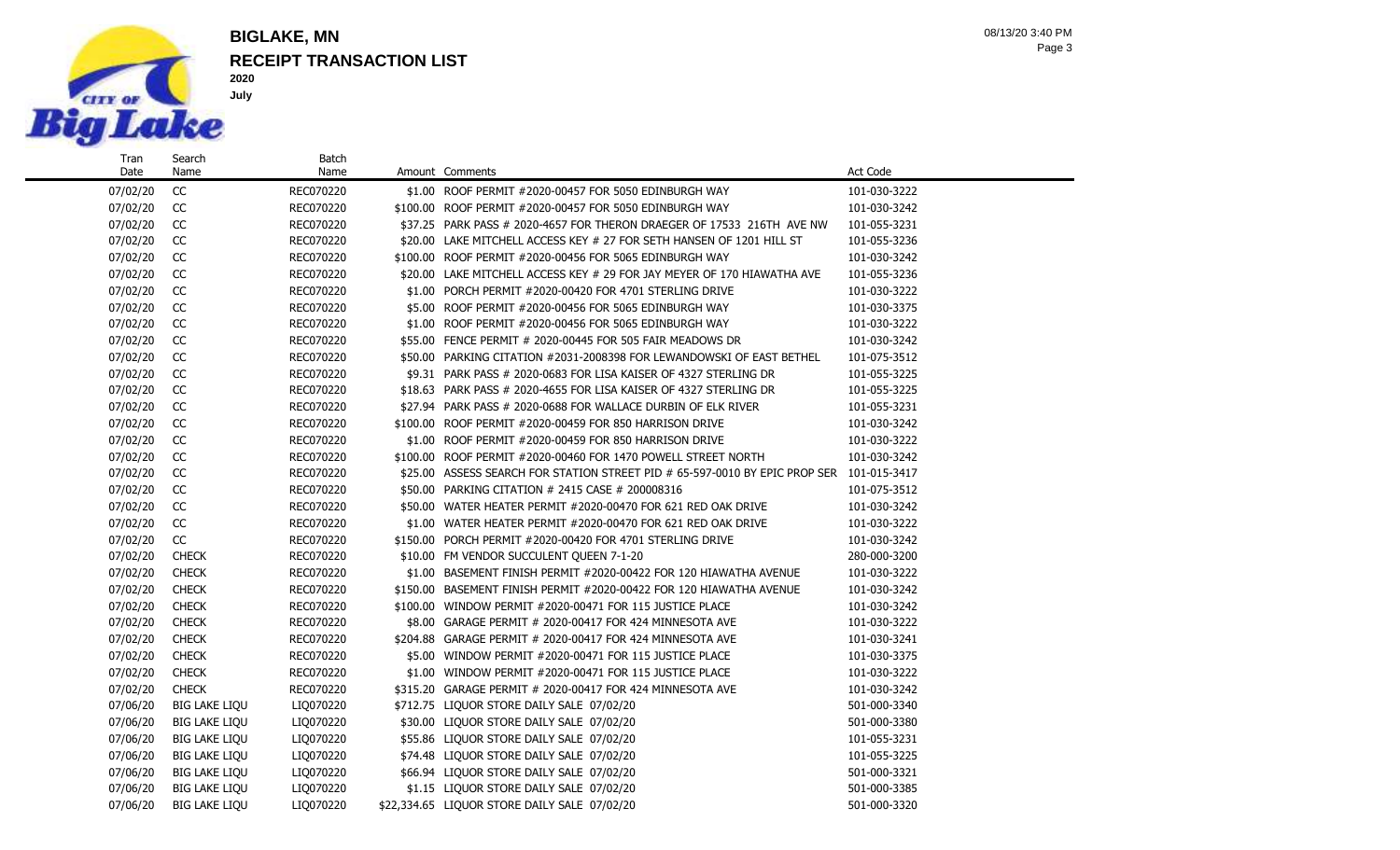

**2020 July**

## **RECEIPT TRANSACTION LIST BIGLAKE, MN**

Page 4 08/13/20 3:40 PM

| Tran     | Search               | <b>Batch</b> |              |                                                      |              |
|----------|----------------------|--------------|--------------|------------------------------------------------------|--------------|
| Date     | Name                 | Name         |              | Amount Comments                                      | Act Code     |
| 07/06/20 | <b>BIG LAKE LIQU</b> | LIQ070220    |              | \$2,983.57 LIQUOR STORE DAILY SALE 07/02/20          | 501-000-3330 |
| 07/06/20 | <b>BIG LAKE LIQU</b> | LIQ070220    |              | \$17.98 LIQUOR STORE DAILY SALE 07/02/20             | 501-000-3331 |
| 07/06/20 | <b>BIG LAKE LIQU</b> | LIQ070220    |              | \$11,673.80 LIQUOR STORE DAILY SALE 07/02/20         | 501-000-3310 |
| 07/06/20 | <b>BIG LAKE LIQU</b> | LIQ070220    |              | \$453.25 LIQUOR STORE DAILY SALE 07/02/20            | 501-000-3343 |
| 07/06/20 | <b>BIG LAKE LIQU</b> | LIQ070220    |              | \$61.42 LIQUOR STORE DAILY SALE 07/02/20             | 501-000-3341 |
| 07/06/20 | <b>BIG LAKE LIQU</b> | LIQ070220    |              | \$341.00 LIQUOR STORE DAILY SALE 07/02/20            | 501-000-3342 |
| 07/06/20 | <b>BIG LAKE LIQU</b> | LIQ070220    |              | -\$100.00 LIQUOR STORE DAILY SALE 07/02/20           | 501-000-3390 |
| 07/06/20 | <b>BIG LAKE LIQU</b> | LIQ070320    |              | \$23,197.31 LIQUOR STORE DAILY SALE 07/03/20         | 501-000-3320 |
| 07/06/20 | <b>BIG LAKE LIQU</b> | LIQ070320    |              | \$535.00 LIQUOR STORE DAILY SALE 07/03/20            | 501-000-3343 |
| 07/06/20 | <b>BIG LAKE LIQU</b> | LIQ070320    |              | \$264.00 LIQUOR STORE DAILY SALE 07/03/20            | 501-000-3342 |
| 07/06/20 | <b>BIG LAKE LIQU</b> | LIQ070320    |              | \$55.86 LIQUOR STORE DAILY SALE 07/03/20             | 101-055-3225 |
| 07/06/20 | <b>BIG LAKE LIQU</b> | LIQ070320    |              | \$24.46 LIQUOR STORE DAILY SALE 07/03/20             | 501-000-3341 |
| 07/06/20 | <b>BIG LAKE LIQU</b> | LIQ070320    |              | \$9,637.15 LIQUOR STORE DAILY SALE 07/03/20          | 501-000-3310 |
| 07/06/20 | <b>BIG LAKE LIQU</b> | LIQ070320    |              | \$8.99 LIQUOR STORE DAILY SALE 07/03/20              | 501-000-3331 |
| 07/06/20 | <b>BIG LAKE LIQU</b> | LIQ070320    |              | \$929.43 LIQUOR STORE DAILY SALE 07/03/20            | 501-000-3340 |
| 07/06/20 | <b>BIG LAKE LIQU</b> | LIQ070320    |              | \$2,294.41 LIQUOR STORE DAILY SALE 07/03/20          | 501-000-3330 |
| 07/06/20 | <b>BIG LAKE LIQU</b> | LIQ070320    |              | \$143.87 LIQUOR STORE DAILY SALE 07/03/20            | 501-000-3321 |
| 07/06/20 | <b>BIG LAKE LIQU</b> | LIQ070320    |              | -\$120.00 LIQUOR STORE DAILY SALE 07/03/20           | 501-000-3390 |
| 07/06/20 | <b>BIG LAKE LIQU</b> | LIQ070320    |              | \$37.25 LIQUOR STORE DAILY SALE 07/03/20             | 101-055-3231 |
| 07/06/20 | <b>BIG LAKE LIQU</b> | LIQ070320    |              | \$0.32 LIQUOR STORE DAILY SALE 07/03/20              | 501-000-3385 |
| 07/06/20 | <b>BIG LAKE LIQU</b> | LIQ070420    |              | \$990.84 LIQUOR STORE DAILY SALE 07/04/20            | 501-000-3330 |
| 07/06/20 | <b>BIG LAKE LIQU</b> | LIQ070420    |              | \$55.86 0555-0510-4488-4454                          | 101-055-3225 |
| 07/06/20 | <b>BIG LAKE LIQU</b> | LIQ070420    |              | \$0.58 LIQUOR STORE DAILY SALE 07/04/20              | 501-000-3385 |
| 07/06/20 | <b>BIG LAKE LIQU</b> | LIQ070420    |              | \$264.00 LIQUOR STORE DAILY SALE 07/04/20            | 501-000-3342 |
| 07/06/20 | <b>BIG LAKE LIQU</b> | LIQ070420    |              | \$522.06 LIQUOR STORE DAILY SALE 07/04/20            | 501-000-3340 |
| 07/06/20 | <b>BIG LAKE LIQU</b> | LIQ070420    |              | \$51.96 LIQUOR STORE DAILY SALE 07/04/20             | 501-000-3321 |
| 07/06/20 | <b>BIG LAKE LIQU</b> | LIQ070420    |              | \$6,594.39 LIQUOR STORE DAILY SALE 07/04/20          | 501-000-3310 |
| 07/06/20 | <b>BIG LAKE LIQU</b> | LIQ070420    | \$37.25 4490 |                                                      | 101-055-3231 |
| 07/06/20 | <b>BIG LAKE LIQU</b> | LIQ070420    |              | \$703.00 LIQUOR STORE DAILY SALE 07/04/20            | 501-000-3343 |
| 07/06/20 | <b>BIG LAKE LIQU</b> | LIQ070420    |              | \$14,333.92 LIQUOR STORE DAILY SALE 07/04/20         | 501-000-3320 |
| 07/06/20 | <b>BIG LAKE LIQU</b> | LIQ070420    |              | -\$110.00 LIQUOR STORE DAILY SALE 07/04/20           | 501-000-3390 |
| 07/06/20 | CC                   | PRK7.1-7.5   |              | \$1,560.88 PARK DAILY RECEIPTS FOR 7.5.20            | 101-055-3226 |
| 07/06/20 | CC                   | PRK7.1-7.5   |              | \$1,658.75 PARK DAILY RECEIPTS FOR 7.4.20            | 101-055-3226 |
| 07/06/20 | CC                   | PRK7.1-7.5   |              | \$1,593.50 PARK DAILY RECEIPTS FOR 7.3.20            | 101-055-3226 |
| 07/06/20 | CC                   | PRK7.1-7.5   |              | \$1,094.99 PARK DAILY RECEIPTS FOR 7.2.20            | 101-055-3226 |
| 07/06/20 | CC                   | PRK7.1-7.5   |              | \$316.82 PARK DAILY RECEIPTS FOR 7.1.20              | 101-055-3226 |
| 07/06/20 | <b>CASH</b>          | REC070620    |              | \$50.00 ADMIN CITE - VEHICLE RELEASE CASE # 20008483 | 101-075-3513 |
| 07/06/20 | <b>CASH</b>          | REC070620    |              | \$50.00 ADMIN CITE - VEHICLE RELEASE CASE # 20008484 | 101-075-3513 |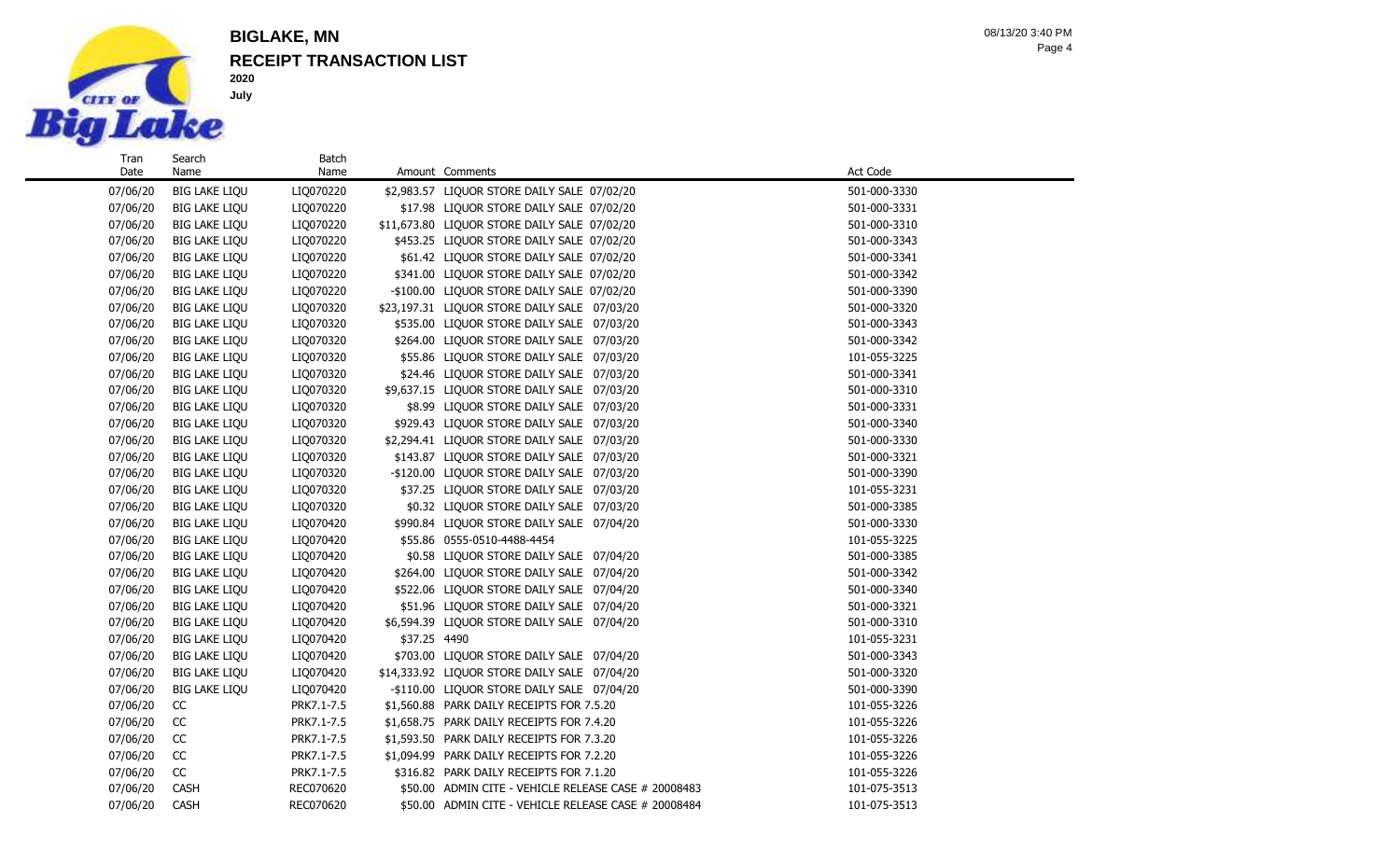

Search Name

### **RECEIPT TRANSACTION LIST BIGLAKE, MN**

Batch

Page 5 08/13/20 3:40 PM

07/06/20 CASH REC070620 \$9.31 PARK PASS # 2020-0690 FOR MITCHELL GIRTZ OF 19854 TRUMAN DR 101-055-3225 07/06/20 CASH REC070620 \$50.00 ADMIN CITE - VEHICLE RELEASE CASE # 20008141 101-075-3513 07/06/20 CASH REC070620 \$50.00 PARKING CITATION # 2422 CASE # 20008316 101-075-3512 07/06/20 CASH REC070620 \$50.00 PARKING CITATION # 2027 CASE # 20008190 101-075-3512 07/06/20 CASH REC070620 \$50.00 ADMIN CITE - VEHICLE RELEASE CASE # 20008613 101-075-3513 07/06/20 CASH REC070620 \$55.00 PATIO PERMIT # 2020-00432 FOR 17100 TRILLIUM LN 101-030-3242 07/06/20 CASH REC070620 \$50.00 PARKING CITATION # 2405 CASE # 20007980 101-075-3512 07/06/20 CC REC070620 \$9.31 PARK PASS # 2020-0691 FOR CYNTHIA WHITE OF 103 CHESTNUT CIR 101-055-3225 07/06/20 CC REC070620 \$150.00 BASEMENT FINISH PERMIT # 2020-00472 FOR 19995 FEBRUARY ST 101-030-3242 07/06/20 CC REC070620 \$1.00 BASEMENT FINISH PERMIT # 2020-00472 FOR 19995 FEBRUARY ST 101-030-3222 07/06/20 CC REC070620 \$5.00 BASEMENT FINISH PERMIT # 2020-00472 FOR 19995 FEBRUARY ST 101-030-3375 07/06/20 CC REC070620 \$27.94 PARK PASS # 2020-0689 FOR JANE MOOTZ OF MONTICELLO 101-055-3231 07/06/20 CC REC070620 \$37.25 PARK PASS # 2020-4658 FOR NOHAL MECHELKE OF ELK RIVER 101-055-3231 07/06/20 CC REC070620 \$150.00 DECK PERMIT # 2020-00443 FOR JULIE BROWEN AT 18718 PROVIDENCE DR 101-030-3242 07/06/20 CC REC070620 \$1.00 DECK PERMIT # 2020-00443 FOR JULIE BROWEN AT 18718 PROVIDENCE DR 101-030-3222 07/06/20 CC REC070620 \$20.00 PARK PASS # 2020-0691 FOR CYNTHIA WHITE OF 103 CHESTNUT CIR 101-015-4151 07/06/20 CC REC070620 \$18.63 PARK PASS # 2020-4659 FOR MARK HILDE OF 715 MARTIN AVE 101-055-3225 07/06/20 CHECK REC070620 \$50.00 PARKING CITATION # 2398 CASE # 20008189 101-075-3512 07/06/20 CHECK REC070620 \$0.00 Ticket 2398,2378, 2405 - duplicated entry also posted at City Hall 101-075-3512 07/06/20 CHECK REC070620 \$0.00 ICR's 8141, 8484, and 8483 - Dublicated entry also posted at City Hall 101-075-3513 07/06/20 CHECK REC070620 \$545.11 TOWER CO JULY RENT NOT CHECORY 101-015-3940 07/06/20 CHECK REC070620 \$50.00 PARKING CITATION # 2392 CASE # 20008158 101-075-3512 07/06/20 CHECK REC070620 \$50.00 PARKING CITATION # 2378 CASE # 20008121 101-075-3512 07/06/20 CHECK REC070620 \$50.00 PARKING CITATION # 1541 CASE # 20008059 101-075-3512 07/06/20 CHECK REC070620 \$1,726.05 SPRINT JULY RENT 101-015-3940 101-015-3940 07/06/20 SATHRE - BER REC070620 \$300.00 MITCH K FARM 4TH ADDTN - PREL PLAT FEE 10100000 101-010-3125 07/06/20 SATHRE - BER REC070620 \$300.00 MITCH K FARM 4TH ADDTN - FINAL PLAT FEE 10100000 101-010-3125 07/06/20 SATHRE - BER REC070620 \$500.00 MITCH K FARM 4TH ADDTN - VACATION FEE 101-010-3125 07/06/20 SHERBURNE C REC070620 \$8,868.35 SHERBURNE CO - JULY TAX SETTLEMENT 224-000-3101 07/06/20 SHERBURNE C REC070620 \$353.86 SHERBURNE CO - JULY TAX SETTLEMENT 217-000-3102 07/06/20 SHERBURNE C REC070620 \$2,227.78 SHERBURNE CO - JULY TAX SETTLEMENT 217-000-3101 07/06/20 SHERBURNE C REC070620 \$8.09 SHERBURNE CO - JULY TAX SETTLEMENT 216-000-3102 07/06/20 SHERBURNE C REC070620 \$30,658.51 SHERBURNE CO - JULY TAX SETTLEMENT 226-000-3101 07/06/20 SHERBURNE C REC070620 \$3,589.92 SHERBURNE CO - JULY TAX SETTLEMENT 226-000-3102 07/06/20 SHERBURNE C REC070620 \$982.88 SHERBURNE CO - JULY TAX SETTLEMENT 226-000-3610 07/06/20 SHERBURNE C REC070620 \$18,078.10 SHERBURNE CO - JULY TAX SETTLEMENT 227-000-3610 07/06/20 SHERBURNE C REC070620 \$875.62 SHERBURNE CO - JULY TAX SETTLEMENT 275-000-3102

07/06/20 SHERBURNE C REC070620 \$3,677.50 SHERBURNE CO - JULY TAX SETTLEMENT 221-000-3101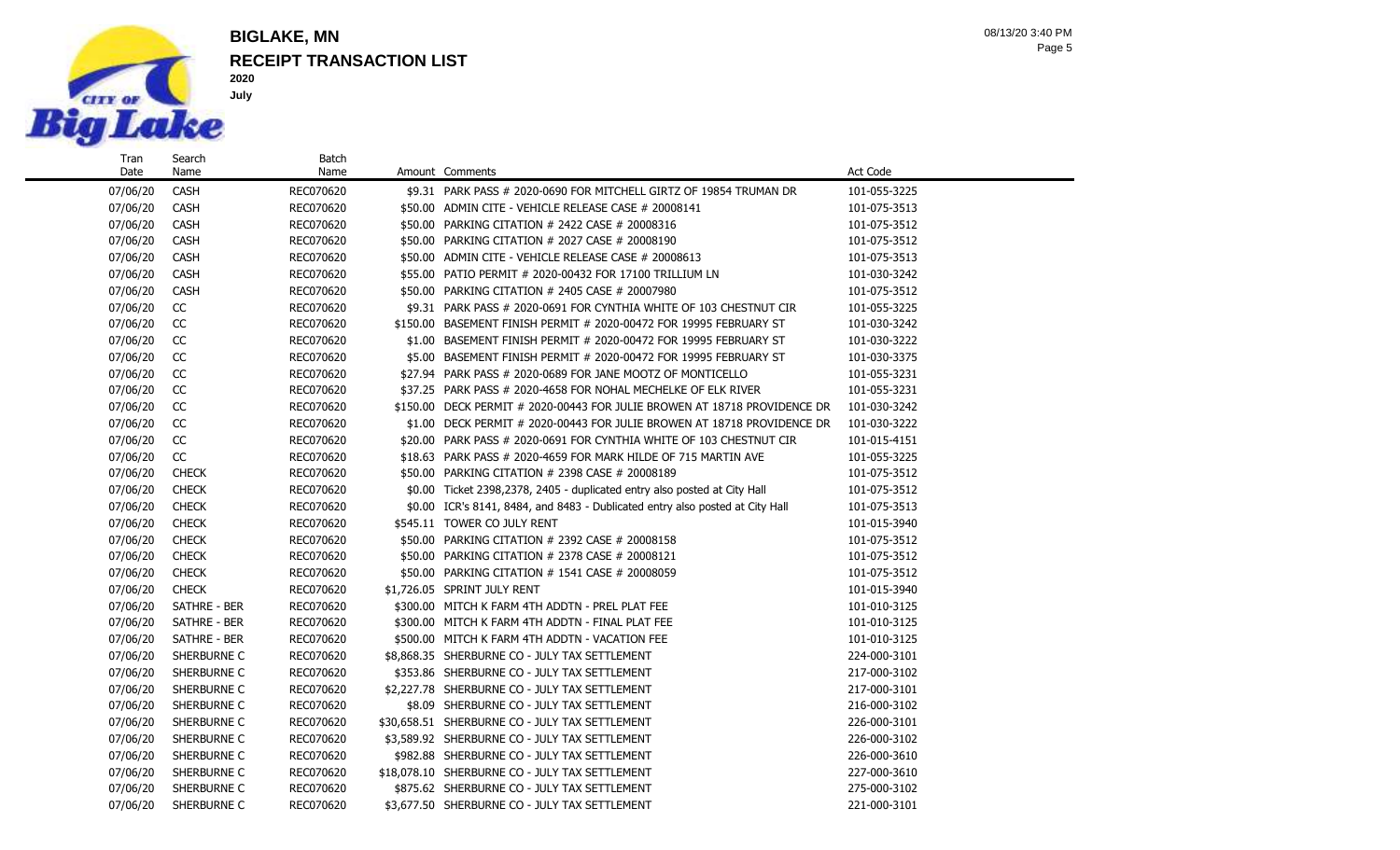

Date

Name

## **RECEIPT TRANSACTION LIST BIGLAKE, MN**

Batch<br>Name

Page 6 08/13/20 3:40 PM

| 07/06/20 | SHERBURNE C        | REC070620 | \$43,333.40 SHERBURNE CO - JULY TAX SETTLEMENT                            | 216-000-3610 |
|----------|--------------------|-----------|---------------------------------------------------------------------------|--------------|
| 07/06/20 | SHERBURNE C        | REC070620 | \$64,428.47 SHERBURNE CO - JULY TAX SETTLEMENT                            | 275-000-3101 |
| 07/06/20 | SHERBURNE C        | REC070620 | \$36,368.12 SHERBURNE CO - JULY TAX SETTLEMENT                            | 101-015-3102 |
| 07/06/20 | SHERBURNE C        | REC070620 | \$45,644.73 SHERBURNE CO - JULY TAX SETTLEMENT                            | 216-000-3101 |
| 07/06/20 | SHERBURNE C        | REC070620 | \$61.57 SHERBURNE CO - JULY TAX SETTLEMENT                                | 214-000-3610 |
| 07/06/20 | SHERBURNE C        | REC070620 | -\$1,234.80 SHERBURNE CO - JULY TAX SETTLEMENT                            | 101-015-3101 |
| 07/06/20 | SHERBURNE C        | REC070620 | \$490,206.44 SHERBURNE CO - JULY TAX SETTLEMENT                           | 101-015-3101 |
| 07/06/20 | SHERBURNE C        | REC070620 | \$6,967.30 SHERBURNE CO - JULY TAX SETTLEMENT                             | 198-000-3610 |
| 07/06/20 | SHERBURNE C        | REC070620 | \$520.77 SHERBURNE CO - JULY TAX SETTLEMENT                               | 224-000-3102 |
| 07/06/20 | SHERBURNE C        | REC070620 | \$57,624.97 SHERBURNE CO - JULY TAX SETTLEMENT                            | 173-000-3150 |
| 07/06/20 | SHERBURNE C        | REC070620 | \$131.74 SHERBURNE CO - JULY TAX SETTLEMENT                               | 221-000-3102 |
| 07/06/20 | SHERBURNE C        | REC070620 | \$1,899.95 SHERBURNE CO - JULY TAX SETTLEMENT                             | 214-000-3102 |
| 07/06/20 | SHERBURNE C        | REC070620 | \$7,433.59 SHERBURNE CO - JULY TAX SETTLEMENT                             | 214-000-3101 |
| 07/06/20 | SHERBURNE C        | REC070620 | \$2,021.57 SHERBURNE CO - JULY TAX SETTLEMENT                             | 223-000-3102 |
| 07/06/20 | SHERBURNE C        | REC070620 | \$2.88 SHERBURNE CO - JULY TAX SETTLEMENT                                 | 101-015-3103 |
| 07/06/20 | SHERBURNE C        | REC070620 | \$20,140.09 SHERBURNE CO - JULY TAX SETTLEMENT                            | 170-000-3150 |
| 07/06/20 | SHERBURNE C        | REC070620 | \$44,747.59 SHERBURNE CO - JULY TAX SETTLEMENT                            | 222-000-3101 |
| 07/06/20 | SHERBURNE C        | REC070620 | \$5,943.26 SHERBURNE CO - JULY TAX SETTLEMENT                             | 222-000-3102 |
| 07/06/20 | SHERBURNE C        | REC070620 | \$39,740.40 SHERBURNE CO - JULY TAX SETTLEMENT                            | 101-015-3109 |
| 07/06/20 | SHERBURNE C        | REC070620 | \$2,041.29 SHERBURNE CO - JULY TAX SETTLEMENT                             | 101-015-3610 |
| 07/06/20 | SHERBURNE C        | REC070620 | \$15,385.07 SHERBURNE CO - JULY TAX SETTLEMENT                            | 172-000-3150 |
| 07/06/20 | SHERBURNE C        | REC070620 | \$23,207.77 SHERBURNE CO - JULY TAX SETTLEMENT                            | 165-000-3150 |
| 07/06/20 | SHERBURNE C        | REC070620 | \$72,708.64 SHERBURNE CO - JULY TAX SETTLEMENT                            | 222-000-3610 |
| 07/06/20 | SHERBURNE C        | REC070620 | \$1,764.00 SHERBURNE CO - JULY TAX SETTLEMENT                             | 101-015-3108 |
| 07/06/20 | SHERBURNE C        | REC070620 | \$30,940.95 SHERBURNE CO - JULY TAX SETTLEMENT                            | 223-000-3101 |
| 07/06/20 | SHERBURNE C        | REC070620 | \$12,959.64 SHERBURNE CO - JULY TAX SETTLEMENT                            | 171-000-3150 |
| 07/06/20 | THE JERKY SH       | REC070620 | \$1,064.04 THE JERKY SHOPPE - JULY 2020 LEASE PAYMENT                     | 101-015-3940 |
| 07/06/20 | <b>WATERMARK T</b> | REC070620 | \$425.34 SPECIAL ASSESSMENT PIF 65-429-0815                               | 216-000-3610 |
| 07/06/20 | <b>WATERMARK T</b> | REC070620 | \$221.19 SPECIAL ASSESSMENT PIF 65-429-0820                               | 216-000-3610 |
| 07/07/20 | <b>CASH</b>        | REC070720 | \$18.63 2 PARK PASSES # 2020-4662 & 4663 FOR PAUL HOGIE OF 19304 KAREN LN | 101-055-3225 |
| 07/07/20 | <b>CASH</b>        | REC070720 | \$5.00 REPLACE COMPOST CARD FOR SANCHEZ                                   | 101-050-3197 |
| 07/07/20 | <b>CASH</b>        | REC070720 | \$18.63 2 PARK PASSES # 2020-4662 & 4663 FOR PAUL HOGIE OF 19304 KAREN LN | 101-055-3225 |
| 07/07/20 | <b>CASH</b>        | REC070720 | \$18.63 PASS #4661 - 3430 LAKE VIEW LANE                                  | 101-055-3225 |
| 07/07/20 | <b>CASH</b>        | REC070720 | \$30.00 PARK SHELTER RENTAL FOR EMMA GARCIA OF ST CLOUD                   | 101-055-3940 |
| 07/07/20 | CC                 | REC070720 | \$1.00 DECK PERMIT # 2020-00473 FOR 18485 TRAVERSE LN                     | 101-030-3222 |
| 07/07/20 | CC                 | REC070720 | \$9.31 PARK PASS # 2020-0692 FOR JASON SORLEY OF 645 EAGLE LAKE RD S      | 101-055-3225 |
| 07/07/20 | <sub>CC</sub>      | REC070720 | \$50.00 PARKING CITATION #2394 SANDOUIST                                  | 101-075-3512 |
| 07/07/20 | CC                 | REC070720 | \$5.00 DECK PERMIT # 2020-00473 FOR 18485 TRAVERSE LN                     | 101-030-3375 |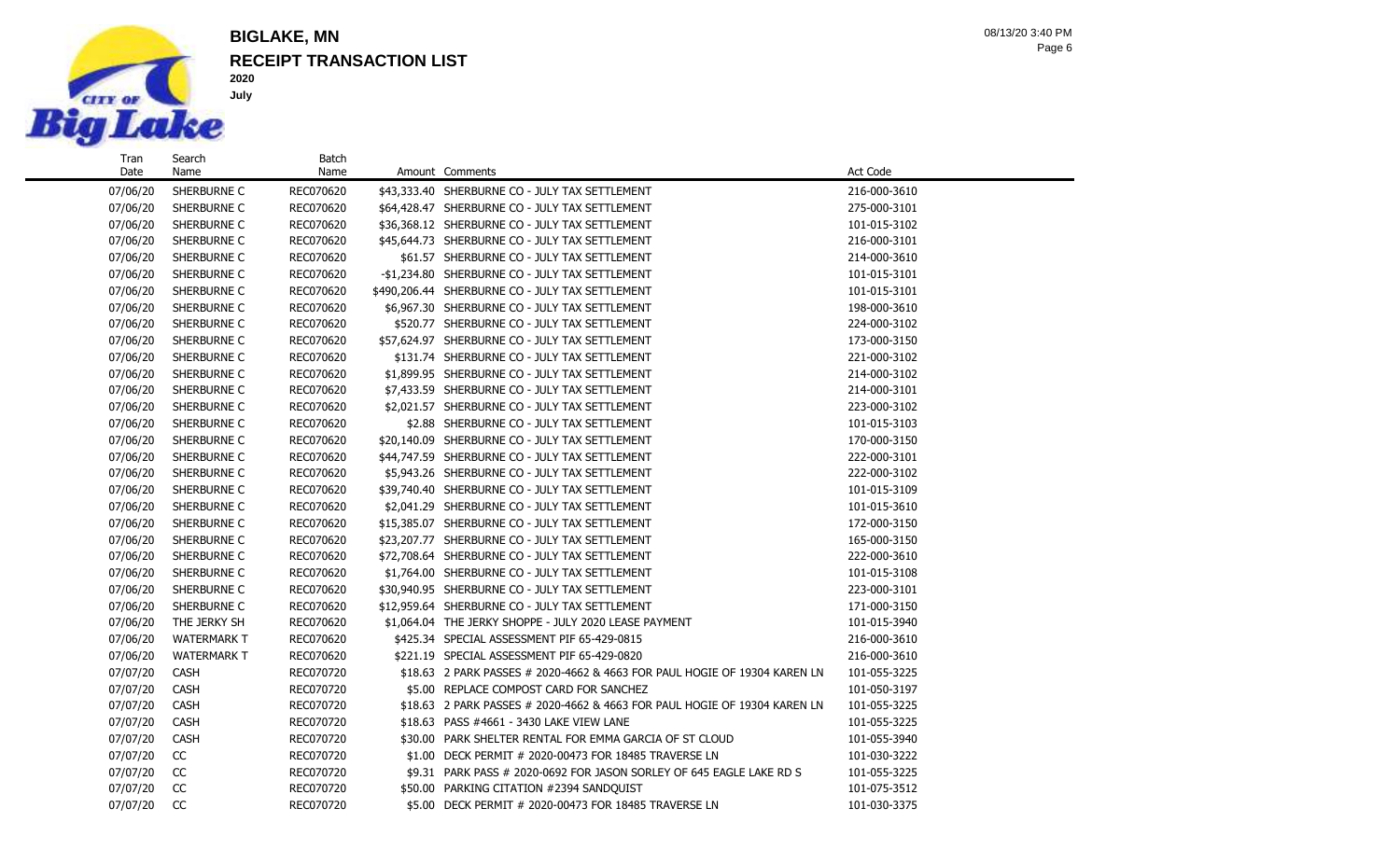

Name

### **RECEIPT TRANSACTION LIST BIGLAKE, MN**

Batch

Page 7 08/13/20 3:40 PM

07/07/20 CC REC070720 \$150.00 DECK PERMIT # 2020-00473 FOR 18485 TRAVERSE LN 101-030-3242 07/07/20 CC REC070720 \$9.31 PARK PASS # 2020-0693 FOR LESLEY VOSS OF 685 INDEPENDENCE DR 101-055-3225 07/07/20 CC REC070720 \$37.25 PARK PASS # 2020-4664 FOR ANDREW COCKCROFT OF ELK RIVER 101-055-3231 07/07/20 CC REC070720 \$37.25 PARK PASS # 2020-4660 FOR NOAH SWENSON OF 18035 192ND ST NW 101-055-3231 07/07/20 CC REC070720 \$5.00 REMODEL PERMIT #2020-00446 FOR 580 EAGLE LAKE ROAD SOUTH 101-030-3375 07/07/20 CC REC070720 \$326.96 SALE FIXED ASSETS MATT HAYEN \$101-075-3910 07/07/20 CC REC070720 \$100.00 REMODEL PERMIT #2020-00446 FOR 580 EAGLE LAKE ROAD SOUTH 101-030-3242 07/07/20 CC REC070720 \$1.00 REMODEL PERMIT #2020-00446 FOR 580 EAGLE LAKE ROAD SOUTH 101-030-3222 07/07/20 CHECK REC070720 \$50.00 FURNACE PERMIT #2020-00482 FOR 4981 MITCHELL ROAD 101-030-3242 07/07/20 CHECK REC070720 \$50.00 Check for Citation #2423 101-075-3512 07/07/20 CHECK REC070720 \$50.00 FURNACE/A-C PERMIT #2020-00481 FOR 20495 JUNEGRASS DRIVE 101-030-3242 07/07/20 CHECK REC070720 \$326.96 Sale of Gun Parts - Invoice 101-075-3910 07/07/20 CHECK REC070720 \$1.00 FURNACE PERMIT #2020-00482 FOR 4981 MITCHELL ROAD 101-030-3222 07/07/20 CHECK REC070720 \$150.00 Gun Parts Chaffee - Receipt Attached 101-075-3910 07/07/20 CHECK REC070720 \$1.00 FURNACE/A-C PERMIT #2020-00481 FOR 20495 JUNEGRASS DRIVE 101-030-3222 07/07/20 CHECK REC070720 \$55.00 Check for Ticket #1771 (CHECK WRITTEN FOR 55) 101-075-3512 07/07/20 MN DEPT OF FI REC070720 \$12,012.96 MSA - 2010 PFA LOAN - AUGUST 2020 INTEREST PAYMENT 211-000-3160 07/07/20 MN DEPT OF FI REC070720 \$129,000.00 MSA - 2010 PFA LOAN - AUGUST 2020 PRINCIPAL PYMENT 211-000-3160 07/07/20 PROFESSIONAL REC070720 \$30.00 PCA COLLECTION JUNE - RIVERA #1593 101-075-3512 07/07/20 PROFESSIONAL REC070720 \$30.00 PCA COLLECTION JUNE - RIVERA #1595 101-075-3512 07/07/20 PROFESSIONAL REC070720 \$30.00 PCA COLLECTION JUNE - RIVERA #1592 101-075-3512 07/07/20 PROFESSIONAL REC070720 \$50.00 PCA PRTL COLLECTION JUNE - ZINNEL - 20002652 101-075-3512 07/07/20 PROFESSIONAL REC070720 \$30.00 PCA COLLECTION JUNE - RIVERA #1594 101-075-3512 07/07/20 SORUM, CYREN REC070720 \$50.00 SORUM - 2020/2021 SINGLE FAMILY RENTAL REGISTRATION 101-030-3251 07/07/20 SORUM, CYREN REC070720 \$0.75 Late Fee \$0.75 5/31/2020-6/10/2020 07/08/20 BIG LAKE LIQU LIQ070520 \$37.25 LIQUOR STORE DAILY SALE 07/05/20 101-055-3231 07/08/20 BIG LAKE LIQU LIQ070520 \$97.25 LIQUOR STORE DAILY SALE 07/05/20 501-000-3343 07/08/20 BIG LAKE LIQU LIQ070520 \$2,581.05 LIQUOR STORE DAILY SALE 07/05/20 501-000-3310 07/08/20 BIG LAKE LIQU LIQ070520 \$14.99 LIQUOR STORE DAILY SALE 07/05/20 501-000-3321 07/08/20 BIG LAKE LIQU LIQ070520 \$120.31 LIQUOR STORE DAILY SALE 07/05/20 501-000-3340 07/08/20 BIG LAKE LIQU LIQ070520 \$752.52 LIQUOR STORE DAILY SALE 07/05/20 501-000-3330 07/08/20 BIG LAKE LIQU LIQ070520 -\$0.67 LIQUOR STORE DAILY SALE 07/05/20 501-000-3385 07/08/20 BIG LAKE LIQU LIQ070520 \$37.24 LIQUOR STORE DAILY SALE 07/05/20 101-055-3225 07/08/20 BIG LAKE LIQU LIQ070520 \$47.93 LIQUOR STORE DAILY SALE 07/05/20 501-000-3341 07/08/20 BIG LAKE LIQU LIQ070520 \$4,114.10 LIQUOR STORE DAILY SALE 07/05/20 501-000-3320 07/08/20 BIG LAKE LIQU LIQ070520 \$154.00 LIQUOR STORE DAILY SALE 07/05/20 501-000-3342

07/08/20 BIG LAKE LIQU LIQ070520 -\$40.00 LIQUOR STORE DAILY SALE 07/05/20 501-000-3390 07/08/20 BIG LAKE LIQU LIQ070720 \$17.98 LIQUOR STORE DAILY SALE 07/07/20 501-000-3321

Name Amount Comments **Amount Comments** Act Code **Act Code**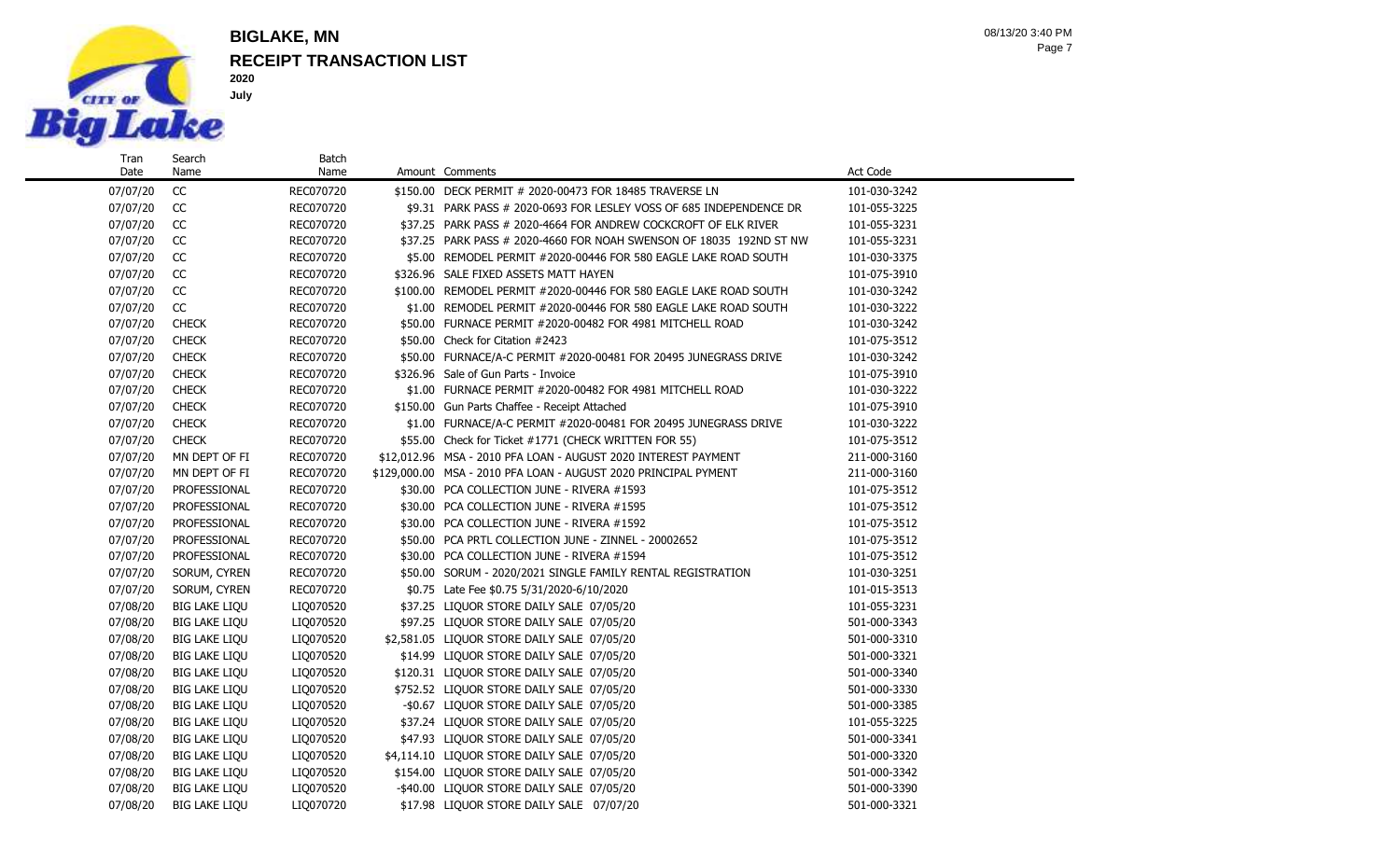

Search Name

#### **RECEIPT TRANSACTION LIST BIGLAKE, MN**

Batch<br>Name

07/08/20 BIG LAKE LIQU LIQ070720 -\$90.00 LIQUOR STORE DAILY SALE 07/07/20 501-000-3380 07/08/20 BIG LAKE LIQU LIQ070720 -\$80.00 LIQUOR STORE DAILY SALE 07/07/20 501-000-3390 07/08/20 BIG LAKE LIQU LIQ070720 \$132.00 LIQUOR STORE DAILY SALE 07/07/20 501-000-3342 07/08/20 BIG LAKE LIQU LIQ070720 -\$0.32 LIQUOR STORE DAILY SALE 07/07/20 501-000-3385 07/08/20 BIG LAKE LIQU LIQ070720 \$1,256.66 LIQUOR STORE DAILY SALE 07/07/20 501-000-3330 07/08/20 BIG LAKE LIQU LIQ070720 \$4,018.85 LIQUOR STORE DAILY SALE 07/07/20 501-000-3310 07/08/20 BIG LAKE LIQU LIQ070720 \$102.00 LIQUOR STORE DAILY SALE 07/07/20 501-000-3343 07/08/20 BIG LAKE LIQU LIQ070720 \$46.55 LIQUOR STORE DAILY SALE 07/07/20 101-055-3225 07/08/20 BIG LAKE LIQU LIQ070720 \$172.82 LIQUOR STORE DAILY SALE 07/07/20 501-000-3340 07/08/20 BIG LAKE LIQU LIQ070720 \$38.45 LIQUOR STORE DAILY SALE 07/07/20 501-000-3341 07/08/20 BIG LAKE LIQU LIQ070720 \$6,519.59 LIQUOR STORE DAILY SALE 07/07/20 501-000-3320 07/08/20 BUSH, DEVIN REC070820 \$50.00 BUSH - 2020/2021 SINGLE FAMILY RENTAL REGISTRATION FOR 669 INDEPEN 101-030-3251 07/08/20 CASH REC070820 \$27.94 PASS #0695 - 6060 - 145TH LANE NW (SMITH) 101-055-3231 07/08/20 CASH REC070820 \$50.00 PARKING CITATION # 2409 CASE # 20008191 101-075-3512 07/08/20 CASH REC070820 \$9.31 PASS #0697 - 4035 LAKE RIDGE DR (KUBLY) 101-055-3225 07/08/20 CASH REC070820 \$50.00 PARKING CITATION # 2034 CASE # 20008415 101-075-3512 07/08/20 CASH REC070820 \$9.31 PARK PASS # 2020-0696 FOR DAVID BALLARD OF 19244 MEADOW LN 101-055-3225 07/08/20 CC REC070820 \$30.00 PARK SHELTER RENTAL FOR SARA DAY OF ELK RIVER 101-055-3940 07/08/20 CC REC070820 \$5.00 ROOF PERMIT #2020-00478 FOR 723 HARRISON DRIVE 101-030-3375 07/08/20 CC REC070820 \$55.00 PATIO PERMIT # 2020-00484 FOR 19932 204TH AVE 101-030-3242 07/08/20 CC REC070820 \$1.00 ROOF PERMIT #2020-00478 FOR 723 HARRISON DRIVE 101-030-3222 07/08/20 CC REC070820 \$9.31 PARK PASS # 2020-0694 FOR KATHERINE NEIS OF 1115 MANITOU ST 101-055-3225 07/08/20 CC REC070820 \$30.00 PARK SHELTER RENTAL FOR TONY MYLES OF RIVERSIDE CHURCH 101-055-3940 07/08/20 CC REC070820 \$100.00 ROOF PERMIT #2020-00478 FOR 723 HARRISON DRIVE 101-030-3242 07/08/20 CC REC070820 \$37.25 PARK PASS # 2020-4665 FOR JIM BADACZEWSKI OF ELK RIVER 101-055-3231 07/08/20 CC REC070820 \$27.94 PARK PASS # 2020-0698 FOR KARIN ANDERSON OF ELK RIVER 101-055-3231 07/08/20 CC REC070820 \$9.31 PARK PASS # 2020-0699 FOR SANDRA RIDGWAY OF 5547 INVERNESS WAY 101-055-3225 07/08/20 CHECK REC070820 \$1.00 DECK PERMIT #2020-00441 FOR 19901 - 204TH AVENUE 101-030-3222 07/08/20 CHECK REC070820 \$55.00 CHICKEN COOP PERMIT #2020-00462 FOR 441 LEXINGTON AVENUE 101-030-3242 07/08/20 CHECK REC070820 \$75.00 ADMIN CITATION CASE # 20007845 101-075-3513 07/08/20 CHECK REC070820 \$50.00 PARKING CITATION # 2282 CASE # 20008605 101-075-3512 07/08/20 CHECK RECO70820 \$5.00 DECK PERMIT #2020-00441 FOR 19901 - 204TH AVENUE 101-030-3375 07/08/20 CHECK RECO70820 \$150.00 DECK PERMIT #2020-00441 FOR 19901 - 204TH AVENUE 101-030-3242 07/08/20 DUFFY DEVELO REC070820 \$3,130.55 DUFFY DEVELOPMENT - THE CROSSING II, BIG LAKE, MN 301-000-3720 07/08/20 MN DEPT OF FI REC070820 \$66,912.18 MSA 2020 STREET MAINTENANCE 101-050-3365 07/09/20 ADJW/S47.05 -\$15.01 UB AR Serv Adj 1 WATER USE - RES 301-000-3710

07/09/20 ADJW/S47.05 -\$32.04 UB AR Serv Adj 10 SEWER USE - Res 401-000-3810 07/09/20 BIG LAKE LIQU LIQ070620 -\$14.77 LIQUOR STORE DAILY SALE 07/06/20 501-000-3385

Amount Comments **Amount Comments** Act Code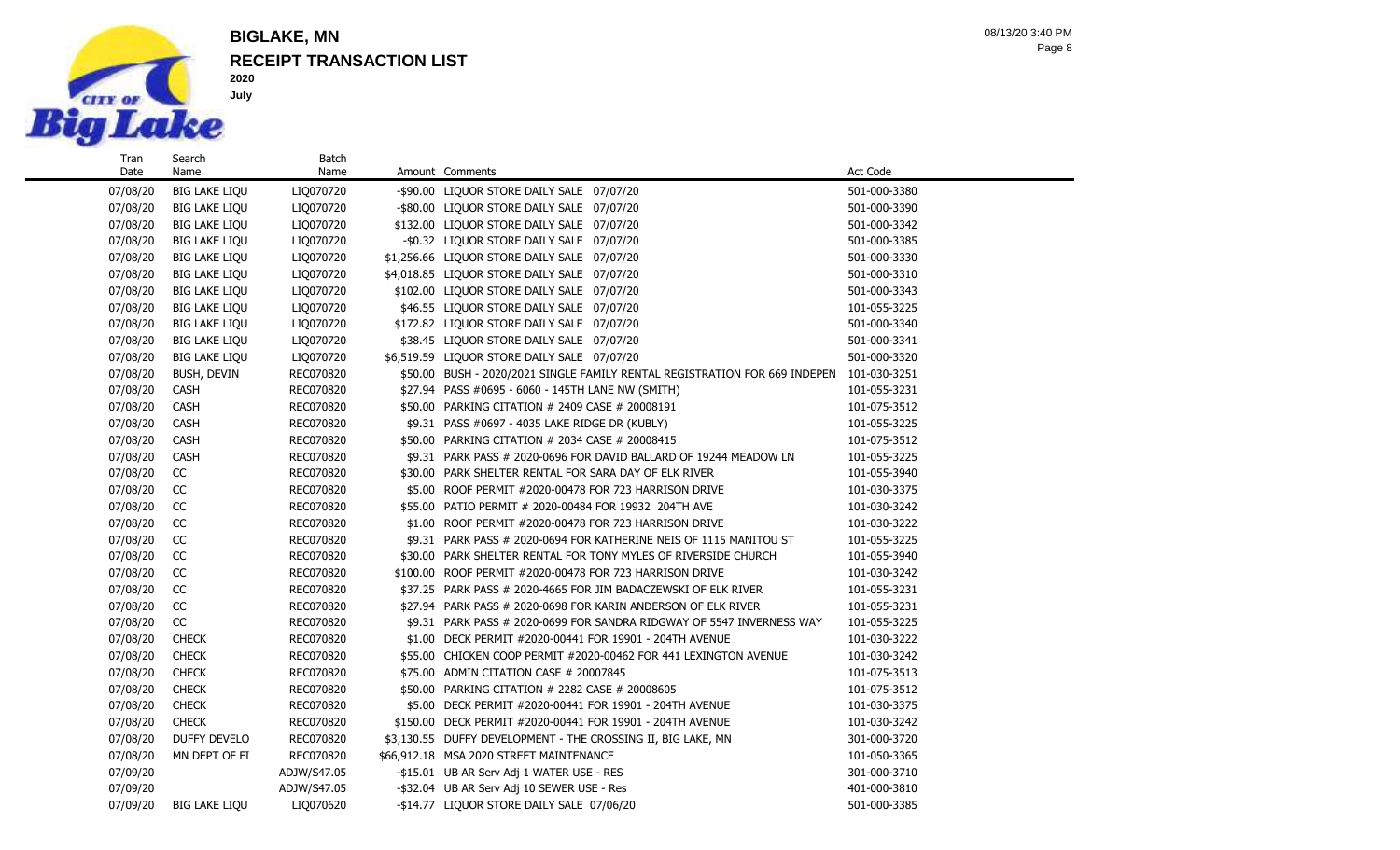

Search Name

#### **RECEIPT TRANSACTION LIST BIGLAKE, MN**

Batch<br>Name

Page 9 08/13/20 3:40 PM

#### 07/09/20 BIG LAKE LIQU LIQ070620 -\$20.00 LIQUOR STORE DAILY SALE 07/06/20 501-000-3390 07/09/20 BIG LAKE LIQU LIQ070620 \$8.99 LIQUOR STORE DAILY SALE 07/06/20 501-000-3321 07/09/20 BIG LAKE LIQU LIQ070620 \$1,389.04 LIQUOR STORE DAILY SALE 07/06/20 501-000-3330 07/09/20 BIG LAKE LIQU LIQ070620 \$244.34 LIQUOR STORE DAILY SALE 07/06/20 501-000-3340 07/09/20 BIG LAKE LIQU LIQ070620 \$5,075.76 LIQUOR STORE DAILY SALE 07/06/20 501-000-3320 07/09/20 BIG LAKE LIQU LIQ070620 \$21.47 LIQUOR STORE DAILY SALE 07/06/20 501-000-3341 07/09/20 BIG LAKE LIQU LIQ070620 \$66.74 LIQUOR STORE DAILY SALE 07/06/20 501-000-3343 07/09/20 BIG LAKE LIQU LIQ070620 \$3,834.78 LIQUOR STORE DAILY SALE 07/06/20 501-000-3310 07/09/20 BIG LAKE LIQU LIQ070620 \$110.00 LIQUOR STORE DAILY SALE 07/06/20 501-000-3342 07/09/20 BIG LAKE LIQU LIQ070820 \$142.08 LIQUOR STORE DAILY SALE 07/08/20 501-000-3340 07/09/20 BIG LAKE LIQU LIQ070820 - \$50.00 LIQUOR STORE DAILY SALE 07/08/20 501-000-3390 07/09/20 BIG LAKE LIQU LIQ070820 \$0.10 LIQUOR STORE DAILY SALE 07/08/20 501-000-3385 07/09/20 BIG LAKE LIQU LIQ070820 \$23.96 LIQUOR STORE DAILY SALE 07/08/20 501-000-3341 07/09/20 BIG LAKE LIQU LIQ070820 \$1,443.65 LIQUOR STORE DAILY SALE 07/08/20 501-000-3330 07/09/20 BIG LAKE LIQU LIQ070820 \$80.93 LIQUOR STORE DAILY SALE 07/08/20 501-000-3321 07/09/20 BIG LAKE LIQU LIQ070820 \$4,176.47 LIQUOR STORE DAILY SALE 07/08/20 501-000-3310 07/09/20 BIG LAKE LIQU LIQ070820 \$108.75 LIQUOR STORE DAILY SALE 07/08/20 501-000-3343 07/09/20 BIG LAKE LIQU LIQ070820 \$27.93 LIQUOR STORE DAILY SALE 07/08/20 101-055-3231 07/09/20 BIG LAKE LIQU LIQ070820 \$18.62 LIQUOR STORE DAILY SALE 07/08/20 101-055-3225 07/09/20 BIG LAKE LIQU LIQ070820 \$6,606.99 LIQUOR STORE DAILY SALE 07/08/20 501-000-3320 07/09/20 BIG LAKE LIQU LIQ070820 \$132.00 LIQUOR STORE DAILY SALE 07/08/20 501-000-3342 07/09/20 BIG LAKE LIQU LIQ070920 \$99.00 LIQUOR STORE DAILY SALE 07/09/2020 501-000-3342 07/09/20 BIG LAKE LIQU LIQ070920 \$37.25 LIQUOR STORE DAILY SALE 07/09/2020 101-055-3231 101-055-3231 07/09/20 BIG LAKE LIQU LIQ070920 \$25.98 LIQUOR STORE DAILY SALE 07/09/2020 501-000-3321 07/09/20 BIG LAKE LIQU LIQ070920 \$220.62 LIQUOR STORE DAILY SALE 07/09/2020 501-000-3340 07/09/20 BIG LAKE LIQU LIQ070920 \$1,391.18 LIQUOR STORE DAILY SALE 07/09/2020 501-000-3330 07/09/20 BIG LAKE LIQU LIQ070920 -\$1.00 LIQUOR STORE DAILY SALE 07/09/2020 501-000-3385 07/09/20 BIG LAKE LIQU LIQ070920 \$43.94 LIQUOR STORE DAILY SALE 07/09/2020 501-000-3341 07/09/20 BIG LAKE LIQU LIQ070920 \$4,330.94 LIQUOR STORE DAILY SALE 07/09/2020 501-000-3310 07/09/20 BIG LAKE LIQU LIQ070920 \$7,586.60 LIQUOR STORE DAILY SALE 07/09/2020 501-000-3320 07/09/20 BIG LAKE LIQU LIQ070920 -\$120.00 LIQUOR STORE DAILY SALE 07/09/2020 501-000-3390 07/09/20 BIG LAKE LIQU LIQ070920 \$101.00 LIQUOR STORE DAILY SALE 07/09/2020 501-000-3343 07/09/20 BIG LAKE LIQU LIQ071020 \$0.17 LIQUOR STORE DAILY SALE 07/10/20 501-000-3385 07/09/20 BIG LAKE LIQU LIQ071020 \$261.33 LIQUOR STORE DAILY SALE 07/10/20 501-000-3343 07/09/20 BIG LAKE LIQU LIO071020 \$61.40 LIQUOR STORE DAILY SALE 07/10/20 501-000-3341 07/09/20 BIG LAKE LIQU LIQ071020 \$297.00 LIQUOR STORE DAILY SALE 07/10/20 501-000-3342 07/09/20 BIG LAKE LIQU LIQ071020 \$16,988.26 LIQUOR STORE DAILY SALE 07/10/20 501-000-3320 07/09/20 BIG LAKE LIQU LIQ071020 -\$130.00 LIQUOR STORE DAILY SALE 07/10/20 501-000-3390

Amount Comments **Amount Comments** Act Code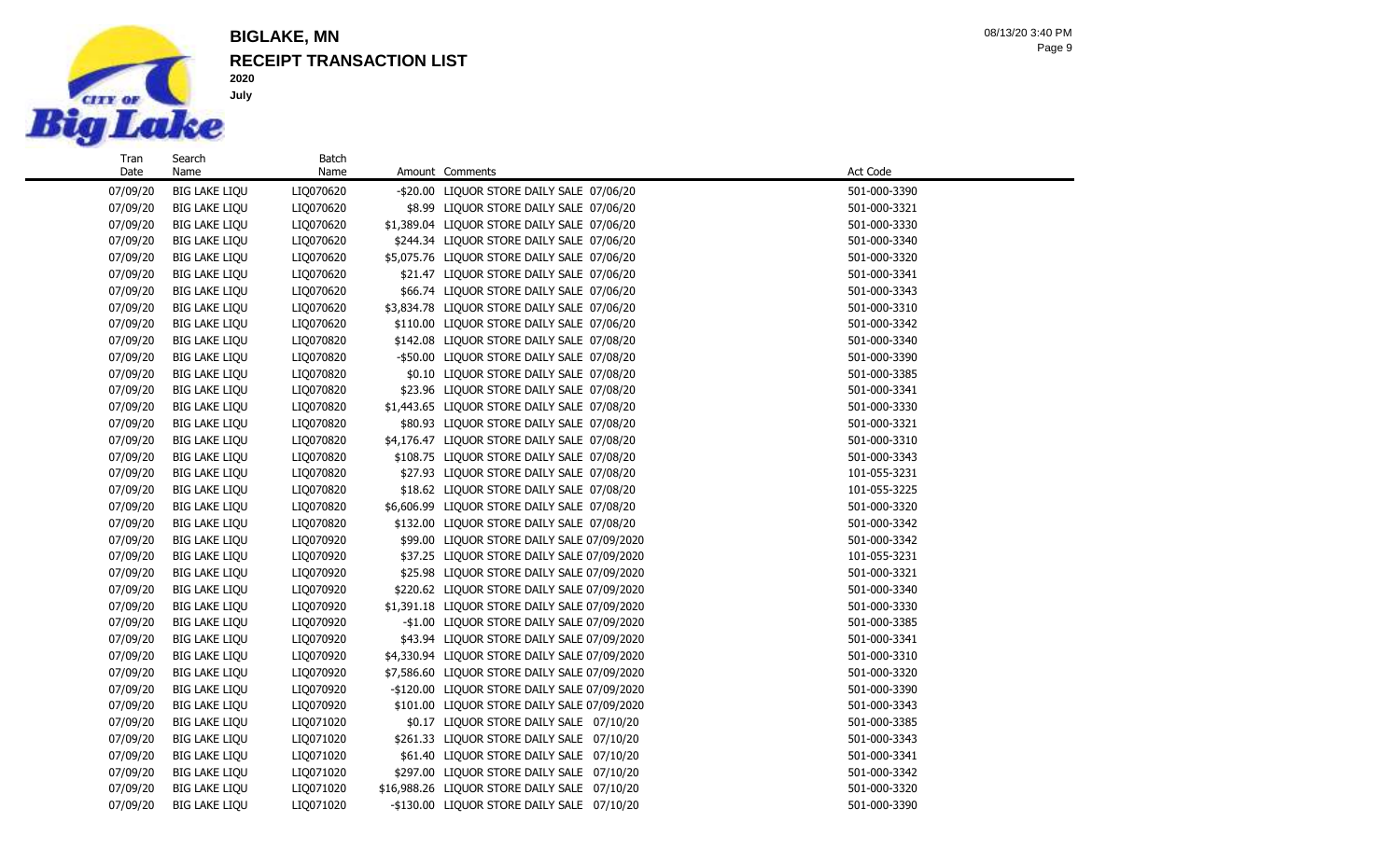

Search Name

**2020 July**

## **RECEIPT TRANSACTION LIST BIGLAKE, MN**

Batch<br>Name

Page 10 08/13/20 3:40 PM

| 07/09/20 | <b>BIG LAKE LIQU</b> | LIQ071020 | \$2,770.35 LIQUOR STORE DAILY SALE 07/10/20     | 501-000-3330 |
|----------|----------------------|-----------|-------------------------------------------------|--------------|
| 07/09/20 | <b>BIG LAKE LIQU</b> | LIQ071020 | \$384.88 LIQUOR STORE DAILY SALE 07/10/20       | 501-000-3340 |
| 07/09/20 | <b>BIG LAKE LIQU</b> | LIQ071020 | \$82.43 LIQUOR STORE DAILY SALE 07/10/20        | 501-000-3321 |
| 07/09/20 | <b>BIG LAKE LIQU</b> | LIQ071020 | \$8,975.15 LIQUOR STORE DAILY SALE 07/10/20     | 501-000-3310 |
| 07/09/20 | <b>BIG LAKE LIQU</b> | LIQ071020 | \$46.55 LIQUOR STORE DAILY SALE 07/10/20        | 101-055-3225 |
| 07/09/20 | <b>BIG LAKE LIQU</b> | LIQ071020 | \$74.50 LIQUOR STORE DAILY SALE 07/10/20        | 101-055-3231 |
| 07/09/20 | <b>BIG LAKE LIQU</b> | LIQ071020 | \$19.98 LIQUOR STORE DAILY SALE 07/10/20        | 501-000-3331 |
| 07/09/20 | <b>BIG LAKE LIQU</b> | LIQ071120 | \$150.00 LIQUOR STORE DAILY SALE 07/11/20       | 501-000-3380 |
| 07/09/20 | <b>BIG LAKE LIQU</b> | LIQ071120 | \$90.00 LIQUOR STORE DAILY SALE 07/11/20        | 501-000-3380 |
| 07/09/20 | <b>BIG LAKE LIQU</b> | LIQ071120 | -\$3.85 LIQUOR STORE DAILY SALE 07/11/20        | 501-000-3385 |
| 07/09/20 | <b>BIG LAKE LIQU</b> | LIQ071120 | -\$70.00 LIQUOR STORE DAILY SALE 07/11/20       | 501-000-3390 |
| 07/09/20 | <b>BIG LAKE LIQU</b> | LIQ071120 | \$37.25 LIQUOR STORE DAILY SALE 07/11/20        | 101-055-3231 |
| 07/09/20 | <b>BIG LAKE LIQU</b> | LIQ071120 | \$29.46 LIQUOR STORE DAILY SALE 07/11/20        | 501-000-3341 |
| 07/09/20 | <b>BIG LAKE LIQU</b> | LIQ071120 | \$301.25 LIQUOR STORE DAILY SALE 07/11/20       | 501-000-3343 |
| 07/09/20 | <b>BIG LAKE LIQU</b> | LIQ071120 | \$176.00 LIQUOR STORE DAILY SALE 07/11/20       | 501-000-3342 |
| 07/09/20 | <b>BIG LAKE LIQU</b> | LIQ071120 | \$13,320.87 LIQUOR STORE DAILY SALE 07/11/20    | 501-000-3320 |
| 07/09/20 | <b>BIG LAKE LIQU</b> | LIQ071120 | \$652.36 LIQUOR STORE DAILY SALE 07/11/20       | 501-000-3340 |
| 07/09/20 | <b>BIG LAKE LIQU</b> | LIQ071120 | \$50.95 LIQUOR STORE DAILY SALE 07/11/20        | 501-000-3321 |
| 07/09/20 | <b>BIG LAKE LIQU</b> | LIQ071120 | \$28.96 LIQUOR STORE DAILY SALE 07/11/20        | 501-000-3331 |
| 07/09/20 | <b>BIG LAKE LIQU</b> | LIQ071120 | \$2,280.60 LIQUOR STORE DAILY SALE 07/11/20     | 501-000-3330 |
| 07/09/20 | <b>BIG LAKE LIQU</b> | LIQ071120 | \$10.00 LIQUOR STORE DAILY SALE 07/11/20        | 501-000-3375 |
| 07/09/20 | <b>BIG LAKE LIQU</b> | LIQ071120 | \$7,597.68 LIQUOR STORE DAILY SALE 07/11/20     | 501-000-3310 |
| 07/09/20 | <b>BIG LAKE LIQU</b> | LIQ071220 | -\$20.00 LIQUOR STORE DAILY SALE 07/12/20       | 501-000-3390 |
| 07/09/20 | <b>BIG LAKE LIQU</b> | LIQ071220 | \$142.20 LIQUOR STORE DAILY SALE 07/12/20       | 501-000-3340 |
| 07/09/20 | <b>BIG LAKE LIQU</b> | LIQ071220 | \$5,205.61 LIQUOR STORE DAILY SALE 07/12/20     | 501-000-3320 |
| 07/09/20 | <b>BIG LAKE LIQU</b> | LIQ071220 | \$66.00 LIQUOR STORE DAILY SALE 07/12/20        | 501-000-3342 |
| 07/09/20 | <b>BIG LAKE LIQU</b> | LIQ071220 | \$1.99 LIQUOR STORE DAILY SALE 07/12/20         | 501-000-3341 |
| 07/09/20 | <b>BIG LAKE LIQU</b> | LIQ071220 | \$129.00 LIQUOR STORE DAILY SALE 07/12/20       | 501-000-3343 |
| 07/09/20 | <b>BIG LAKE LIQU</b> | LIQ071220 | \$2,226.03 LIQUOR STORE DAILY SALE 07/12/20     | 501-000-3310 |
| 07/09/20 | <b>BIG LAKE LIQU</b> | LIQ071220 | \$23.98 LIQUOR STORE DAILY SALE 07/12/20        | 501-000-3321 |
| 07/09/20 | <b>BIG LAKE LIQU</b> | LIQ071220 | \$83.79 LIQUOR STORE DAILY SALE 07/12/20        | 101-055-3225 |
| 07/09/20 | <b>BIG LAKE LIQU</b> | LIQ071220 | \$93.11 LIQUOR STORE DAILY SALE 07/12/20        | 101-055-3231 |
| 07/09/20 | <b>BIG LAKE LIQU</b> | LIQ071220 | \$863.66 LIQUOR STORE DAILY SALE 07/12/20       | 501-000-3330 |
| 07/09/20 | <b>BIG LAKE LIQU</b> | LIQ071220 | \$21.66 LIQUOR STORE DAILY SALE 07/12/20        | 501-000-3385 |
| 07/09/20 | <b>CASH</b>          | REC070920 | \$10.00 FARMERS MARKET VENDOR MAVKI PRODUCE     | 280-000-3200 |
| 07/09/20 | <b>CASH</b>          | REC070920 | \$10.00 FARMER MARKET VENDOR GRACES GOODIES 7/8 | 280-000-3200 |
| 07/09/20 | CASH                 | REC070920 | \$4.00 FARMERS MARKET CASH DONATIONS 7.9.20     | 280-000-3230 |
| 07/09/20 | <b>CASH</b>          | REC070920 | \$10.00 FARMERS MARKET VENDOR PRAIRIE FIRE 7/8  | 280-000-3200 |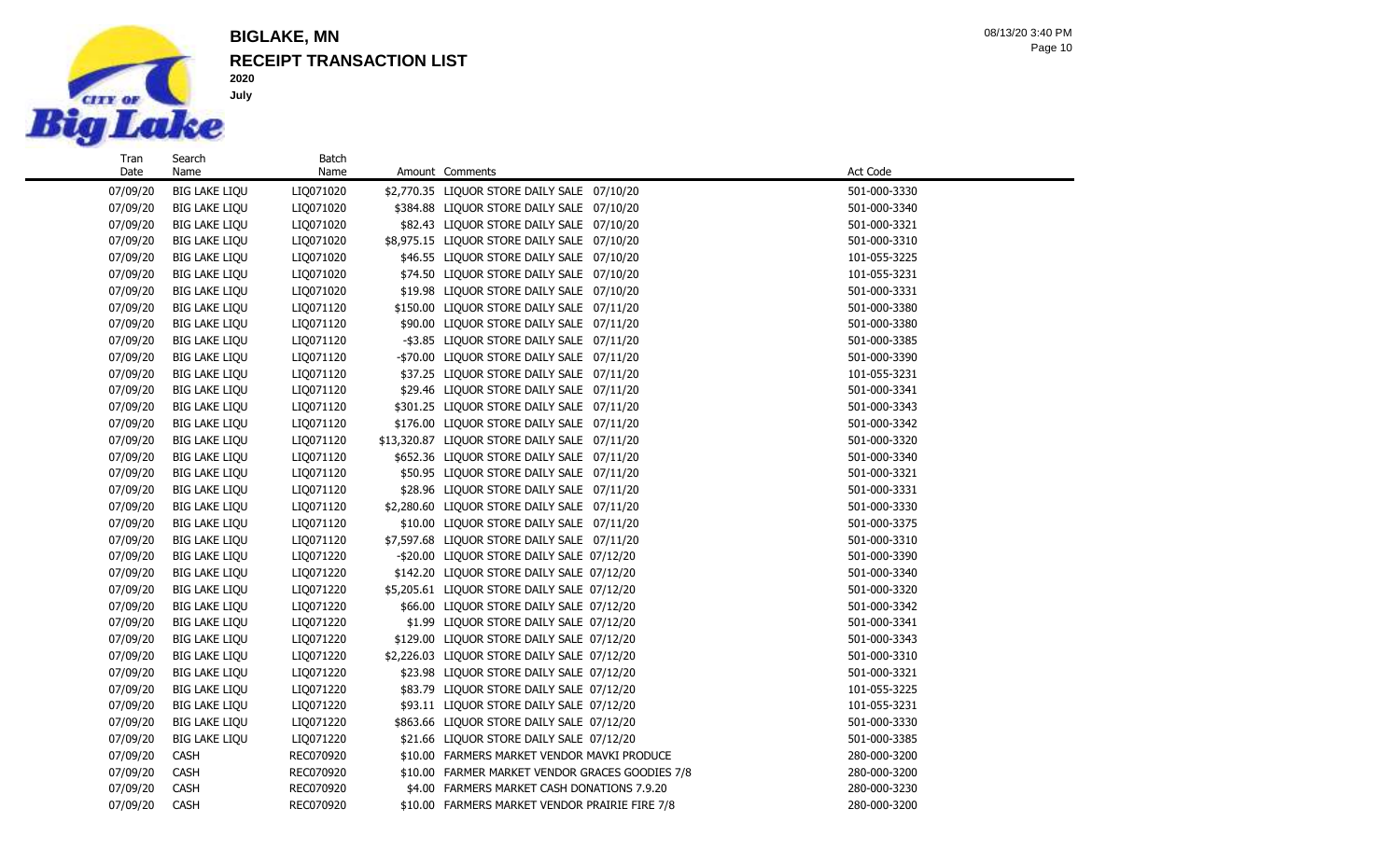

Search Name

### **RECEIPT TRANSACTION LIST BIGLAKE, MN**

Batch

Page 11 08/13/20 3:40 PM

07/09/20 CASH REC070920 \$1.00 DECK PERMIT #19026 EAGLE LAKE ROAD SOUTH 101-030-3222 07/09/20 CASH REC070920 \$9.31 PASS #07-3 (138 TURNBERRY TRAIL - B DIETZ) 101-055-3225 07/09/20 CASH REC070920 \$150.00 DECK PERMIT #19026 EAGLE LAKE ROAD SOUTH 101-030-3242 07/09/20 CASH REC070920 \$10.00 FARMERS MARKET VENDOR NOAHS WOOD CRAFT 7/8 280-000-3200 07/09/20 CASH REC070920 \$9.31 PASS #0705 - 18721 TRAVERSE LANE 101-055-3225 07/09/20 CC REC070920 \$133.15 REMODEL PERMIT #2020-00477 FOR 621 POWELL STREET NORTH 101-030-3242 07/09/20 CC REC070920 \$9.31 PARK PASS # 2020-0704 FOR DESIREE GORMAN OF 20359 GORDON LN 101-055-3225 07/09/20 CC REC070920 \$9.31 PARK PASS # 2020-0700 FOR BRENDA LAMKIN OF 5158 RIDGE RD 101-055-3225 07/09/20 CC REC070920 \$27.94 PARK PASS #2020-0702 FOR HANNAH WILLIAMS OF ST MICHAEL 101-055-3231 07/09/20 CC REC070920 \$86.55 REMODEL PERMIT #2020-00477 FOR 621 POWELL STREET NORTH 101-030-3241 07/09/20 CC REC070920 \$9.31 PARK PASS # 2020-0701 FOR LINDSEY SMITH OF 20431 JUNEGRASS DR 101-055-3225 07/09/20 CC REC070920 \$2.50 REMODEL PERMIT #2020-00477 FOR 621 POWELL STREET NORTH 101-030-3222 07/09/20 CHECK REC070920 \$55.00 FENCE PERMIT 2020-00475 @ 591 LAKESHORE DRIVE 101-030-3242 07/09/20 CHECK REC070920 \$249.00 PERMIT #2020-00486 FOR 1401 HIAWATHA AVENUE 101-010-3125 07/10/20 CASH REC071020 \$9.31 PARK PASS # 2020-0706 0707 FOR TEO RODRIGUEZ OF 18964 SANFORD AVE 101-055-3225 07/10/20 CASH REC071020 \$50.00 PARKING CITATION # 2391 101-075-3512 07/10/20 CASH REC071020 \$50.00 PARKING CITATION # 2276 101-075-3512 07/10/20 CASH REC071020 \$9.31 PARK PASS # 2020-0706 0707 FOR TEO RODRIGUEZ OF 18964 SANFORD AVE 101-055-3225 07/10/20 CC REC071020 \$1.00 SIDING PERMIT #2020-00495 FOR 5004 BLUFF ROAD 101-030-3222 07/10/20 CC REC071020 \$1.00 A/C PERMIT #2020-00492 FOR 5215 RUDDY DUCK LANE 101-030-3222 07/10/20 CC REC071020 \$5.00 ROOF PERMIT #2020-00494 FOR 5004 BLUFF ROAD 101-030-3375 07/10/20 CC REC071020 \$50.00 A/C PERMIT #2020-00492 FOR 5215 RUDDY DUCK LANE 101-030-3242 07/10/20 CC REC071020 \$100.00 ROOF PERMIT #2020-00494 FOR 5004 BLUFF ROAD 101-030-3242 07/10/20 CC REC071020 \$1.00 ROOF PERMIT #2020-00494 FOR 5004 BLUFF ROAD 101-030-3222 07/10/20 CC REC071020 \$100.00 SIDING PERMIT #2020-00495 FOR 5004 BLUFF ROAD 101-030-3242 07/10/20 CHECK RECO71020 \$50.00 PARKING CITATION # 22410 101-075-3512 07/10/20 CHECK RECO71020 \$50.00 PARKING CITATION # 2281 101-075-3512 07/10/20 CHECK RECO71020 \$55.00 PARKING CITATION # 1535 101-075-3512 07/10/20 CHECK REC071020 \$215.90 LANDSCAPE ALTERATION PERMIT # 2020-00489 FOR 141 LAKESHORE DR 101-030-3242 07/10/20 CHECK REC071020 \$50.00 PARKING CITATION # 22416 101-075-3512 07/10/20 WESTRUMS QU REC071020 \$100.00 WESTRUM'S QUALITY FOOD - 2020 ANNUAL MOBILE FOOD T 101-015-3201 07/11/20 CC PARKJUNCORR \$200.23 PARK DAILY RECEIPTS FOR JUNE - BANK CC OVER (DLB CHARGE) 101-055-3226 07/13/20 CC PRK07.5-12 \$1,821.77 PARK DAILY RECEIPTS FOR 7.12.20 101-055-3226 07/13/20 CC PRK07.5-12 \$987.73 PARK DAILY RECEIPTS FOR7.11.20 101-055-3226 07/13/20 CC PRK07.5-12 \$829.34 PARK DAILY RECEIPTS FOR 7.10.20 101-055-3226 07/13/20 CC PRK07.5-12 \$442.63 PARK DAILY RECEIPTS FOR 7.8.20 101-055-3226 101-055-3226 07/13/20 CC PRK07.5-12 \$475.26 PARK DAILY RECEIPTS FOR 7-7-2020 101-055-3226

07/13/20 CC PRK07.5-12 \$237.58 PARK DAILY RECEIPTS FOR 7-6-2020 101-055-3226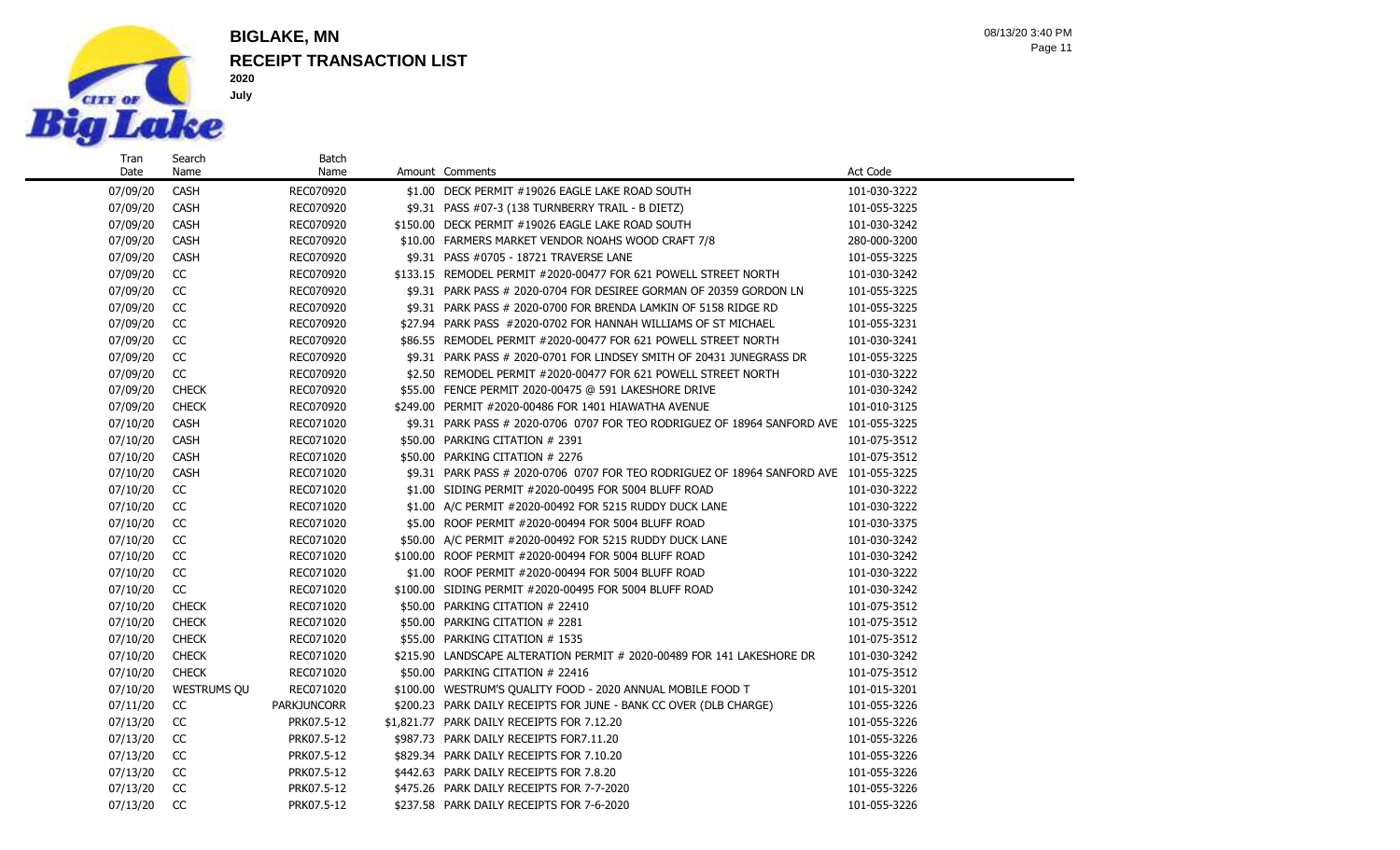

Search Name

#### **RECEIPT TRANSACTION LIST BIGLAKE, MN**

Batch

Page 12 08/13/20 3:40 PM

07/13/20 CC PRK07.5-12 \$340.13 PARK DAILY RECEIPTS FOR 7.9.20 101-055-3226 07/13/20 CASH REC071320 \$18.63 PARK PASS # 2020-4666 FOR MICHAEL JORGENSEN OF 5200 RUDDY DUCK LN 101-055-3225 07/13/20 CASH REC071320 \$50.00 ADMIN CITE IMPOUND RELEASE CASE # 20008772 101-075-3513 07/13/20 CASH REC071320 \$5.00 #180085208 (REPLACES #53116 - LOST) - J SCHINGTGEN 101-050-3197 07/13/20 CASH REC071320 \$9.31 PARK PASS # 2020-0709 FOR WENDY LANGAGER OF 109 OAK CIR 101-055-3225 07/13/20 CASH REC071320 \$5.00 REPLACE COMPOST CARD SPRIGGS 101-050-3197 07/13/20 CC REC071320 \$1.00 DOOR PERMIT FOR 5543 ABERDEEN WAY 101-030-3222 07/13/20 CC REC071320 \$100.00 DOOR PERMIT FOR 5543 ABERDEEN WAY 101-030-3242 07/13/20 CC REC071320 \$9.31 PARK PASS # 2020-0708 FOR CAROL GIRTZ OF 315 FERN ST #104 101-055-3225 07/13/20 CC REC071320 \$5.00 DOOR PERMIT FOR 5543 ABERDEEN WAY 101-030-3375 07/13/20 CC REC071320 \$18.63 PARK PASS # 2020-4667 FOR DEREK OSTER OF 20467 GORDON LN 101-055-3225 07/13/20 CC REC071320 \$5.00 WINDOW PERMIT #2020-00507 FOR 280 CRESCENT STREET 101-030-3375 07/13/20 CC REC071320 \$55.00 FENCE PERMIT #2020-00256 FOR 20257 PRAIRIE DRIVE 101-030-3242 07/13/20 CC REC071320 \$1.00 WINDOW PERMIT #2020-00507 FOR 280 CRESCENT STREET 101-030-3222 07/13/20 CC REC071320 \$100.00 WINDOW PERMIT #2020-00507 FOR 280 CRESCENT STREET 101-030-3242 07/13/20 CHECK REC071320 \$25.00 ASSESS SEARCH FOR 1431 HIAWATHA AVE PID # 65-430-0310 BY PREFERRE 101-015-3417 07/13/20 CHECK RECO71320 \$50.00 PARKING CITATION # 1542 CASE # 20008790 101-075-3512 07/13/20 CHECK RECO71320 \$50.00 FURNACE/A-C PERMIT #2020-00503 FOR 501 ORMSBEE STREET 101-030-3242 07/13/20 CHECK RECO71320 \$5.00 WATER HEATER PERMIT #2020-00504 FOR 20092 DELTA STREET 101-030-3375 07/13/20 CHECK REC071320 \$150.00 DECK PERMIT # 2020-00479 FOR 17050 TRILLIUM LN 101-030-3242 07/13/20 CHECK RECO71320 \$1.00 DECK PERMIT # 2020-00479 FOR 17050 TRILLIUM LN 101-030-3222 07/13/20 CHECK REC071320 \$300.00 FINAL PLAT FEE - BL MARKETPLACE 9TH ADDITION (65-546-0060 & 65-546-0 101-010-3125 07/13/20 CHECK REC071320 \$50.00 PARKING CITATION # 2084 CASE # 20007971 101-075-3512 07/13/20 CHECK REC071320 \$100.00 WINDOW/DOOR PERMIT #2020-00501 FOR 1060 WALL STREET 101-030-3242 07/13/20 CHECK REC071320 \$5.00 WINDOW/DOOR PERMIT #2020-00501 FOR 1060 WALL STREET 101-030-3375 07/13/20 CHECK REC071320 \$1.00 WATER HEATER PERMIT #2020-00504 FOR 20092 DELTA STREET 101-030-3222 07/13/20 CHECK REC071320 \$1.00 FURNACE/A-C PERMIT #2020-00503 FOR 501 ORMSBEE STREET 101-030-3222 07/13/20 CHECK REC071320 \$50.00 WATER HEATER PERMIT #2020-00504 FOR 20092 DELTA STREET 101-030-3242 07/13/20 CHECK REC071320 \$1.00 WINDOW/DOOR PERMIT #2020-00501 FOR 1060 WALL STREET 101-030-3222 07/13/20 CHECK REC071320 \$50.00 PARKING CITATION # 2184 CASE # 20008544 101-075-3512 07/14/20 BIG LAKE LIQU LIQ071120ADJ -\$0.05 LIQUOR STORE RECEIPT 07/11/2020 BANK DEPOSIT SHORT \$.05 501-000-3385 07/14/20 AFFORDABLE S REC071420 \$364.90 AFFORDABLE SANITATION - DUMPING AT BIG LAKE WASTEW 401-000-3816 07/14/20 BIG LAKE TOW REC071420 \$4,178.79 BL TOWNSHIP - 2016A GO BOND AUG INTEREST PAYMENT 223-000-3160 07/14/20 CC REC071420 \$30.00 PARK SHELTER RENTAL FOR EDUARDO JACOBO OF RAMSEY 101-055-3940 07/14/20 CC REC071420 \$150.00 BASEMENT FINISH PERMIT #2020-00483 FOR 130 POWELL STREET SOUTH 101-030-3242 07/14/20 CC REC071420 \$116.60 PERMIT #2020-00488 FOR 291 CRESCENT STREET 101-010-3125 07/14/20 CC REC071420 \$30.00 PARK SHELTER RENTAL FOR LAURIE CHEVALIER OF 21516 LENA TRL 101-055-3940

07/14/20 CC REC071420 \$5.00 BASEMENT FINISH PERMIT #2020-00483 FOR 130 POWELL STREET SOUTH 101-030-3375

Name Amount Comments **Amount Comments** Act Code **Act Code**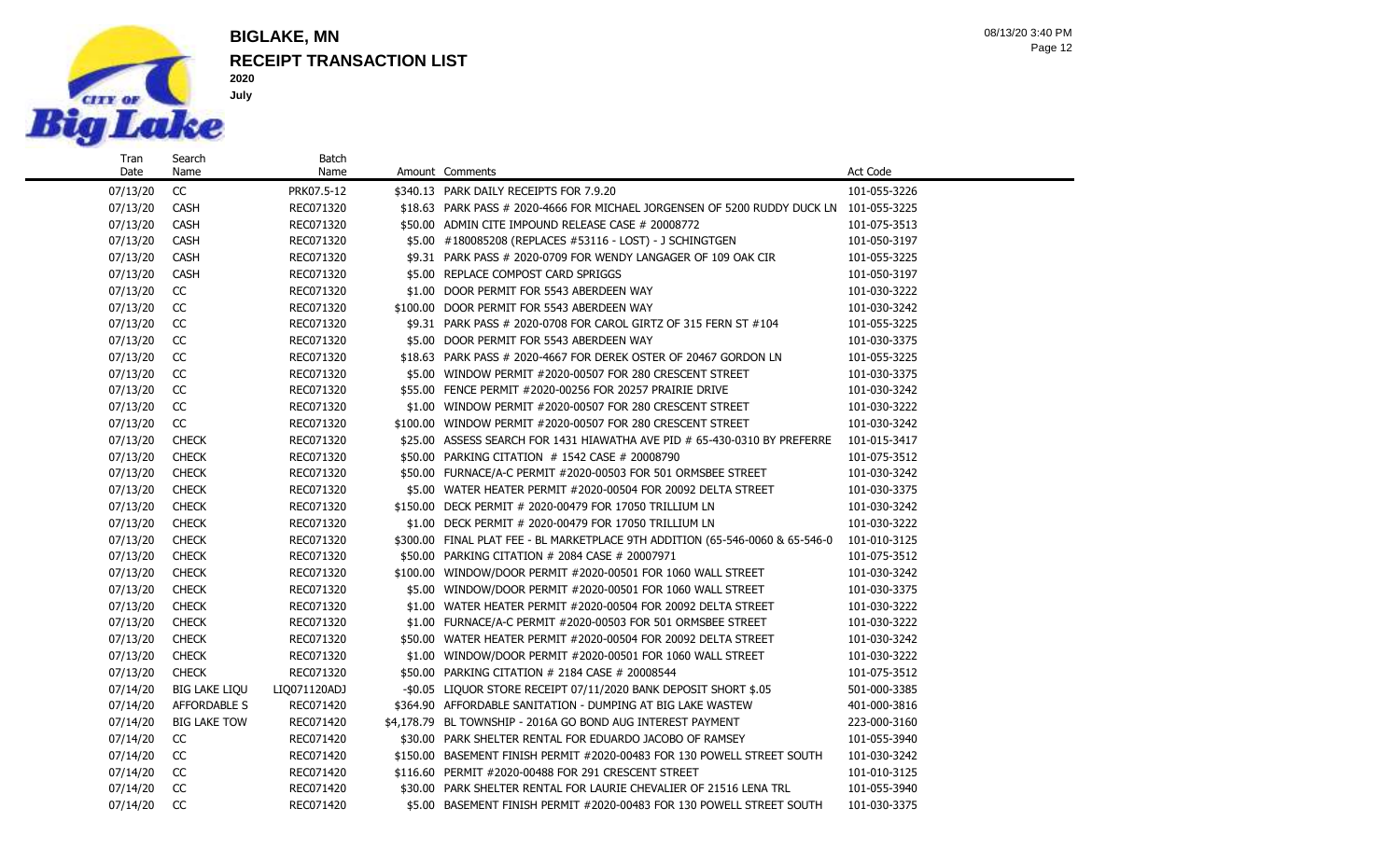

Date

Name

## **RECEIPT TRANSACTION LIST BIGLAKE, MN**

Batch<br>Name

Page 13 08/13/20 3:40 PM

| 07/14/20 | CC                   | REC071420 | \$1.00 BASEMENT FINISH PERMIT #2020-00483 FOR 130 POWELL STREET SOUTH                    | 101-030-3222 |
|----------|----------------------|-----------|------------------------------------------------------------------------------------------|--------------|
| 07/14/20 | CC                   | REC071420 | \$30.00 PARK SHELTER RENTAL FOR VASHTI WATKINS OF 17074 LARKSPUR LN                      | 101-055-3940 |
| 07/14/20 | CC                   | REC071420 | \$9.31 PARK PASS # 2020-0710 FOR AMY JO FARNUM OF 19069 MEADOW LN                        | 101-055-3225 |
| 07/14/20 | <b>CENTRAL MN H</b>  | REC071420 | \$461.81 2020 OTR 2 PYMNT - 4984 MITCHELL                                                | 116-000-4206 |
| 07/14/20 | <b>CENTRAL MN H</b>  | REC071420 | \$425.82 2020 QTR 2 PYMNT - 107 CORRINE                                                  | 116-000-4206 |
| 07/14/20 | <b>CHECK</b>         | REC071420 | \$1.00 PLUMBING REMODEL PERMIT #2020-00512 FOR 130 POWELL STREET SOUTH                   | 101-030-3222 |
| 07/14/20 | <b>CHECK</b>         | REC071420 | \$100.00 PLUMBING REMODEL PERMIT #2020-00512 FOR 130 POWELL STREET SOUTH                 | 101-030-3242 |
| 07/14/20 | <b>CHECK</b>         | REC071420 | \$5.00 PLUMBING REMODEL PERMIT #2020-00512 FOR 130 POWELL STREET SOUTH                   | 101-030-3375 |
| 07/14/20 | <b>CHECK</b>         | REC071420 | \$150.00 ROW PERMIT FOR 18986 GUNTER WAY BY CHARTER COMM                                 | 101-050-3220 |
| 07/14/20 | <b>CHECK</b>         | REC071420 | \$25.00 ASSESS SEARCH FOR 20137 TRUMAN DR PID # 65-592-0220 BY PREFERRED                 | 101-015-3417 |
| 07/14/20 | <b>CHECK</b>         | REC071420 | \$150.00 BASEMENT FINISH PERMIT #2020-00502 FOR 669 INDEPENDENCE DRIVE                   | 101-030-3242 |
| 07/14/20 | <b>CHECK</b>         | REC071420 | \$1.00 BASEMENT FINISH PERMIT #2020-00502 FOR 669 INDEPENDENCE DRIVE                     | 101-030-3222 |
| 07/14/20 | <b>CHECK</b>         | REC071420 | \$55.00 REQUEST FOR 18055 198TH AVE NW (65-120-3402)                                     | 101-010-3125 |
| 07/14/20 | <b>LEGACY TITLE</b>  | REC071420 | \$851.73 LEGACY TITLE - PID 65-494-0110 PROJECT 99268 SPECI                              | 227-000-3613 |
| 07/15/20 | <b>BIG LAKE LIQU</b> | LIQ071320 | \$30.00 LIQUOR STORE DAILY SALE 07/13/20                                                 | 501-000-3380 |
| 07/15/20 | <b>BIG LAKE LIQU</b> | LIQ071320 | -\$30.00 LIQUOR STORE DAILY SALE 07/13/20                                                | 501-000-3380 |
| 07/15/20 | <b>BIG LAKE LIQU</b> | LIQ071320 | \$5,594.19 LIQUOR STORE DAILY SALE 07/13/20                                              | 501-000-3320 |
| 07/15/20 | <b>BIG LAKE LIQU</b> | LIQ071320 | \$18.62 LIQUOR STORE DAILY SALE 07/13/20                                                 | 101-055-3225 |
| 07/15/20 | <b>BIG LAKE LIQU</b> | LIQ071320 | -\$20.00 LIQUOR STORE DAILY SALE 07/13/20                                                | 501-000-3390 |
| 07/15/20 | <b>BIG LAKE LIQU</b> | LIQ071320 | \$143.00 LIQUOR STORE DAILY SALE 07/13/20                                                | 501-000-3342 |
| 07/15/20 | <b>BIG LAKE LIQU</b> | LIQ071320 | \$23.53 LIQUOR STORE DAILY SALE 07/13/20                                                 | 501-000-3385 |
| 07/15/20 | <b>BIG LAKE LIQU</b> | LIQ071320 | \$5.00 LIQUOR STORE DAILY SALE 07/13/20                                                  | 501-000-3375 |
| 07/15/20 | <b>BIG LAKE LIQU</b> | LIQ071320 | \$1,061.62 LIQUOR STORE DAILY SALE 07/13/20                                              | 501-000-3330 |
| 07/15/20 | <b>BIG LAKE LIQU</b> | LIQ071320 | \$2.24 LIQUOR STORE DAILY SALE 07/13/20                                                  | 501-000-3341 |
| 07/15/20 | <b>BIG LAKE LIQU</b> | LIQ071320 | \$58.91 LIQUOR STORE DAILY SALE 07/13/20                                                 | 501-000-3343 |
| 07/15/20 | <b>BIG LAKE LIQU</b> | LIQ071320 | \$3,638.96 LIQUOR STORE DAILY SALE 07/13/20                                              | 501-000-3310 |
| 07/15/20 | <b>BIG LAKE LIQU</b> | LIQ071320 | \$24.68 LIQUOR STORE DAILY SALE 07/13/20                                                 | 501-000-3321 |
| 07/15/20 | <b>BIG LAKE LIQU</b> | LIQ071320 | \$245.81 LIQUOR STORE DAILY SALE 07/13/20                                                | 501-000-3340 |
| 07/15/20 | CC                   | REC071520 | \$100.00 WINDOWS PERMIT #2020-00493 FOR 1081 COUNTY ROAD 43                              | 101-030-3242 |
| 07/15/20 | CC                   | REC071520 | \$25.00 ASSESS SEARCH FOR 991 LAKESHORE DR PID # 65-422-0120 BY EPIC PROP S 101-015-3417 |              |
| 07/15/20 | CC                   | REC071520 | \$50.00 WATER HEATER PERMIT #2020-00517 FOR 735 HARRISON DRIVE                           | 101-030-3242 |
| 07/15/20 | CC                   | REC071520 | \$5.00 WINDOWS PERMIT #2020-00493 FOR 1081 COUNTY ROAD 43                                | 101-030-3375 |
| 07/15/20 | CC                   | REC071520 | \$5.00 WATER HEATER PERMIT #2020-00517 FOR 735 HARRISON DRIVE                            | 101-030-3375 |
| 07/15/20 | CC                   | REC071520 | \$1.00 WINDOWS PERMIT #2020-00493 FOR 1081 COUNTY ROAD 43                                | 101-030-3222 |
| 07/15/20 | CC                   | REC071520 | \$37.25 PASS #4668 - 20446 - 151ST ST NW, ELK RIVER (E ANDERSON)                         | 101-055-3231 |
| 07/15/20 | CC                   | REC071520 | \$5.00 REPLACE COMPOST CARD MERWIN                                                       | 101-050-3197 |
| 07/15/20 | CC                   | REC071520 | \$9.31 PARK PASS # 2020-0711 FOR JACK MERWIN OF 19101 GUNTER WAY                         | 101-055-3225 |
| 07/15/20 | CC                   | REC071520 | \$1.00 WATER HEATER PERMIT #2020-00517 FOR 735 HARRISON DRIVE                            | 101-030-3222 |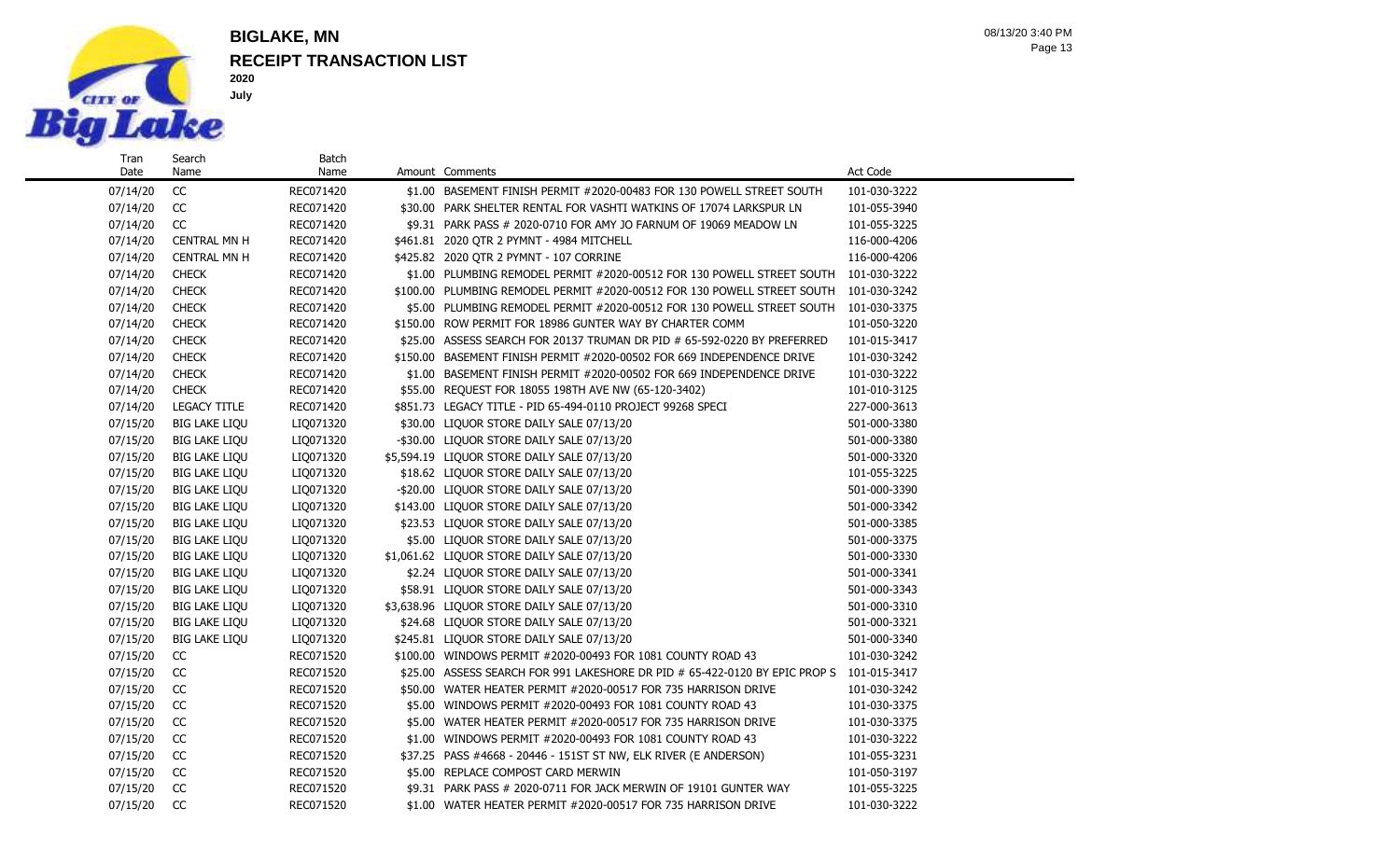

Date

Name

## **RECEIPT TRANSACTION LIST BIGLAKE, MN**

Batch<br>Name

Page 14 08/13/20 3:40 PM

| 07/15/20 | <b>CHECK</b>         | REC071520 | \$1.00 FURNACE/A-C PERMIT #2020-00516 FOR 300 POWELL STREET NORTH                       | 101-030-3222 |
|----------|----------------------|-----------|-----------------------------------------------------------------------------------------|--------------|
| 07/15/20 | <b>CHECK</b>         | REC071520 | \$1.00 FURNACE-A/C PERMIT #2020-00518 FOR 4025 ST ANDREWS LANE                          | 101-030-3222 |
| 07/15/20 | <b>CHECK</b>         | REC071520 | \$50.00 PARKING CITATION # 2408                                                         | 101-075-3512 |
| 07/15/20 | <b>CHECK</b>         | REC071520 | \$50.00 PARKING CITATION # 2030                                                         | 101-075-3512 |
| 07/15/20 | <b>CHECK</b>         | REC071520 | \$100.00 WINDOW PERMIT #2020-00519 FOR 1035 KILBIRNIE ROAD                              | 101-030-3242 |
| 07/15/20 | <b>CHECK</b>         | REC071520 | \$5.00 WINDOW PERMIT #2020-00519 FOR 1035 KILBIRNIE ROAD                                | 101-030-3375 |
| 07/15/20 | <b>CHECK</b>         | REC071520 | \$50.00 FURNACE-A/C PERMIT #2020-00518 FOR 4025 ST ANDREWS LANE                         | 101-030-3242 |
| 07/15/20 | <b>CHECK</b>         | REC071520 | \$50.00 FURNACE/A-C PERMIT #2020-00516 FOR 300 POWELL STREET NORTH                      | 101-030-3242 |
| 07/15/20 | <b>CHECK</b>         | REC071520 | \$1.00 WINDOW PERMIT #2020-00519 FOR 1035 KILBIRNIE ROAD                                | 101-030-3222 |
| 07/15/20 | COX, TIMOTHY         | REC071520 | \$50.00 COX - 2020/2021 SINGLE FAMILY RENTAL REGISTRATION FOR 421 PUTNAM A 101-030-3251 |              |
| 07/15/20 | COX, TIMOTHY         | REC071520 | \$0.75 Late Fee \$0.75 5/31/2020-6/10/2020                                              | 101-015-3513 |
| 07/15/20 | SONNTAG, DAR         | REC071520 | \$50.00 SONTAG - 2020/2021 SINGLE FAMILY RENTAL REGISTRATION FOR 19148 ME               | 101-030-3251 |
| 07/15/20 | SONNTAG, DAR         | REC071520 | \$0.75 Late Fee \$0.75 5/31/2020-6/10/2020                                              | 101-015-3513 |
| 07/16/20 | <b>BIG LAKE LIQU</b> | LIQ071420 | \$22.46 LIQUOR STORE DAILY SALE 07/14/20                                                | 501-000-3341 |
| 07/16/20 | <b>BIG LAKE LIQU</b> | LIQ071420 | \$128.12 LIQUOR STORE DAILY SALE 07/14/20                                               | 501-000-3340 |
| 07/16/20 | <b>BIG LAKE LIQU</b> | LIQ071420 | \$25.98 LIQUOR STORE DAILY SALE 07/14/20                                                | 501-000-3321 |
| 07/16/20 | <b>BIG LAKE LIQU</b> | LIQ071420 | \$3,812.85 LIQUOR STORE DAILY SALE 07/14/20                                             | 501-000-3310 |
| 07/16/20 | <b>BIG LAKE LIQU</b> | LIQ071420 | \$40.50 LIQUOR STORE DAILY SALE 07/14/20                                                | 501-000-3343 |
| 07/16/20 | <b>BIG LAKE LIQU</b> | LIQ071420 | \$5,622.68 LIQUOR STORE DAILY SALE 07/14/20                                             | 501-000-3320 |
| 07/16/20 | <b>BIG LAKE LIQU</b> | LIQ071420 | -\$50.00 LIQUOR STORE DAILY SALE 07/14/20                                               | 501-000-3380 |
| 07/16/20 | <b>BIG LAKE LIQU</b> | LIQ071420 | -\$50.00 LIQUOR STORE DAILY SALE 07/14/20                                               | 501-000-3375 |
| 07/16/20 | <b>BIG LAKE LIQU</b> | LIQ071420 | -\$40.00 LIQUOR STORE DAILY SALE 07/14/20                                               | 501-000-3390 |
| 07/16/20 | <b>BIG LAKE LIQU</b> | LIQ071420 | -\$30.00 LIQUOR STORE DAILY SALE 07/14/20                                               | 501-000-3380 |
| 07/16/20 | <b>BIG LAKE LIQU</b> | LIQ071420 | \$1,098.19 LIQUOR STORE DAILY SALE 07/14/20                                             | 501-000-3330 |
| 07/16/20 | <b>BIG LAKE LIQU</b> | LIQ071420 | -\$0.14 LIQUOR STORE DAILY SALE 07/14/20                                                | 501-000-3385 |
| 07/16/20 | <b>BIG LAKE LIQU</b> | LIQ071420 | \$50.00 LIQUOR STORE DAILY SALE 07/14/20                                                | 501-000-3375 |
| 07/16/20 | <b>BIG LAKE LIQU</b> | LIQ071420 | \$176.00 LIQUOR STORE DAILY SALE 07/14/20                                               | 501-000-3342 |
| 07/16/20 | <b>BIG LAKE LIQU</b> | LIQ071520 | \$17.98 LIQUOR STORE DAILY SALE 07/15/20                                                | 501-000-3331 |
| 07/16/20 | <b>BIG LAKE LIQU</b> | LIQ071520 | \$75.50 LIQUOR STORE DAILY SALE 07/15/20                                                | 501-000-3343 |
| 07/16/20 | <b>BIG LAKE LIQU</b> | LIQ071520 | 07/15/20<br>\$7,627.65 LIQUOR STORE DAILY SALE                                          | 501-000-3320 |
| 07/16/20 | <b>BIG LAKE LIQU</b> | LIQ071520 | \$143.00 LIQUOR STORE DAILY SALE<br>07/15/20                                            | 501-000-3342 |
| 07/16/20 | <b>BIG LAKE LIQU</b> | LIQ071520 | \$29.45 LIQUOR STORE DAILY SALE<br>07/15/20                                             | 501-000-3341 |
| 07/16/20 | <b>BIG LAKE LIQU</b> | LIQ071520 | \$4,484.94 LIQUOR STORE DAILY SALE<br>07/15/20                                          | 501-000-3310 |
| 07/16/20 | <b>BIG LAKE LIQU</b> | LIQ071520 | \$43.96 LIQUOR STORE DAILY SALE<br>07/15/20                                             | 501-000-3321 |
| 07/16/20 | <b>BIG LAKE LIQU</b> | LIQ071520 | \$182.80 LIQUOR STORE DAILY SALE<br>07/15/20                                            | 501-000-3340 |
| 07/16/20 | <b>BIG LAKE LIQU</b> | LIQ071520 | \$1,540.67 LIQUOR STORE DAILY SALE 07/15/20                                             | 501-000-3330 |
| 07/16/20 | <b>BIG LAKE LIQU</b> | LIQ071520 | \$2.36 LIQUOR STORE DAILY SALE 07/15/20                                                 | 501-000-3385 |

07/16/20 BIG LAKE LIQU LIQ071520 - \$40.00 LIQUOR STORE DAILY SALE 07/15/20 501-000-3390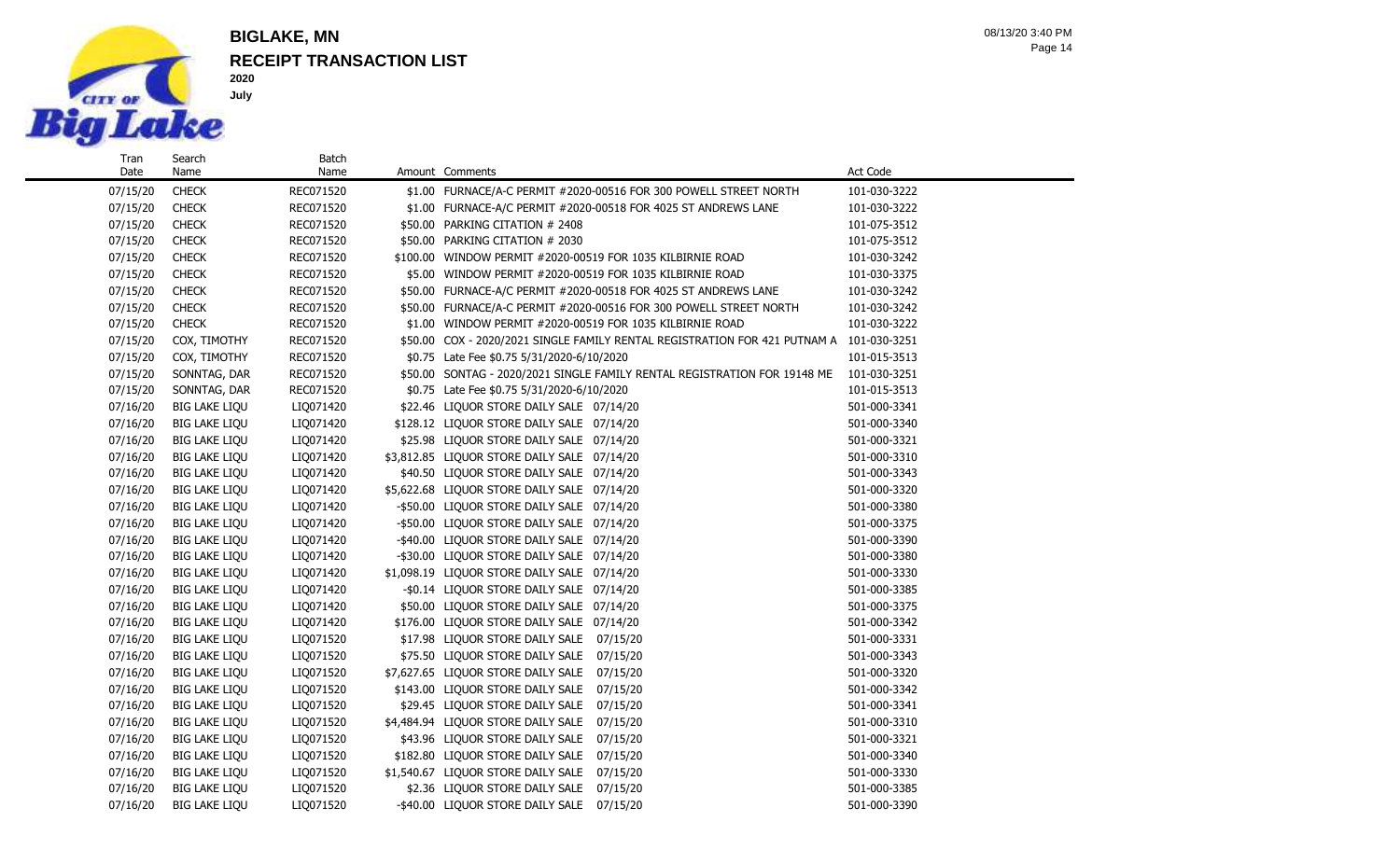

Name

#### **RECEIPT TRANSACTION LIST BIGLAKE, MN**

Batch

Page 15 08/13/20 3:40 PM

07/16/20 BIG LAKE LIQU LIQ071520 \$9.31 LIQUOR STORE DAILY SALE 07/15/20 101-055-3225 07/16/20 BIG LAKE LIQU LIQ071520 \$37.25 LIQUOR STORE DAILY SALE 07/15/20 101-055-3231 07/16/20 CC REC071620 \$5.00 REMODEL PERMIT # 2020-00500 FOR 511 GLENWOOD AVE 101-030-3375 07/16/20 CC REC071620 \$15.00 REMODEL PERMIT # 2020-00500 FOR 511 GLENWOOD AVE 101-030-3222 07/16/20 CC REC071620 \$9.31 PARK PASS # 2020-0714 FOR LAURA SCHRUPP OF 210 MAPLE LANE #111 101-055-3225 07/16/20 CC REC071620 \$27.94 PARK PASS # 2020-0713 FOR DAVID ANDERSON OF BECKER 101-055-3231 07/16/20 CC REC071620 \$1.00 HVAC REMODEL PERMIT #2020-00521 FOR 130 POWELL STREET SOUTH 101-030-3222 07/16/20 CC REC071620 \$100.00 HVAC REMODEL PERMIT #2020-00521 FOR 130 POWELL STREET SOUTH 101-030-3242 07/16/20 CC REC071620 \$1.00 HVAC REMODEL PERMIT 2020-00523 FOR 21478 LENA TRAIL 101-030-3222 07/16/20 CC REC071620 \$27.94 PARK PASS # 2020-0715 FOR JOHN LEYH OF SOUTH DAKOTA 101-055-3231 07/16/20 CC REC071620 \$5.00 ROOF PERMIT #2020-00525 FOR 4604 POND VIEW CIRCLE 101-030-3375 07/16/20 CC REC071620 \$100.00 HVAC REMODEL PERMIT 2020-00523 FOR 21478 LENA TRAIL 101-030-3242 07/16/20 CC REC071620 \$340.70 REMODEL PERMIT # 2020-00500 FOR 511 GLENWOOD AVE 101-030-3241 07/16/20 CC REC071620 \$27.94 PARK PASS # 2020-0712 FOR CARRIE WILLIAMS OF BECKER 101-055-3231 07/16/20 CC REC071620 \$524.15 REMODEL PERMIT # 2020-00500 FOR 511 GLENWOOD AVE 101-030-3242 07/16/20 CC REC071620 \$9.31 PARK PASS # 2020-0716 FOR CRYSTAL BALLARD OF 19244 MEADOW LN 101-055-3225 07/16/20 CC REC071620 \$100.00 ROOF PERMIT #2020-00525 FOR 4604 POND VIEW CIRCLE 101-030-3242 07/16/20 CC REC071620 \$1.00 ROOF PERMIT #2020-00525 FOR 4604 POND VIEW CIRCLE 101-030-3222 07/16/20 CHECK REC071620 \$3,235.00 REMODEL PERMIT #2020-00411 FOR 19560 STATION STREET 499-000-3855 07/16/20 CHECK REC071620 \$414.50 REMODEL PERMIT #2020-00412 FOR 19568 STATION STREET 101-030-3242 07/16/20 CHECK REC071620 \$414.50 REMODEL PERMIT #2020-00411 FOR 19560 STATION STREET 101-030-3242 07/16/20 CHECK REC071620 \$269.43 REMODEL PERMIT #2020-00411 FOR 19560 STATION STREET 101-030-3241 07/16/20 CHECK REC071620 \$11.00 REMODEL PERMIT #2020-00411 FOR 19560 STATION STREET 101-030-3222 07/16/20 CHECK REC071620 \$2,200.00 REMODEL PERMIT #2020-00411 FOR 19560 STATION STREET 301-000-3755 07/16/20 CHECK REC071620 \$2,200.00 REMODEL PERMIT #2020-00412 FOR 19568 STATION STREET 301-000-3755 07/16/20 CHECK REC071620 \$3,235.00 REMODEL PERMIT #2020-00412 FOR 19568 STATION STREET 499-000-3855 07/16/20 CHECK REC071620 \$11.00 REMODEL PERMIT #2020-00412 FOR 19568 STATION STREET 101-030-3222 07/16/20 CHECK REC071620 \$269.43 REMODEL PERMIT #2020-00412 FOR 19568 STATION STREET 101-030-3241 07/16/20 JOHNSON DIVE REC071620 \$385.00 JOHNSON DIVIRSIFIED - 2020 MULTI-FAMILY RENTAL REGISTRATION FOR 44 101-030-3250 07/16/20 WRUCK SEWER REC071620 \$2,164.93 WRUCK SEWER - DUMPING AT BIG LAKE WASTEWATER PLANT 401-000-3816 07/17/20 CC REC071720 \$55.00 SHED PERMIT # 2020-00491 FOR 19054 EAGLE LAKE RD S 101-030-3242 07/17/20 CC REC071720 \$25.00 POLICE FINGER PRINTINT MARIE ERICKSON 101-075-3375 07/17/20 CHECK REC071720 \$100.00 WINDOW PERMIT #2020-00540 FOR 800 EAGLE LAKE ROAD NORTH 101-030-3242 07/17/20 CHECK REC071720 \$100.00 WINDOW PERMIT #2020-00541 FOR 20067 TRUMAN DRIVE 101-030-3242 07/17/20 CHECK RECO71720 \$1.00 WINDOW PERMIT #2020-00540 FOR 800 EAGLE LAKE ROAD NORTH 101-030-3222 07/17/20 CHECK REC071720 \$5.00 WINDOW PERMIT #2020-00540 FOR 800 EAGLE LAKE ROAD NORTH 101-030-3375 07/17/20 CHECK REC071720 \$5.00 WINDOW PERMIT #2020-00541 FOR 20067 TRUMAN DRIVE 101-030-3375

07/17/20 CHECK REC071720 \$1.00 WINDOW PERMIT #2020-00541 FOR 20067 TRUMAN DRIVE 101-030-3222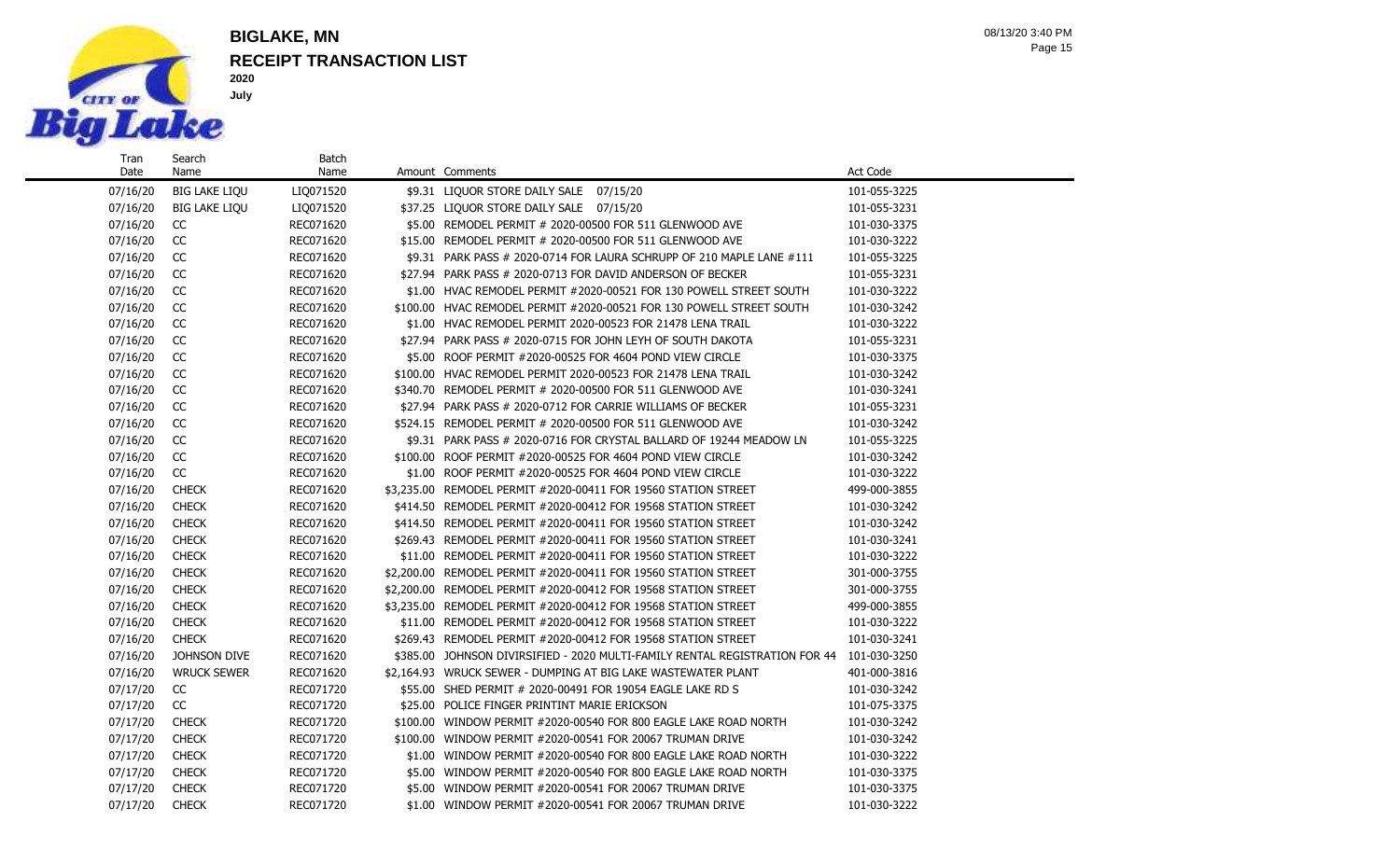

Search Name

### **RECEIPT TRANSACTION LIST BIGLAKE, MN**

Batch

Page 16 08/13/20 3:40 PM

07/17/20 HENRY, TOM REC071720 \$1,000.00 GENERATORS SOLD - 2 @ 500 401-000-3910 07/17/20 MN DEPT OF FI REC071720 \$620,974.00 LGA 2020 CERTIFIED AMOUNT - ALLOCATION 199 199-000-3105 07/17/20 MN DEPT OF FI REC071720 \$100,000.00 LGA 2020 CERTIFIED AMOUNT - ALLOCATIONS 198-000-3105 07/20/20 CC PRK0713-19 \$405.40 PARK DAILY RECEIPTS FOR 7.13.20 101-055-3226 07/20/20 CC PRK0713-19 \$1,225.42 PARK DAILY RECEIPTS FOR 7.19.20 101-055-3226 07/20/20 CC PRK0713-19 \$1,509.61 PARK DAILY RECEIPTS FOR 7.18.20 101-055-3226 07/20/20 CC PRK0713-19 \$666.28 PARK DAILY RECEIPTS FOR 7.17.20 101-055-3226 07/20/20 CC PRK0713-19 \$69.89 PARK DAILY RECEIPTS FOR 7.14.20 101-055-3226 07/20/20 CC PRK0713-19 \$405.34 PARK DAILY RECEIPTS FOR 7.15.20 101-055-3226 07/20/20 CC PRK0713-19 \$340.16 PARK DAILY RECEIPTS FOR 7.16.20 101-055-3226 07/20/20 CASH REC072020 \$50.00 ADMIN CITE VEHICLE RELEASE CASE # 20008969 101-075-3513 07/20/20 CASH REC072020 \$25.00 POLICE FINGER PRINTING 101-075-3375 07/20/20 CASH REC072020 \$50.00 PARKING CITATION # 2026 CASE # 20008190 101-075-3512 07/20/20 CASH REC072020 \$50.00 PARKING CITATION # 2414 CASE # 20008316 101-075-3512 07/20/20 CASH REC072020 \$18.63 PARK PASS # 2020-4669 FOR KRISTIN HARRIS OF 115 HENRY RD UNIT 1 101-055-3225 07/20/20 CASH REC072020 \$30.00 PARK SHELTER RENTAL FOR SANDRA ASCHNEWITZ OF 111 LAKESHORE DR 101-055-3940 07/20/20 CASH REC072020 \$55.00 SHED PERMIT # 2020-00450 FOR 3245 LAKE RIDGE DR 101-030-3242 07/20/20 CASH REC072020 \$50.00 PARKING CITATION # 2359 CASE # 20008912 101-075-3512 07/20/20 CC REC072020 \$1.00 ROOF PERMIT #2020-00545 FOR 705 KATRINA LANE 101-030-3222 07/20/20 CC REC072020 \$5.00 DECK PERMIT #2020-00320 FOR 18845 JULIE WAY 101-030-3375 07/20/20 CC REC072020 \$100.00 ROOF PERMIT #2020-00545 FOR 705 KATRINA LANE 101-030-3242 07/20/20 CC REC072020 \$1.00 DECK PERMIT #2020-00320 FOR 18845 JULIE WAY 101-030-3222 07/20/20 CC REC072020 \$150.00 DECK PERMIT #2020-00320 FOR 18845 JULIE WAY 101-030-3242 07/20/20 CC REC072020 \$27.94 PARK PASS # 2020-0717 FOR ALLISON CHEESEBROW OF 22150 183RD ST NW 101-055-3231 07/20/20 CC REC072020 \$5.00 ROOF PERMIT #2020-00545 FOR 705 KATRINA LANE 101-030-3375 07/20/20 CC REC072020 \$100.00 HVAC REMODEL PERMIT #2020-00542 FOR 511 GLENWOOD AVENUE 101-030-3242 07/20/20 CC REC072020 \$1.00 HVAC REMODEL PERMIT #2020-00542 FOR 511 GLENWOOD AVENUE 101-030-3222 07/20/20 CHECK REC072020 \$1.00 ROOF PERMIT #2020-00547 FOR 5430 TEAL STREET 101-030-3222 07/20/20 CHECK REC072020 \$5.00 ROOF PERMIT #2020-00547 FOR 5430 TEAL STREET 101-030-3375 07/20/20 CHECK REC072020 \$50.00 PARKING CITATION # 2277 CASE # 20008167 101-075-3512 07/20/20 CHECK REC072020 \$50.00 PARKING CITATION # 2279 CASE # 20008549 101-075-3512 07/20/20 CHECK RECO72020 \$50.00 PARKING CITATION # 2357 CASE # 20008912 101-075-3512 07/20/20 CHECK RECO72020 \$1.00 DECK PERMIT # 2020-00447 FOR 3280 LAKE RIDGE DR 101-030-3222 07/20/20 CHECK RECO72020 \$150.00 DECK PERMIT # 2020-00447 FOR 3280 LAKE RIDGE DR 101-030-3242 07/20/20 CHECK RECO72020 \$50.00 ADMIN CITE VEHICLE RELEASE CASE # 20008901 101-075-3513 07/20/20 CHECK RECO72020 \$100.00 ROOF PERMIT #2020-00547 FOR 5430 TEAL STREET 101-030-3242 07/20/20 SHERBURNE C REC072020 \$19.64 SHERBURNE CTY ATTY - COURT FILE 71-R-17-329 POLICE 101-075-4152

07/21/20 BCCOM072120 \$19,237.79 UB AR Serv 9 SEWER USE - Comm 401-000-3815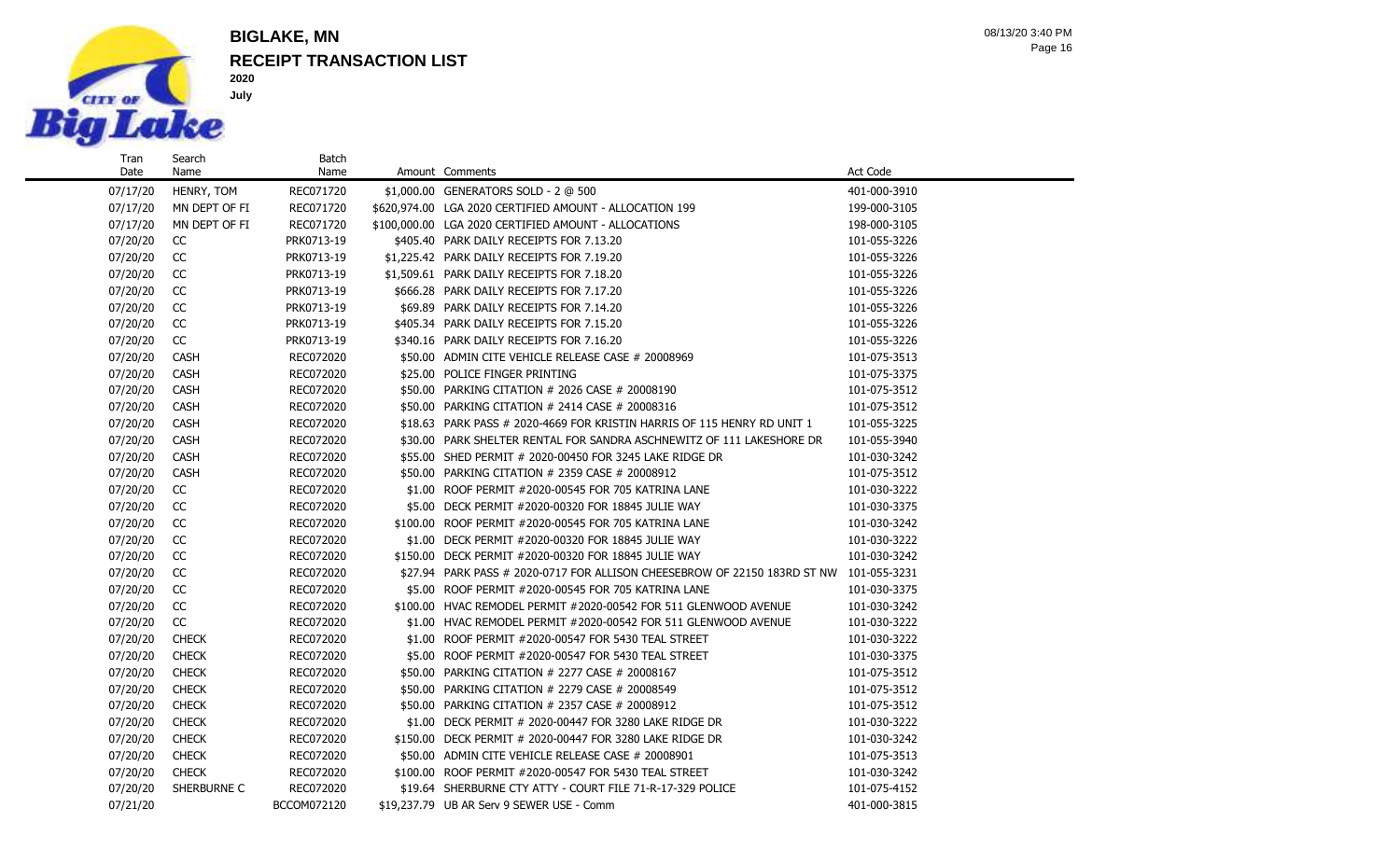

Search Name

### **RECEIPT TRANSACTION LIST BIGLAKE, MN**

Batch

Page 17 08/13/20 3:40 PM

#### 07/21/20 BCCOM072120 \$2,280.13 UB AR Serv 13 SEWER BASE - Comm 401-000-3818 07/21/20 BCCOM072120 \$75.50 UB AR Serv 15 WATER BASE - SCHL #1 301-000-3718 07/21/20 BCCOM072120 \$1,469.03 UB AR Serv 6 WATER BASE - Comm 301-000-3718 07/21/20 BCCOM072120 \$54.74 UB AR Serv 201 CARGILL SWR 401-000-3815 07/21/20 BCCOM072120 \$2,815.03 UB AR Serv 31 STORM - Commercial 601-000-3865 07/21/20 BCCOM072120 \$97.90 UB AR Serv 11 SEWER USE - Schl 401-000-3815 07/21/20 BCCOM072120 \$30.00 UB AR Serv 112 NEW OWNER 301-000-3735 07/21/20 BCCOM072120 \$306.18 UB AR Serv 109 CARGILL W BASE 301-000-3717 07/21/20 BCCOM072120 \$978.58 UB AR Serv 56 STREET LIGHT COMM 101-050-3450 07/21/20 BCCOM072120 \$0.81 UB AR Serv 41 MNWT 2 301-000-3725 07/21/20 BCCOM072120 \$103.46 UB AR Serv 40 MN WATER TEST 301-000-3725 07/21/20 BCCOM072120 \$22.80 UB AR Serv 23 SEWER BASE-INDUSTRIAL 401-000-3817 07/21/20 BCCOM072120 \$28.27 UB AR Serv 2 WATER USE - Schl 301-000-3715 07/21/20 BCCOM072120 \$15,405.50 UB AR Serv 3 WATER USE-COMM 301-000-3715 07/21/20 BCCOM072120 \$74.02 UB AR Serv 200 CARGILL WTR 301-000-3715 07/21/20 BCCOM072120 \$5,261.39 UB AR Serv 7 WATER USE-INDUSTRIAL 301-000-3716 07/21/20 BCCTY072120 \$16.20 UB AR Serv 40 MN WATER TEST 301-000-3725 07/21/20 BCCTY072120 \$270.00 UB AR Serv 14 WATER BASE-MUNI 301-000-3714 07/21/20 BCCTY072120 \$35,015.76 UB AR Serv 4 WATER USE-MUNI 301-000-3711 07/21/20 BCCTY072120 \$333.20 UB AR Serv 18 SEWER BASE- Muni 401-000-3814 07/21/20 BCCTY072120 \$742.40 UB AR Serv 17 SEWER USE - Muni 401-000-3811 07/21/20 BCFIN072120 \$2.06 UB AR Serv 56 STREET LIGHT COMM 101-050-3450 07/21/20 BCFIN072120 \$130.31 UB AR Serv 5 WATER BASE - Res 301-000-3713 07/21/20 BCFIN072120 \$1.82 UB AR Serv 6 WATER BASE - Comm 301-000-3718 07/21/20 BCFIN072120 \$8.90 UB AR Serv 9 SEWER USE - Comm 401-000-3815 07/21/20 BCFIN072120 \$812.88 UB AR Serv 10 SEWER USE - Res 401-000-3810 07/21/20 BCFIN072120 \$221.09 UB AR Serv 12 SEWER BASE - Res 401-000-3813 07/21/20 BCFIN072120 \$1,545.74 UB AR Serv 1 WATER USE - RES 301-000-3710 07/21/20 **BCFIN072120** \$4.93 UB AR Serv 31 STORM - Commercial 601-000-3865 07/21/20 BCFIN072120 \$57.40 UB AR Serv 55 STREET LIGHT 101-050-3450 07/21/20 BCFIN072120 \$5.00 UB AR Serv 105 NEW ACCOUNT 301-000-3735 07/21/20 BCFIN072120 \$2.57 UB AR Serv 3 WATER USE-COMM 301-000-3715 07/21/20 BCFIN072120 \$40.00 UB AR Serv 111 METER CO INSPECTION 301-000-3730 07/21/20 BCFIN072120 \$4.87 UB AR Serv 13 SEWER BASE - Comm 401-000-3818 07/21/20 **BCFIN072120** \$94.38 UB AR Serv 30 STORM - Residential 601-000-3860 601-000-3860 07/21/20 BCFIN072120 \$15.73 UB AR Serv 40 MN WATER TEST 301-000-3725 07/21/20 BCMFA072120 \$12,931.80 UB AR Serv 8 WATER USE - MF 301-000-3722 07/21/20 BCMFA072120 \$578.31 UB AR Serv 20 WATER BASE -MF 301-000-3723

Name Amount Comments **Amount Comments** Act Code **Act Code**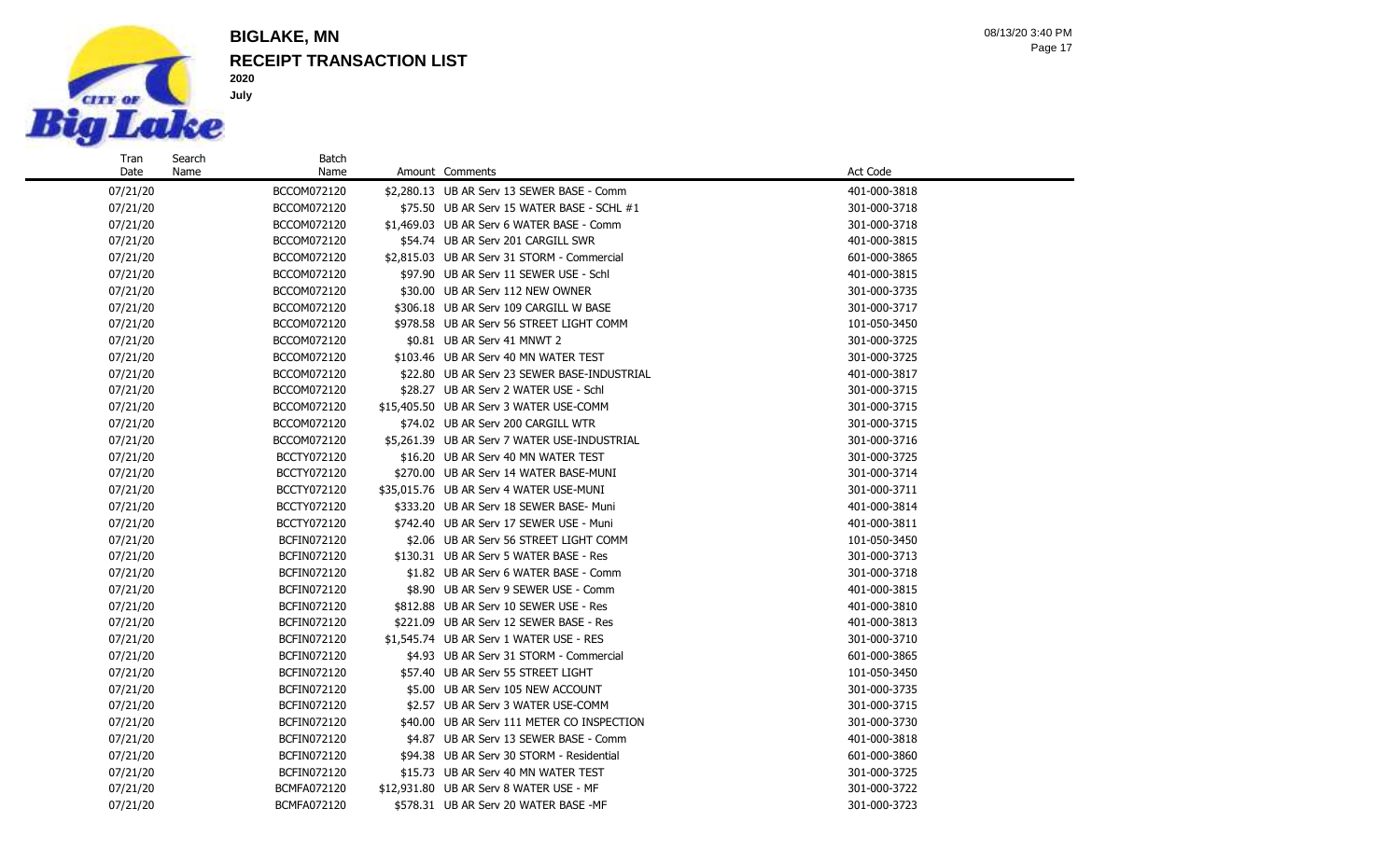

Date

Name

#### **RECEIPT TRANSACTION LIST BIGLAKE, MN**

Batch

07/21/20 BCMFA072120 \$427.35 UB AR Serv 22 SEWER BASE-MF 401-000-3823 07/21/20 BCMFA072120 \$16,110.47 UB AR Serv 21 SEWER USE-MF 401-000-3822 07/21/20 **BCMFA072120** \$281.01 UB AR Serv 31 STORM - Commercial 601-000-3865 07/21/20 BCMFA072120 \$29.97 UB AR Serv 40 MN WATER TEST 301-000-3725 07/21/20 BCMFA072120 \$30.00 UB AR Serv 100 TURN ON by REQUEST 301-000-3735 07/21/20 BCMFA072120 \$2,064.00 UB AR Serv 55 STREET LIGHT 101-050-3450 101-050-3450 07/21/20 BCRES072120 \$112,861.35 UB AR Serv 10 SEWER USE - Res 401-000-3810 07/21/20 BCRES072120 \$25.00 UB AR Serv 105 NEW ACCOUNT 301-000-3735 07/21/20 BCRES072120 \$40,723.86 UB AR Serv 12 SEWER BASE - Res 401-000-3813 07/21/20 BCRES072120 \$30.00 UB AR Serv 101 TURN OFF by REQUEST 301-000-3735 07/21/20 BCRES072120 \$30.00 UB AR Serv 100 TURN ON by REQUEST 301-000-3735 07/21/20 BCRES072120 \$40.00 UB AR Serv 110 METER SIDING INSPECTION 301-000-3730 07/21/20 BCRES072120 \$200.00 UB AR Serv 111 METER CO INSPECTION 301-000-3730 07/21/20 BCRES072120 \$10,580.60 UB AR Serv 55 STREET LIGHT 101-050-3450 07/21/20 BCRES072120 \$2,864.93 UB AR Serv 40 MN WATER TEST 301-000-3725 07/21/20 BCRES072120 \$30.00 UB AR Serv 104 RETURN CK CHARGE 301-000-3360 07/21/20 BCRES072120 \$469.00 UB AR Serv 106 MISC CHARGE 301-000-3735 07/21/20 BCRES072120 \$17,387.46 UB AR Serv 30 STORM - Residential 601-000-3860 601-000-3860 07/21/20 BCRES072120 \$239,644.92 UB AR Serv 1 WATER USE - RES 301-000-3710 07/21/20 BCRES072120 \$24,185.16 UB AR Serv 5 WATER BASE - Res 301-000-3713 07/21/20 BCRES072120 \$1,200.00 UB AR Serv 112 NEW OWNER 301-000-3735 07/21/20 BCRES072120 \$71.20 UB AR Serv 202 SEWER ONLY 401-000-3810 07/21/20 BIG LAKE LIQU LIQ071620 \$9,710.20 LIQUOR STORE DAILY SALE 07/16/20 501-000-3320 07/21/20 BIG LAKE LIQU LIQ071620 \$110.00 LIQUOR STORE DAILY SALE 07/16/20 501-000-3342 07/21/20 BIG LAKE LIQU LIQ071620 \$138.89 LIQUOR STORE DAILY SALE 07/16/20 501-000-3321 07/21/20 BIG LAKE LIQU LIQ071620 \$310.26 LIQUOR STORE DAILY SALE 07/16/20 501-000-3340 07/21/20 BIG LAKE LIQU LIQ071620 -\$140.00 LIQUOR STORE DAILY SALE 07/16/20 501-000-3390 07/21/20 BIG LAKE LIQU LIQ071620 \$6,258.67 LIQUOR STORE DAILY SALE 07/16/20 501-000-3310 07/21/20 BIG LAKE LIQU LIQ071620 \$38.94 LIQUOR STORE DAILY SALE 07/16/20 501-000-3341 07/21/20 BIG LAKE LIQU LIQ071620 \$1,530.77 LIQUOR STORE DAILY SALE 07/16/20 501-000-3330 07/21/20 BIG LAKE LIQU LIQ071620 \$30.00 LIQUOR STORE DAILY SALE 07/16/20 501-000-3380 07/21/20 BIG LAKE LIQU LIQ071620 -\$17.53 LIQUOR STORE DAILY SALE 07/16/20 501-000-3385 07/21/20 BIG LAKE LIQU LIQ071620 \$125.25 LIQUOR STORE DAILY SALE 07/16/20 501-000-3343 07/21/20 BIG LAKE LIQU LIQ071920 \$58.75 LIQUOR STORE DAILY SALE 07/19/20 501-000-3343 07/21/20 BIG LAKE LIQU LIQ071920 \$2,675.21 LIQUOR STORE DAILY SALE 07/19/20 501-000-3310 07/21/20 BIG LAKE LIQU LIQ071920 \$50.00 LIQUOR STORE DAILY SALE 07/19/20 501-000-3380 07/21/20 BIG LAKE LIQU LIQ071920 -\$60.00 LIQUOR STORE DAILY SALE 07/19/20 501-000-3380

07/21/20 BIG LAKE LIQU LIQ071920 \$44.00 LIQUOR STORE DAILY SALE 07/19/20 501-000-3342

Name Amount Comments **Amount Comments** Act Code **Act Code**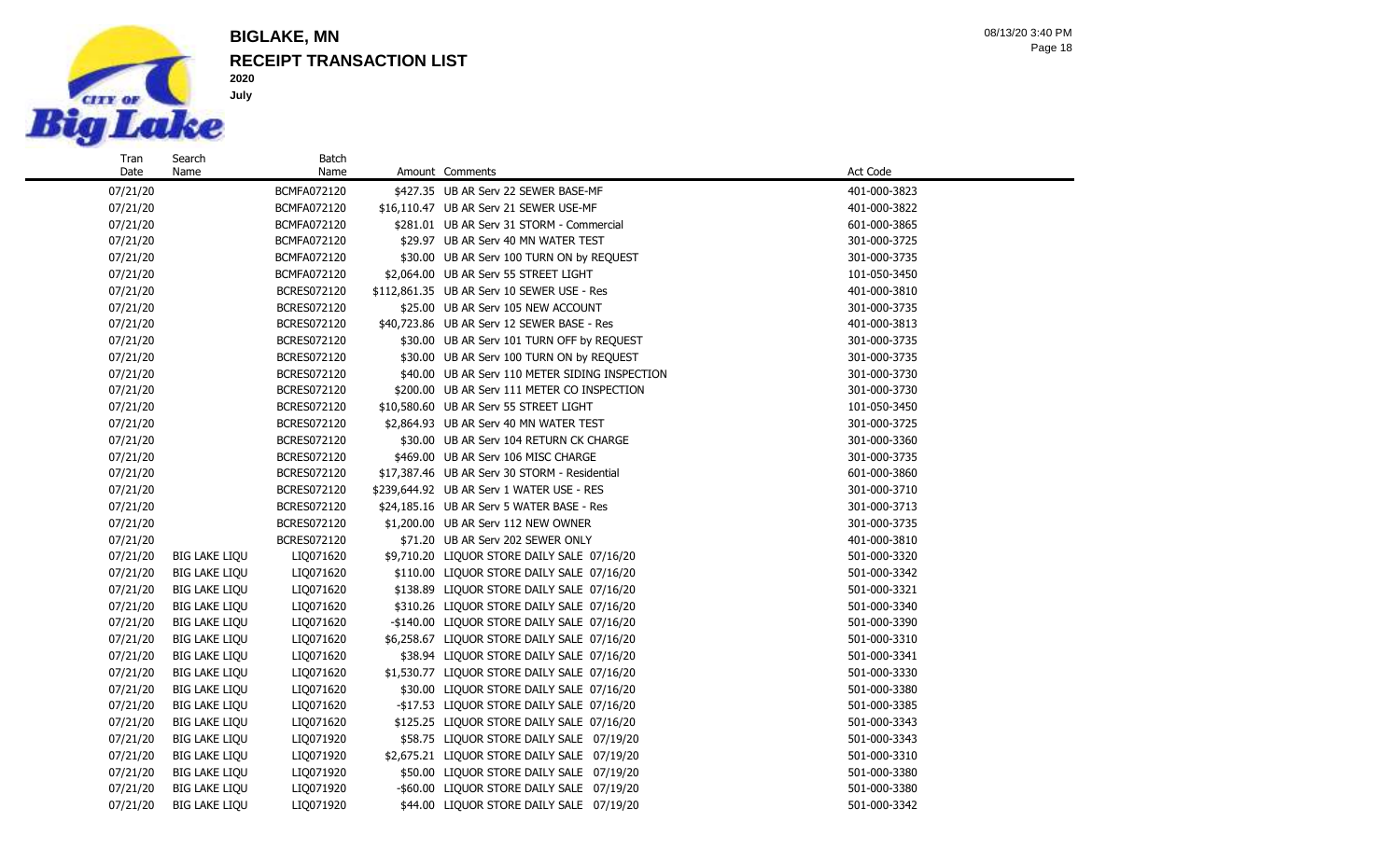

Search Name

#### **RECEIPT TRANSACTION LIST BIGLAKE, MN**

Batch<br>Name

Page 19 08/13/20 3:40 PM

07/21/20 BIG LAKE LIQU LIO071920 \$40.97 LIQUOR STORE DAILY SALE 07/19/20 501-000-3321 07/21/20 BIG LAKE LIQU LIQ071920 \$209.14 LIQUOR STORE DAILY SALE 07/19/20 501-000-3340 07/21/20 BIG LAKE LIQU LIQ071920 \$755.27 LIQUOR STORE DAILY SALE 07/19/20 501-000-3330 07/21/20 BIG LAKE LIQU LIQ071920 \$2.45 LIQUOR STORE DAILY SALE 07/19/20 501-000-3385 07/21/20 BIG LAKE LIQU LIQ071920 -\$60.00 LIQUOR STORE DAILY SALE 07/19/20 501-000-3390 07/21/20 BIG LAKE LIQU LIQ071920 \$5.00 LIQUOR STORE DAILY SALE 07/19/20 501-000-3375 07/21/20 BIG LAKE LIQU LIQ071920 \$18.62 LIQUOR STORE DAILY SALE 07/19/20 101-055-3225 07/21/20 BIG LAKE LIQU LIQ071920 \$4,688.26 LIQUOR STORE DAILY SALE 07/19/20 501-000-3320 07/21/20 BIG LAKE LIQU LIQ071920 -\$100.00 LIQUOR STORE DAILY SALE 07/19/20 501-000-3380 07/21/20 CASH REC072120 \$50.00 ADMIN CITE VEHICLE RELEASE CASE # 20009146 101-075-3513 07/21/20 CASH REC072120 \$40.00 FM VENDOR LOU LOU CRAFTS 7/15, 7/22, 7/29, 8/5/20 280-000-3200 07/21/20 CASH REC072120 \$40.00 FM VENDOR MATT'S MUSHROOMS & MORE FULL SEASON STARTING 7-15-20 280-000-3200 07/21/20 CASH REC072120 \$10.00 FM VENDOR PRAIRIE FIRE KITCHENS 7-15-20 280-000-3200 07/21/20 CASH REC072120 \$10.00 FM VENDOR NOAH'S FLOWERS & WOOD CRAFTS 7-15-20 280-000-3200 07/21/20 CASH REC072120 \$10.00 FM VENDOR CRAFTY CARPENTER 7-15-20 280-000-3200 07/21/20 CASH REC072120 \$10.00 FM VENDOR KATIE'S KITCHEN 7-15-20 280-000-3200 07/21/20 CASH REC072120 \$10.00 FM VENDOR MARKI PRODUCE 7-15-20 280-000-3200 07/21/20 CC REC072120 \$5.00 ROOF PERMIT #2020-00550 FOR 1010 LAKE STREET NORTH 101-030-3375 07/21/20 CC REC072120 \$150.00 DECK PERMIT #2020-00520 FOR 19101 GUNTER WAY 101-030-3242 07/21/20 CC REC072120 \$1.00 DECK PERMIT #2020-00520 FOR 19101 GUNTER WAY 101-030-3222 07/21/20 CC REC072120 \$2.79 67 CRESCENT STREET (R ASP) 101-015-3355 07/21/20 CC REC072120 \$149.70 LAND ALTERATION PERMIT # 2020-00546 FOR 281 LAKESHORE DR 101-030-3242 07/21/20 CC REC072120 \$2.79 NO SOLICITING SIGN \$2.79 NO SOLICITING SIGN 07/21/20 CC REC072120 \$18.63 PASS #4670 401 HIGHLAND AVENUE (P SWENSON) 101-055-3225 07/21/20 CC REC072120 \$100.00 WINDOW PERMIT 2020-00528 FOR 5101 RIDGE ROAD 101-030-3242 07/21/20 CC REC072120 \$5.00 WINDOW PERMIT 2020-00528 FOR 5101 RIDGE ROAD 101-030-3375 07/21/20 CC REC072120 \$100.00 ROOF PERMIT #2020-00550 FOR 1010 LAKE STREET NORTH 101-030-3242 07/21/20 CC REC072120 \$1.00 WINDOW PERMIT 2020-00528 FOR 5101 RIDGE ROAD 101-030-3222 07/21/20 CC REC072120 \$150.00 BASEMENT PERMIT # 2020-00485 FOR 1648 GRACE DR 101-030-3242 07/21/20 CC REC072120 \$1.00 BASEMENT PERMIT # 2020-00485 FOR 1648 GRACE DR 101-030-3222 07/21/20 CC REC072120 \$1.00 ROOF PERMIT #2020-00550 FOR 1010 LAKE STREET NORTH 101-030-3222 07/21/20 CHECK RECO72120 \$50.00 PARKING CITATION # 2095 CASE # 20008538 101-075-3512 07/21/20 CHECK RECO72120 \$50.00 PARKING CITATION # 2087 LOFOUIST 101-075-3512 07/21/20 CHECK RECO72120 \$50.00 PARKING CITATION # 2286 POEPPING 101-075-3512 07/21/20 CHECK RECO72120 \$50.00 PARKING CITATION # 2396 CASE # 20008158 101-075-3512 07/21/20 CHECK RECO72120 \$50.00 PARKING CITATION # 2367 CASE # 20008951 101-075-3512 07/21/20 CHECK REC072120 \$10.00 FM VENDOR SUCCULENT QUEEN 7-15-20 280-000-3200

07/21/20 CHECK REC072120 \$6,520.00 2 MECHANICAL PERMITS # 2020-00510 & 00511 FOR 701 MINNESOTA AVE 101-030-3242

Amount Comments **Amount Comments** Act Code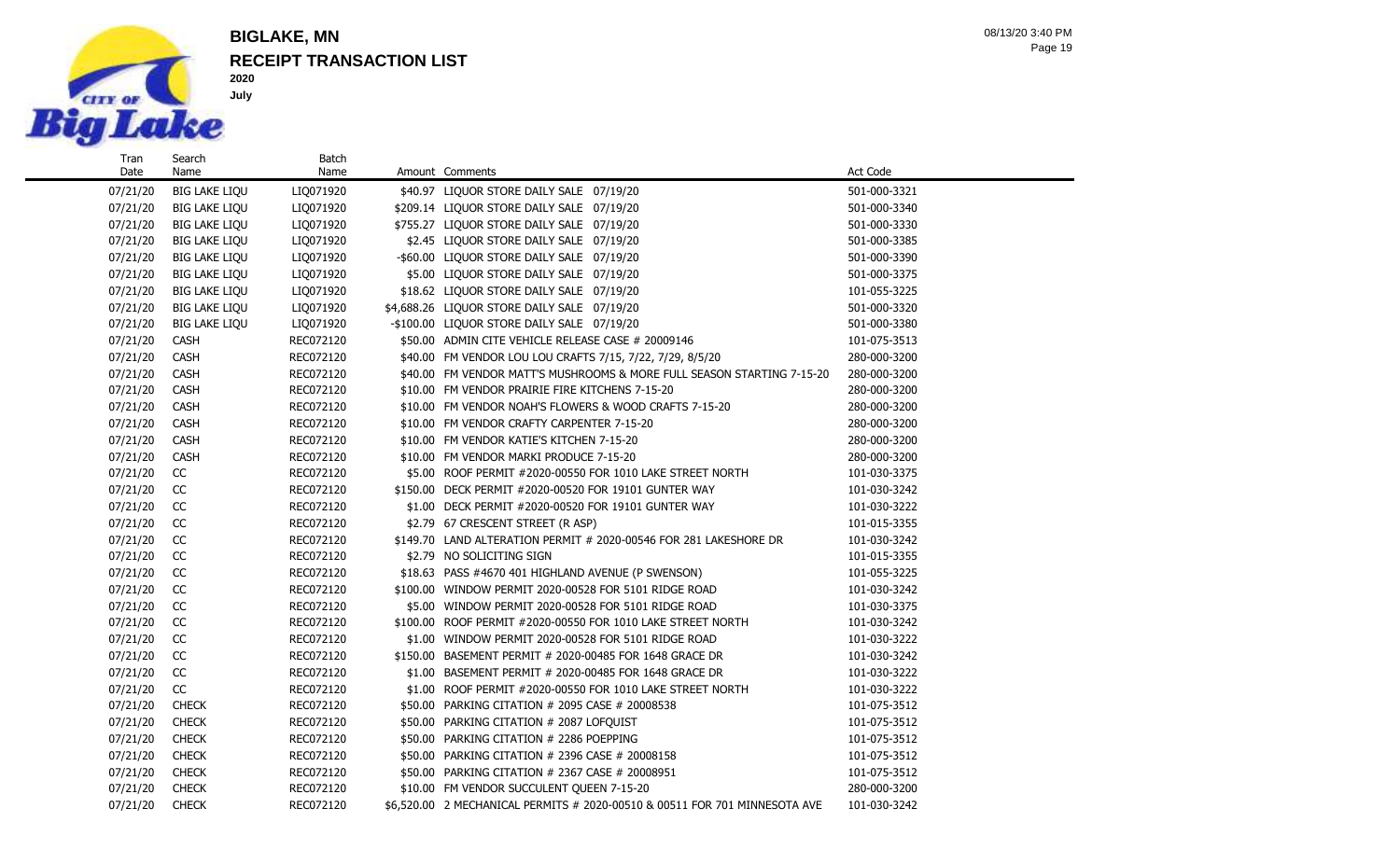

Search Name

#### **RECEIPT TRANSACTION LIST BIGLAKE, MN**

Batch

Page 20 08/13/20 3:40 PM

07/21/20 CHECK RECO72120 \$5.00 2 MECHANICAL PERMITS # 2020-00510 & 00511 FOR 701 MINNESOTA AVE 101-030-3375 07/21/20 CHECK RECO72120 \$17.50 2 MECHANICAL PERMITS # 2020-00510 & 00511 FOR 701 MINNESOTA AVE 101-030-3222 07/21/20 CHECK REC072120 \$700.00 2 MECHANICAL PERMITS # 2020-00510 & 00511 FOR 701 MINNESOTA AVE 101-030-3242 07/21/20 CHECK REC072120 \$163.00 2 MECHANICAL PERMITS # 2020-00510 & 00511 FOR 701 MINNESOTA AVE 101-030-3222 07/21/20 JP BROOKS HO REC072120 \$5,325.00 NEW HOME PERMIT #2020-00440 FOR 21501 LENA TRAIL 499-000-3855 07/21/20 JP BROOKS HO REC072120 \$75.00 NEW HOME PERMIT #2020-00440 FOR 21501 LENA TRAIL 401-000-3820 07/21/20 JP BROOKS HO REC072120 \$469.00 NEW HOME PERMIT #2020-00440 FOR 21501 LENA TRAIL 301-000-3720 07/21/20 JP BROOKS HO REC072120 \$100.00 NEW HOME PERMIT #2020-00440 FOR 21501 LENA TRAIL 101-030-3222 07/21/20 JP BROOKS HO REC072120 \$1,210.07 NEW HOME PERMIT #2020-00440 FOR 21501 LENA TRAIL 101-030-3241 07/21/20 JP BROOKS HO REC072120 \$1,861.65 NEW HOME PERMIT #2020-00440 FOR 21501 LENA TRAIL 101-030-3221 07/21/20 JP BROOKS HO REC072120 \$1.00 NEW HOME PERMIT #2020-00440 FOR 21501 LENA TRAIL 101-030-3222 07/21/20 JP BROOKS HO REC072120 \$100.00 NEW HOME PERMIT #2020-00440 FOR 21501 LENA TRAIL 101-030-3229 07/21/20 JP BROOKS HO REC072120 \$150.00 NEW HOME PERMIT #2020-00440 FOR 21501 LENA TRAIL 101-030-3221 07/21/20 JP BROOKS HO REC072120 \$40.00 NEW HOME PERMIT #2020-00440 FOR 21501 LENA TRAIL 301-000-3229 07/21/20 JP BROOKS HO REC072120 \$1.00 NEW HOME PERMIT #2020-00440 FOR 21501 LENA TRAIL 101-030-3222 07/21/20 JP BROOKS HO REC072120 \$1.00 NEW HOME PERMIT #2020-00440 FOR 21501 LENA TRAIL 101-030-3222 07/21/20 JP BROOKS HO REC072120 \$200.00 NEW HOME PERMIT #2020-00440 FOR 21501 LENA TRAIL 101-030-3221 07/21/20 JP BROOKS HO REC072120 \$5.00 NEW HOME PERMIT #2020-00440 FOR 21501 LENA TRAIL 101-030-3375 07/21/20 JP BROOKS HO REC072120 \$3,585.00 NEW HOME PERMIT #2020-00440 FOR 21501 LENA TRAIL 301-000-3755 07/21/20 JP BROOKS HO REC072120 \$75.00 NEW HOME PERMIT #2020-00440 FOR 21501 LENA TRAIL 301-000-3740 07/21/20 NELSON, LEON REC072120 \$50.00 NELSON - 2020/2021 SINGLE FAMILY RENTAL REGISTRATION 101-030-3251 07/21/20 PROGRESSIVE REC072120 \$75.00 NEW HOME PERMIT #2020-00444 FOR 20123 TRUMAN DRIVE 401-000-3820 07/21/20 PROGRESSIVE REC072120 \$1.00 NEW HOME PERMIT #2020-00444 FOR 20123 TRUMAN DRIVE 101-030-3222 07/21/20 PROGRESSIVE REC072120 \$200.00 NEW HOME PERMIT #2020-00444 FOR 20123 TRUMAN DRIVE 101-030-3221 07/21/20 PROGRESSIVE REC072120 \$1.00 NEW HOME PERMIT #2020-00444 FOR 20123 TRUMAN DRIVE 101-030-3222 07/21/20 PROGRESSIVE REC072120 \$150.00 NEW HOME PERMIT #2020-00444 FOR 20123 TRUMAN DRIVE 101-030-3221 07/21/20 PROGRESSIVE REC072120 \$1.00 NEW HOME PERMIT #2020-00444 FOR 20123 TRUMAN DRIVE 101-030-3222 07/21/20 PROGRESSIVE REC072120 \$100.00 NEW HOME PERMIT #2020-00444 FOR 20123 TRUMAN DRIVE 101-030-3229 07/21/20 PROGRESSIVE REC072120 \$40.00 NEW HOME PERMIT #2020-00444 FOR 20123 TRUMAN DRIVE 301-000-3229 07/21/20 PROGRESSIVE REC072120 \$2,070.90 NEW HOME PERMIT #2020-00444 FOR 20123 TRUMAN DRIVE 101-030-3221 07/21/20 PROGRESSIVE REC072120 \$469.00 NEW HOME PERMIT #2020-00444 FOR 20123 TRUMAN DRIVE 301-000-3720 07/21/20 PROGRESSIVE REC072120 \$3,585.00 NEW HOME PERMIT #2020-00444 FOR 20123 TRUMAN DRIVE 301-000-3755 07/21/20 PROGRESSIVE REC072120 \$1,346.09 NEW HOME PERMIT #2020-00444 FOR 20123 TRUMAN DRIVE 101-030-3241 07/21/20 PROGRESSIVE REC072120 \$115.50 NEW HOME PERMIT #2020-00444 FOR 20123 TRUMAN DRIVE 101-030-3222 07/21/20 PROGRESSIVE REC072120 \$5,325.00 NEW HOME PERMIT #2020-00444 FOR 20123 TRUMAN DRIVE 499-000-3855 07/21/20 PROGRESSIVE REC072120 \$5.00 NEW HOME PERMIT #2020-00444 FOR 20123 TRUMAN DRIVE 101-030-3375 07/21/20 PROGRESSIVE REC072120 \$75.00 NEW HOME PERMIT #2020-00444 FOR 20123 TRUMAN DRIVE 301-000-3740 07/22/20 BIG LAKE LIQU LIQ071720 \$27.93 LIQUOR STORE DAILY SALE 07/17/20 101-055-3231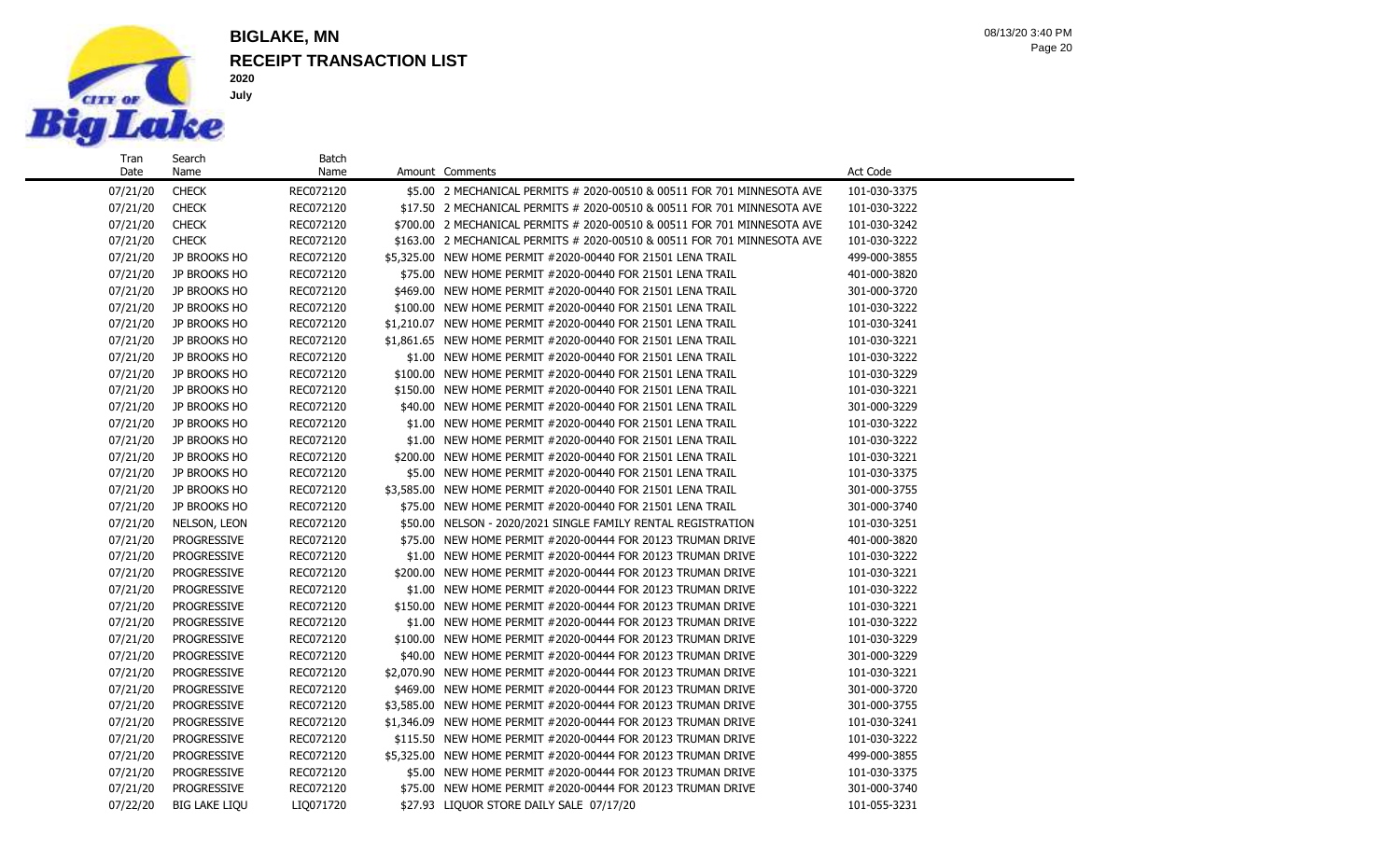

Search Name

**2020 July**

## **RECEIPT TRANSACTION LIST BIGLAKE, MN**

Batch<br>Name

Page 21 08/13/20 3:40 PM

| 07/22/20 | <b>BIG LAKE LIQU</b> | LIQ071720 | \$0.11 LIQUOR STORE DAILY SALE 07/17/20      | 501-000-3385 |
|----------|----------------------|-----------|----------------------------------------------|--------------|
| 07/22/20 | <b>BIG LAKE LIQU</b> | LIQ071720 | \$18,801.99 LIQUOR STORE DAILY SALE 07/17/20 | 501-000-3320 |
| 07/22/20 | <b>BIG LAKE LIQU</b> | LIQ071720 | \$2,680.51 LIQUOR STORE DAILY SALE 07/17/20  | 501-000-3330 |
| 07/22/20 | <b>BIG LAKE LIQU</b> | LIQ071720 | \$319.00 LIQUOR STORE DAILY SALE 07/17/20    | 501-000-3342 |
| 07/22/20 | <b>BIG LAKE LIQU</b> | LIQ071720 | \$34.95 LIQUOR STORE DAILY SALE 07/17/20     | 501-000-3341 |
| 07/22/20 | <b>BIG LAKE LIQU</b> | LIQ071720 | \$366.75 LIQUOR STORE DAILY SALE 07/17/20    | 501-000-3343 |
| 07/22/20 | <b>BIG LAKE LIQU</b> | LIQ071720 | \$9,180.23 LIQUOR STORE DAILY SALE 07/17/20  | 501-000-3310 |
| 07/22/20 | <b>BIG LAKE LIQU</b> | LIQ071720 | \$185.34 LIQUOR STORE DAILY SALE 07/17/20    | 501-000-3321 |
| 07/22/20 | <b>BIG LAKE LIQU</b> | LIQ071720 | \$8.99 LIQUOR STORE DAILY SALE 07/17/20      | 501-000-3331 |
| 07/22/20 | <b>BIG LAKE LIQU</b> | LIQ071720 | \$507.00 LIQUOR STORE DAILY SALE 07/17/20    | 501-000-3340 |
| 07/22/20 | <b>BIG LAKE LIQU</b> | LIQ071720 | \$9.31 LIQUOR STORE DAILY SALE 07/17/20      | 101-055-3225 |
| 07/22/20 | <b>BIG LAKE LIQU</b> | LIQ071720 | -\$180.00 LIQUOR STORE DAILY SALE 07/17/20   | 501-000-3390 |
| 07/22/20 | <b>BIG LAKE LIQU</b> | LIQ071820 | \$150.00 LIQUOR STORE DAILY SALE 07/18/20    | 501-000-3380 |
| 07/22/20 | <b>BIG LAKE LIQU</b> | LIQ071820 | -\$110.00 LIQUOR STORE DAILY SALE 07/18/20   | 501-000-3390 |
| 07/22/20 | <b>BIG LAKE LIQU</b> | LIQ071820 | -\$9.76 LIQUOR STORE DAILY SALE 07/18/20     | 501-000-3385 |
| 07/22/20 | <b>BIG LAKE LIQU</b> | LIQ071820 | \$10.98 LIQUOR STORE DAILY SALE 07/18/20     | 501-000-3341 |
| 07/22/20 | <b>BIG LAKE LIQU</b> | LIQ071820 | \$15.00 LIQUOR STORE DAILY SALE 07/18/20     | 501-000-3375 |
| 07/22/20 | <b>BIG LAKE LIQU</b> | LIQ071820 | \$55.86 LIQUOR STORE DAILY SALE 07/18/20     | 101-055-3225 |
| 07/22/20 | <b>BIG LAKE LIQU</b> | LIQ071820 | \$220.00 LIQUOR STORE DAILY SALE 07/18/20    | 501-000-3342 |
| 07/22/20 | <b>BIG LAKE LIQU</b> | LIQ071820 | \$90.00 LIQUOR STORE DAILY SALE 07/18/20     | 501-000-3380 |
| 07/22/20 | <b>BIG LAKE LIQU</b> | LIQ071820 | \$490.50 LIQUOR STORE DAILY SALE 07/18/20    | 501-000-3343 |
| 07/22/20 | <b>BIG LAKE LIQU</b> | LIQ071820 | \$7,796.69 LIQUOR STORE DAILY SALE 07/18/20  | 501-000-3310 |
| 07/22/20 | <b>BIG LAKE LIQU</b> | LIQ071820 | \$86.91 LIQUOR STORE DAILY SALE 07/18/20     | 501-000-3321 |
| 07/22/20 | <b>BIG LAKE LIQU</b> | LIQ071820 | \$0.00 LIQUOR STORE DAILY SALE 07/18/20      | 501-000-3331 |
| 07/22/20 | <b>BIG LAKE LIQU</b> | LIQ071820 | \$625.19 LIQUOR STORE DAILY SALE 07/18/20    | 501-000-3340 |
| 07/22/20 | <b>BIG LAKE LIQU</b> | LIQ071820 | \$1,949.80 LIQUOR STORE DAILY SALE 07/18/20  | 501-000-3330 |
| 07/22/20 | <b>BIG LAKE LIQU</b> | LIQ071820 | \$14,497.47 LIQUOR STORE DAILY SALE 07/18/20 | 501-000-3320 |
| 07/22/20 | <b>BIG LAKE LIQU</b> | LIQ072020 | \$3,442.58 LIQUOR STORE DAILY SALE 07/20/20  | 501-000-3310 |
| 07/22/20 | <b>BIG LAKE LIQU</b> | LIQ072020 | \$6,313.01 LIQUOR STORE DAILY SALE 07/20/20  | 501-000-3320 |
| 07/22/20 | <b>BIG LAKE LIQU</b> | LIQ072020 | \$143.00 LIQUOR STORE DAILY SALE 07/20/20    | 501-000-3342 |
| 07/22/20 | <b>BIG LAKE LIQU</b> | LIQ072020 | \$11.48 LIQUOR STORE DAILY SALE 07/20/20     | 501-000-3341 |
| 07/22/20 | <b>BIG LAKE LIQU</b> | LIQ072020 | \$34.08 LIQUOR STORE DAILY SALE 07/20/20     | 501-000-3343 |
| 07/22/20 | <b>BIG LAKE LIQU</b> | LIQ072020 | \$37.25 LIQUOR STORE DAILY SALE 07/20/20     | 101-055-3231 |
| 07/22/20 | <b>BIG LAKE LIQU</b> | LIQ072020 | -\$40.00 LIQUOR STORE DAILY SALE 07/20/20    | 501-000-3390 |
| 07/22/20 | <b>BIG LAKE LIQU</b> | LIQ072020 | \$192.47 LIQUOR STORE DAILY SALE 07/20/20    | 501-000-3340 |
| 07/22/20 | <b>BIG LAKE LIQU</b> | LIQ072020 | \$1,153.28 LIQUOR STORE DAILY SALE 07/20/20  | 501-000-3330 |
| 07/22/20 | <b>BIG LAKE LIQU</b> | LIQ072020 | \$0.97 LIQUOR STORE DAILY SALE 07/20/20      | 501-000-3385 |
| 07/22/20 | <b>BIG LAKE LIQU</b> | LIQ072120 | \$4,146.63 LIQUOR STORE DAILY SALE 07/21/20  | 501-000-3310 |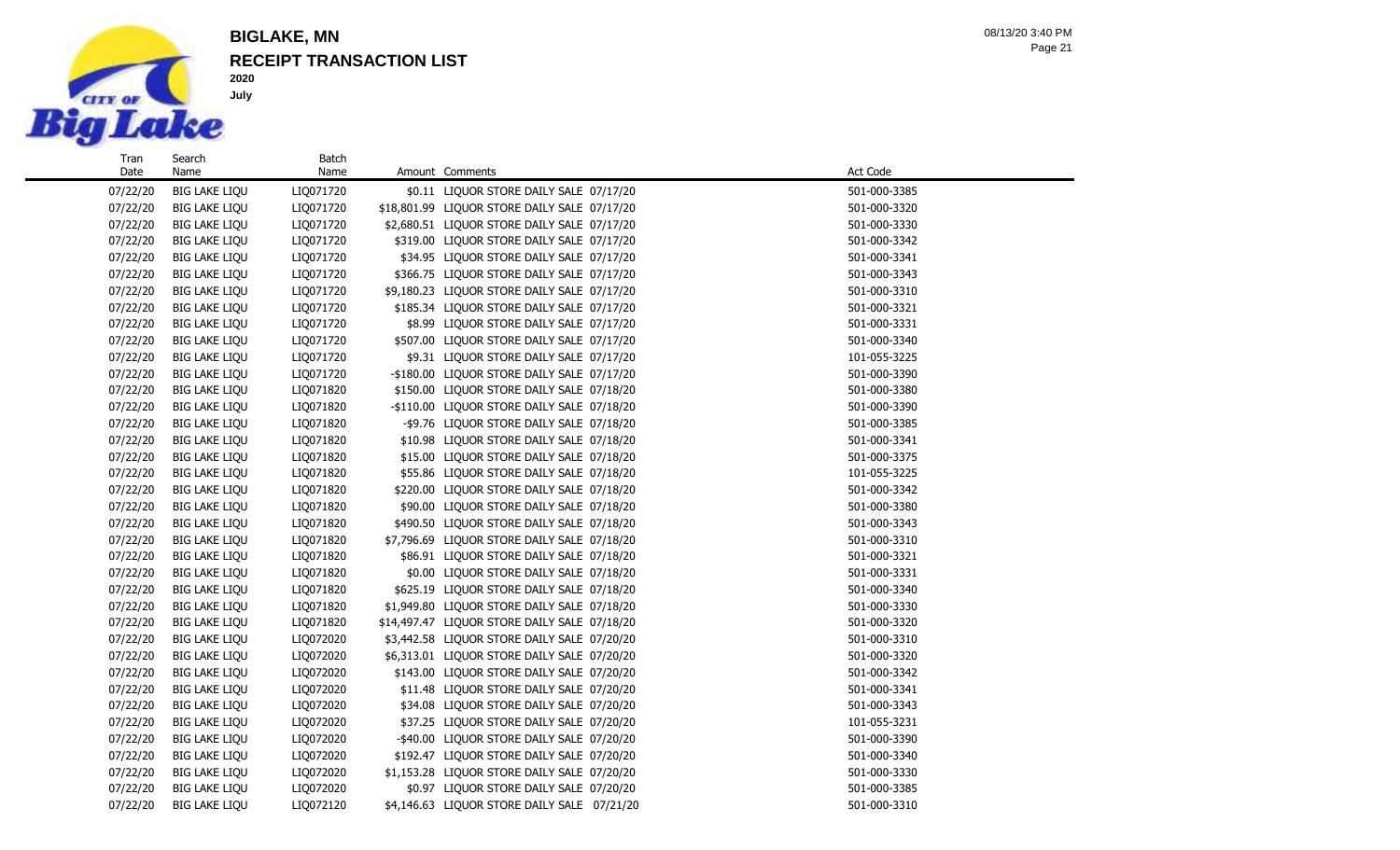

Name

#### **RECEIPT TRANSACTION LIST BIGLAKE, MN**

Batch

07/22/20 BIG LAKE LIQU LIQ072120 \$72.25 LIQUOR STORE DAILY SALE 07/21/20 501-000-3343 07/22/20 BIG LAKE LIQU LIQ072120 \$34.94 LIQUOR STORE DAILY SALE 07/21/20 501-000-3341 07/22/20 BIG LAKE LIQU LIQ072120 \$110.00 LIQUOR STORE DAILY SALE 07/21/20 501-000-3342 07/22/20 BIG LAKE LIQU LIQ072120 \$37.25 LIQUOR STORE DAILY SALE 07/21/20 101-055-3231 07/22/20 BIG LAKE LIQU LIQ072120 \$41.46 LIQUOR STORE DAILY SALE 07/21/20 501-000-3321 07/22/20 BIG LAKE LIQU LIQ072120 \$9.31 LIQUOR STORE DAILY SALE 07/21/20 101-055-3225 07/22/20 BIG LAKE LIQU LIQ072120 \$5,927.76 LIQUOR STORE DAILY SALE 07/21/20 501-000-3320 07/22/20 BIG LAKE LIQU LIQ072120 \$1,252.48 LIQUOR STORE DAILY SALE 07/21/20 501-000-3330 07/22/20 BIG LAKE LIQU LIQ072120 - \$60.00 LIQUOR STORE DAILY SALE 07/21/20 501-000-3390 07/22/20 BIG LAKE LIQU LIQ072120 \$0.84 LIQUOR STORE DAILY SALE 07/21/20 501-000-3385 07/22/20 BIG LAKE LIQU LIQ072120 \$167.43 LIQUOR STORE DAILY SALE 07/21/20 501-000-3340 07/22/20 CASH REC072220 \$18.63 PARK PASS # 2020-4671 FOR TOM CHESLEY OF 109 OAK CIR 101-055-3225 07/22/20 CASH REC072220 \$9.31 PARK PASS # 2020-0718 FOR GERALD DANIEL OF 20341 GORDON LN 101-055-3225 07/22/20 CC REC072220 \$37.25 PASS #4672 (J JACKSON - BROOKLYN PARK) 101-055-3231 07/22/20 CHECK RECO72220 \$100.00 PLUMBING REMODEL PERMIT #2002-00556 FOR 21476 LENA TRAIL 101-030-3242 07/22/20 CHECK RECO72220 \$100.00 POLICE DONATIONS WILTS 101-075-3230 101-075-3230 07/22/20 CHECK REC072220 \$1.00 PLUMBING REMODEL PERMIT #2002-00556 FOR 21476 LENA TRAIL 101-030-3222 07/22/20 CHECK RECO72220 \$100.00 DOOR PERMIT #202000557 FOR 430 PLEASANT AVENUE 101-030-3242 07/22/20 CHECK REC072220 \$1.00 DOOR PERMIT #202000557 FOR 430 PLEASANT AVENUE 101-030-3222 07/22/20 CHECK REC072220 \$5.00 DOOR PERMIT #202000557 FOR 430 PLEASANT AVENUE 101-030-3375 07/22/20 CHECK RECO72220 \$150.00 DECK PERMIT #2020-00438 FOR 18856 NEWCASTLE BAY 101-030-3242 07/22/20 CHECK REC072220 \$1.00 DECK PERMIT #2020-00438 FOR 18856 NEWCASTLE BAY 101-030-3222 07/22/20 CHECK RECO72220 \$5.00 PLUMBING REMODEL PERMIT #2002-00556 FOR 21476 LENA TRAIL 101-030-3375 07/22/20 MCCHESNEY, J REC072220 \$333.00 MCCHESNEY - 2020 MULTI-FAMILY RENTAL REGISTRATION FOR 111 EUCLID 101-030-3250 07/23/20 CC REC072320 \$55.00 SHED PERMIT # 2020-00474 FOR 21520 LENA TRL 101-030-3242 07/23/20 CC REC072320 \$1.00 DECK PERMIT # 2020-00554 FOR 576 KAREN LN 101-030-3222 07/23/20 CC REC072320 \$1.00 POOL PERMIT # 2020-00505 FOR 20072 DELTA ST 101-030-3222 07/23/20 CC REC072320 \$1.00 SIDING PERMIT #2020-00558 FOR 4604 POND VIEW CIRCLE 101-030-3222 07/23/20 CC REC072320 \$5.00 SIDING PERMIT #2020-00558 FOR 4604 POND VIEW CIRCLE 101-030-3375 07/23/20 CC REC072320 \$100.00 SIDING PERMIT #2020-00558 FOR 4604 POND VIEW CIRCLE 101-030-3242 07/23/20 CC REC072320 \$55.00 FENCE PERMIT # 2020-00480 FOR 21489 LENA TRL 101-030-3242 07/23/20 CC REC072320 \$150.00 POOL PERMIT # 2020-00505 FOR 20072 DELTA ST 101-030-3242 07/23/20 CC REC072320 \$18.63 PARK PASS # 2020-4673 FOR KATHERINE BLAIS OF 5320 MITCHELL RIDGE D 101-055-3225 07/23/20 CC REC072320 \$1.00 DECK PERMIT #2020-00526 FOR 5601 EGRET AVENUE 101-030-3222 07/23/20 CC REC072320 \$150.00 DECK PERMIT # 2020-00554 FOR 576 KAREN LN 101-030-3242 07/23/20 CC REC072320 \$6.00 PLUMBING PERMIT # 2020-00560 FOR 17125 TRILLIUM LN 101-030-3222 07/23/20 CC REC072320 \$5.00 DECK PERMIT #2020-00526 FOR 5601 EGRET AVENUE 101-030-3375

07/23/20 CC REC072320 \$150.00 DECK PERMIT #2020-00526 FOR 5601 EGRET AVENUE 101-030-3242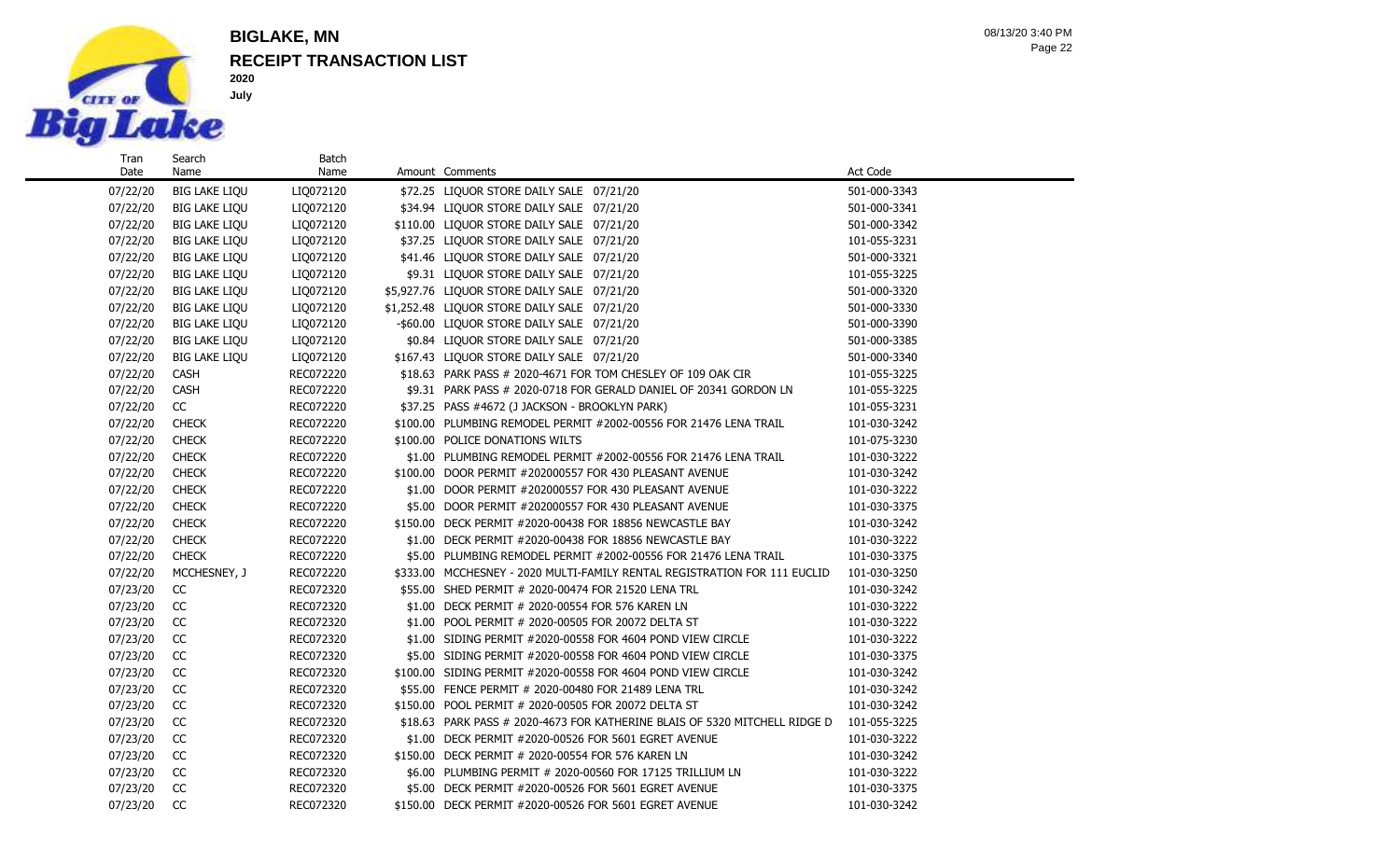

Name

## **RECEIPT TRANSACTION LIST BIGLAKE, MN**

Batch<br>Name

Page 23 08/13/20 3:40 PM

| 07/23/20 | cc                   | REC072320  | \$199.35 PLUMBING PERMIT # 2020-00562 FOR 17125 TRILLIUM LN                              | 101-030-3242 |
|----------|----------------------|------------|------------------------------------------------------------------------------------------|--------------|
| 07/23/20 | CC                   | REC072320  | \$4.20 PLUMBING PERMIT # 2020-00562 FOR 17125 TRILLIUM LN                                | 101-030-3222 |
| 07/23/20 | CC                   | REC072320  | \$249.00 PLUMBING PERMIT # 2020-00560 FOR 17125 TRILLIUM LN                              | 101-030-3242 |
| 07/23/20 | cc                   | REC072320  | \$18.63 PARK PASS # 2020-4674 FOR CASEY BUNTING OF 130 SHERBURNE AVE                     | 101-055-3225 |
| 07/23/20 | <b>CHECK</b>         | REC072320  | \$1.102.15 FIRE SUPPRESSION PERMIT FOR 601 MINNESOTA AVE#2020-00509 FOR 601              | 101-030-3242 |
| 07/23/20 | <b>CHECK</b>         | REC072320  | \$44.77 FIRE SUPPRESSION PERMIT FOR 601 MINNESOTA AVE                                    | 101-030-3222 |
| 07/23/20 | <b>CHECK</b>         | REC072320  | \$716.40 FIRE SUPPRESSION PERMIT FOR 601 MINNESOTA AVE                                   | 101-030-3241 |
| 07/24/20 | CASH                 | REC072420  | \$37.25 PARK PASS # 2020-4675 FOR JEFFREY MATTILA OF ELK RIVER                           | 101-055-3231 |
| 07/27/20 | CC                   | PRK7.20.26 | \$419.32 PARK DAILY RECEIPTS FOR 07-20-2020                                              | 101-055-3226 |
| 07/27/20 | CC                   | PRK7.20.26 | \$605.69 PARK DAILY RECEIPTS FOR 7-26-2020                                               | 101-055-3226 |
| 07/27/20 | CC                   | PRK7.20.26 | \$540.45 PARK DAILY RECEIPTS FOR 7-25-2020                                               | 101-055-3226 |
| 07/27/20 | CC                   | PRK7.20.26 | \$139.76 PARK DAILY RECEIPTS FOR 7-21-2020                                               | 101-055-3226 |
| 07/27/20 | CC                   | PRK7.20.26 | \$260.86 PARK DAILY RECEIPTS FOR 7-22-2020                                               | 101-055-3226 |
| 07/27/20 | CC                   | PRK7.20.26 | \$405.34 PARK DAILY RECEIPTS FOR 7-23-2020                                               | 101-055-3226 |
| 07/27/20 | cc                   | PRK7.20.26 | \$894.61 PARK DAILY RECEIPTS FOR 7-24-2020                                               | 101-055-3226 |
| 07/27/20 | <b>CARGILL KITCH</b> | REC072720  | \$5,186.31 CARGILL - MAY 2020 WASTEWATER CHARGES                                         | 401-000-3812 |
| 07/27/20 | <b>CASH</b>          | REC072720  | \$5.00 REPLACE COMPOST CARD BELLM                                                        | 101-050-3197 |
| 07/27/20 | CASH                 | REC072720  | \$5.00 REPLACE COMPOST CARD ST JEAN                                                      | 101-050-3197 |
| 07/27/20 | cc                   | REC072720  | \$50.00 A/C FURNACE REPLACE BLDG PERMIT # 2020-00566                                     | 101-030-3242 |
| 07/27/20 | CC                   | REC072720  | \$18.63 PARK PASS # 2020-4678 FOR JAMIE KRAUS OF 18225 221ST AVE NW (1ST H               | 101-055-3225 |
| 07/27/20 | CC                   | REC072720  | \$25.00 ASSESS SEARCH FOR 4365 STERLING DR PID # 65-487-0235 BY METRO ABST               | 101-015-3417 |
| 07/27/20 | CC                   | REC072720  | \$1.00 A/C FURNACE REPLACE BLDG PERMIT # 2020-00566                                      | 101-030-3222 |
| 07/27/20 | CC                   | REC072720  | \$37.25 PARK PASS # 2020-4677 FOR LILIYA ANDRIYCHUK OF RAMSEY                            | 101-055-3231 |
| 07/27/20 | cc                   | REC072720  | \$37.25 PARK PASS # 2020-4676 FOR CHRIS HARINGS OF ELK RIVER                             | 101-055-3231 |
| 07/27/20 | CC                   | REC072720  | \$9.31 PARK PASS # 2020-0719 FOR JENNIFER HAGELIE OF 528 EVERGREEN CIR                   | 101-055-3225 |
| 07/27/20 | <b>CHECK</b>         | REC072720  | \$25.00 ASSESS SEARCH FOR 20424 NEDD ST PID # 65-592-0305 BY PREFERRED TITL 101-015-3417 |              |
| 07/27/20 | <b>CHECK</b>         | REC072720  | \$5.00 SIDING PERMIT #2020-00564 FOR 20431 JUNEGRASS DR BY PERFECT EXTER 101-030-3375    |              |
| 07/27/20 | <b>CHECK</b>         | REC072720  | \$1.00 SIDING PERMIT #2020-00564 FOR 20431 JUNEGRASS DR BY PERFECT EXTER 101-030-3222    |              |
| 07/27/20 | <b>CHECK</b>         | REC072720  | \$25.00 ASSESS SEARCH FOR PID # 65-429-0645 BY PREFERRED TITLE                           | 101-015-3417 |
| 07/27/20 | <b>CHECK</b>         | REC072720  | \$100.00 SIDING PERMIT #2020-00564 FOR 20431 JUNEGRASS DR BY PERFECT EXTER 101-030-3242  |              |
| 07/27/20 | <b>CONNEXUS EN</b>   | REC072720  | \$35,154.98 2020 OTR 2 CONNEXUS FRANCHISE FEE                                            | 101-015-3180 |
| 07/27/20 | <b>GROETHE PRO</b>   | REC072720  | \$385.00 GROETHE - 2020 MULTI-FAMILY RENTAL REGISTRATION FOR 1041 EAGLE LA               | 101-030-3250 |
| 07/27/20 | MN DEPT OF FI        | REC072720  | \$1,000,000.00 PFA GRANT WWTP EXPANSION                                                  | 499-000-3162 |
| 07/27/20 | NORTHERN ST          | REC072720  | \$775.00 NORTHERN STAR APTS - 2020 MULTI-FAMILY RENTAL REGISTRATION FOR 19 101-030-3250  |              |
| 07/27/20 | NORTHERN ST          | REC072720  | \$775.00 NORTHERN STAR APTS - 2020 MULTI-FAMILY RENTAL REGISTRATION FOR 19 101-030-3250  |              |
| 07/27/20 | PREFERRED TI         | REC072720  | \$739.95 SPECIAL ASSESSMENT PIF 65-533-0210 PROJECT 99274                                | 198-000-3610 |
| 07/27/20 | <b>PROPERTIESSO</b>  | REC072720  | \$333.00 CHECK #1213 FOR PROPERTIESOURCE - 2020 MULTI-FAMILY RENTAL REGIS 101-030-3250   |              |
| 07/27/20 | THE JERKY SH         | REC072720  | \$1,064.04 THE JERKY SHOPPE - AUGUST 2020 LEASE PAYMENT                                  | 101-015-3940 |

Amount Comments **Act** Code **Amount** Comments **Act** Code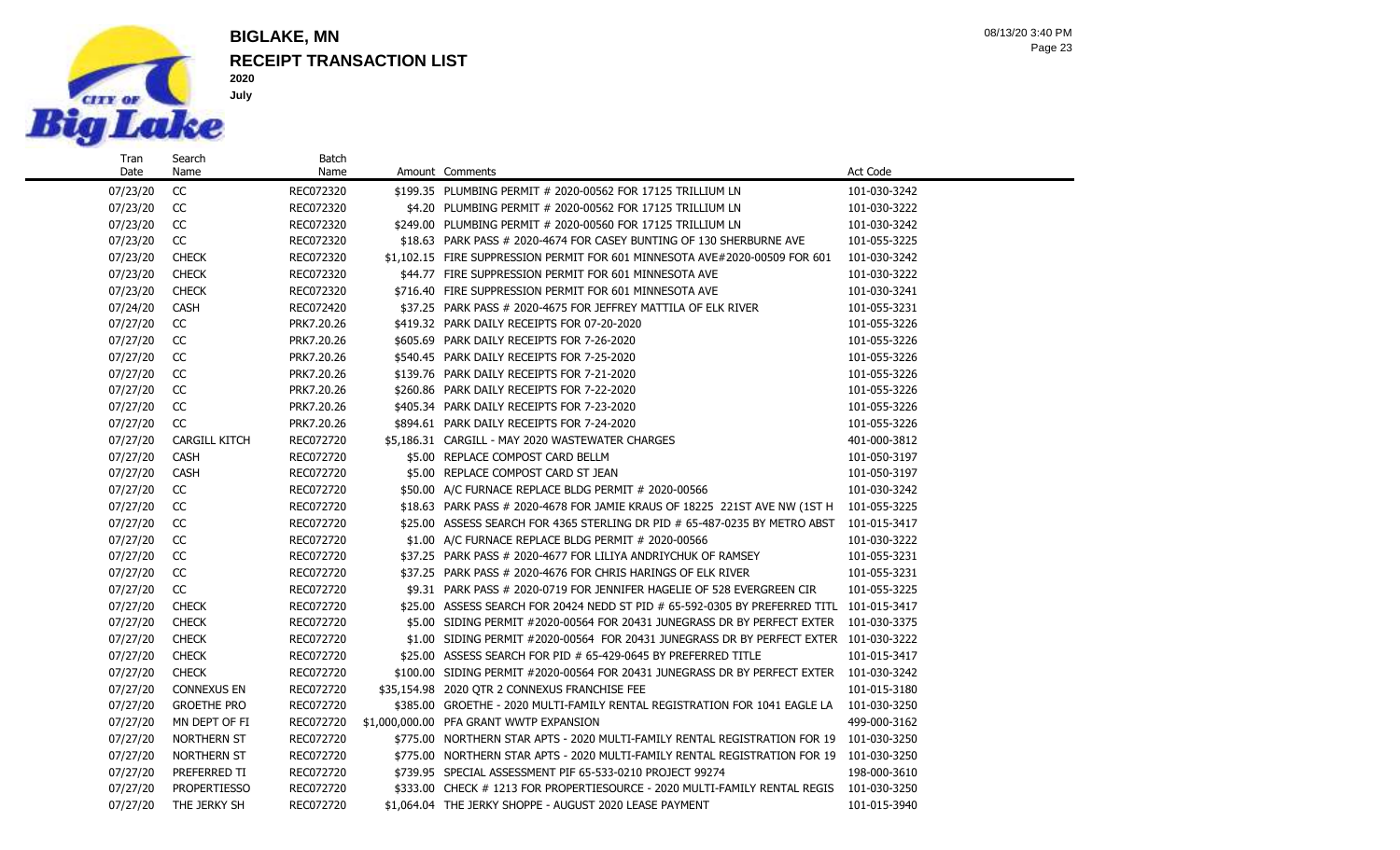

Search Name

### **RECEIPT TRANSACTION LIST BIGLAKE, MN**

Batch

Page 24 08/13/20 3:40 PM

#### 07/28/20 BIG LAKE TOW REC072820 \$2,500.00 BL TOWNSHIP - LIBRARY SUPPORT JULY - SEPT 2020 101-020-3160 07/28/20 CASH REC072820 \$10.00 FM VENDOR PRAIRIE FIRE KITCHENS 7-22-20 280-000-3200 07/28/20 CASH REC072820 \$20.00 FM VENDOR SMOKIN J'S BBQ 7-22 & 7-29-20 280-000-3200 07/28/20 CASH REC072820 \$60.00 FM VENDOR NANCY MAAS 6-WEEK VENDOR FEE 7-22-20 280-000-3200 07/28/20 CASH REC072820 \$9.31 PASS #0721 - 808 INDEPENDENCE DR 101-055-3225 07/28/20 CASH REC072820 \$50.00 PARKING CITATION # 1643 CASE # 20009391 101-075-3512 07/28/20 CASH REC072820 \$10.00 FM VENDOR KETTLE LICIOUS 7-22-20 280-000-3200 07/28/20 CASH REC072820 \$10.00 FM VENDOR CRAFTY CARPENTER 7-22-20 280-000-3200 07/28/20 CASH REC072820 \$10.00 FM VENDOR GRACE'S GOODIES 7-22-20 280-000-3200 07/28/20 CASH REC072820 \$10.00 FM VENDOR NOAHS FLOWERS & WOODCRAFTS 7-22-20 280-000-3200 07/28/20 CASH REC072820 \$50.00 PARKING CITATION # 1546 CASE # 20009200 101-075-3512 07/28/20 CASH REC072820 \$10.00 FM VENDOR MARKI PRODUCE 7-22-20 280-000-3200 280-000-3200 07/28/20 CASH REC072820 \$50.00 ADMIN CITE VEHICLE RELEASE CASE # 20009428 101-075-3513 07/28/20 CASH REC072820 \$50.00 PARKING CITATION # 1508 CASE # 20009361 101-075-3512 07/28/20 CASH REC072820 \$55.00 FENCE PERMIT #2020-00506 FOR 532 FOREST ROAD 101-030-3242 07/28/20 CASH REC072820 \$10.00 FM VENDOR MONARK LAWN ART & JEWELRY 7-22-20 280-000-3200 07/28/20 CASH REC072820 \$5.00 Mike Wallen - Mayor 101/28/20 101-015-3375 07/28/20 CASH REC072820 \$2.00 FARMER MARKET BAGES - INCLUDES ST 280-000-3357 07/28/20 CASH REC072820 \$50.00 ADMIN CITE VEHICLE RELEASE CASE # 20009228 101-075-3513 07/28/20 CC REC072820 \$100.00 ROOFING PERMIT # 2020-00570 FOR 523 ABERDEEN WAY 101-030-3242 07/28/20 CC REC072820 \$55.00 SHED PERMIT #2020-00551 FO 831 LAKE STREET NORTH 101-030-3242 07/28/20 CC REC072820 \$55.00 PERGOLA PERMIT # 2020-0565 FOR 5047 MITCHELL RD 101-030-3242 07/28/20 CC REC072820 \$5.00 SPRINKLER PERMIT #2020-00575 FOR 811 EAGLE LAKE ROAD NORTH 101-030-3375 07/28/20 CC REC072820 \$1.00 SPRINKLER PERMIT #2020-00575 FOR 811 EAGLE LAKE ROAD NORTH 101-030-3222 07/28/20 CC REC072820 \$50.00 SPRINKLER PERMIT #2020-00575 FOR 811 EAGLE LAKE ROAD NORTH 101-030-3242 07/28/20 CC REC072820 \$1.00 DECK PERMIT # 2020-00508 FOR 145 LEE ST 101-030-3222 07/28/20 CC REC072820 \$150.00 DECK PERMIT # 2020-00508 FOR 145 LEE ST 101-030-3242 07/28/20 CC REC072820 \$1.00 ROOFING PERMIT # 2020-00570 FOR 523 ABERDEEN WAY 101-030-3222 07/28/20 CC REC072820 \$30.00 PARK SHELTER RENTAL FOR CINDY STANG OF SARTELL 101-055-3940 07/28/20 CC REC072820 \$9.31 PARK PASS # 2020-0720 FOR KATRINA KIPKA OF 5220 POND VIEW LN 101-055-3225 07/28/20 CC REC072820 \$50.00 FURNACE A/C PERMIT # 2020-00571 FOR 3405 LAKE VIEW LN 101-030-3242 07/28/20 CC REC072820 \$18.63 PASS #4679 - 19048 GUNTER WAY 101-055-3225 07/28/20 CC REC072820 \$1.00 FURNACE A/C PERMIT # 2020-00571 FOR 3405 LAKE VIEW LN 101-030-3222 07/28/20 CC REC072820 \$5.00 ROOFING PERMIT # 2020-00570 FOR 523 ABERDEEN WAY 101-030-3375 07/28/20 CHECK REC072820 \$1,166.20 NEW HOME PERMIT #2020-00490 FOR 815 HARRISON DRIVE 101-030-3241 07/28/20 CHECK RECO72820 \$50.00 PARKING CITATION # 2366 CASE # 20008912 101-075-3512 07/28/20 CHECK RECO72820 \$50.00 PARKING CITATION # 2354 CASE # 20008912 101-075-3512

07/28/20 CHECK REC072820 \$50.00 PARKING CITATION # 2197 CASE # 20009201 101-075-3512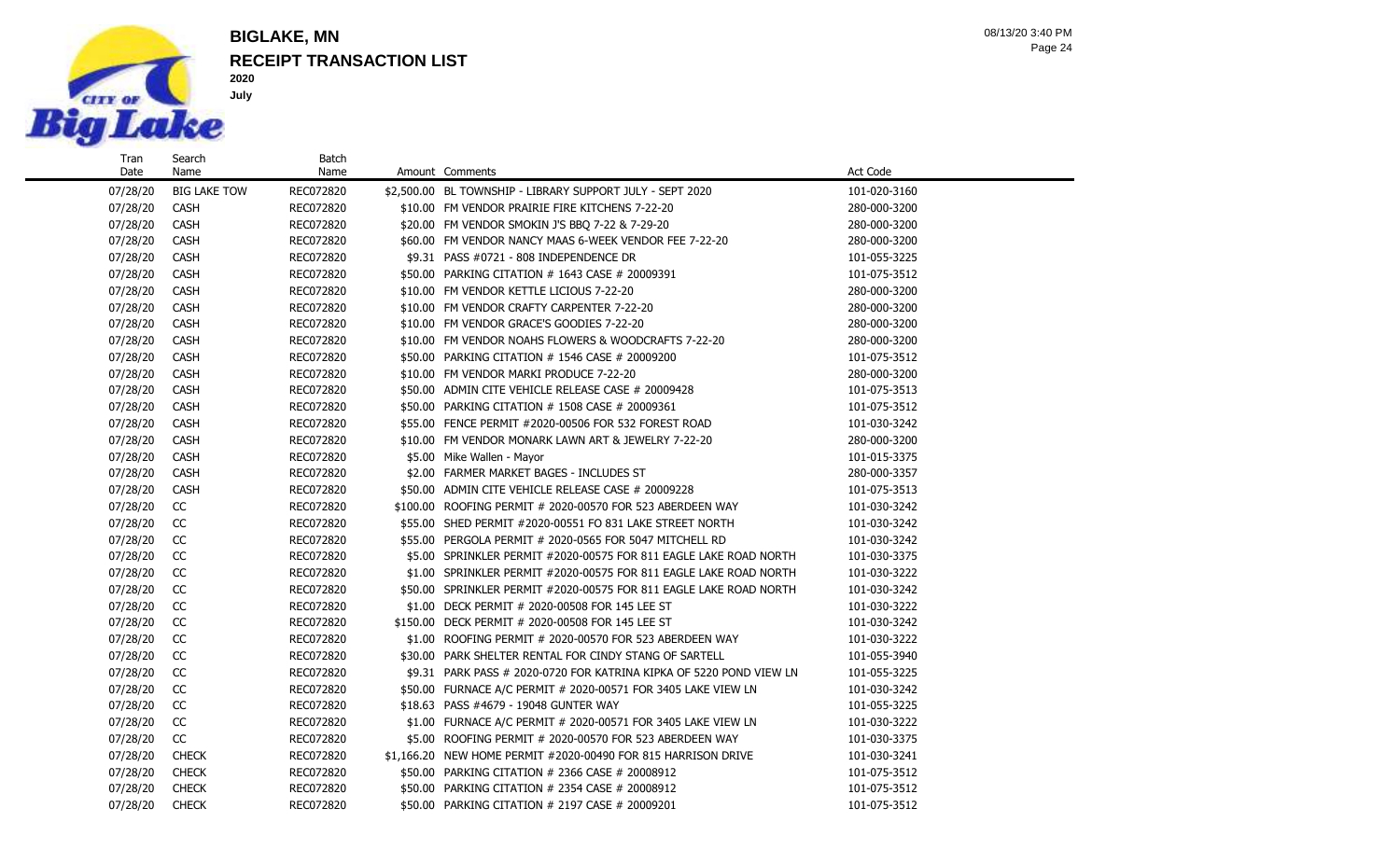

Date

Name

**2020 July**

## **RECEIPT TRANSACTION LIST BIGLAKE, MN**

Batch<br>Name

Page 25 08/13/20 3:40 PM

| 07/28/20 | <b>CHECK</b>   | REC072820   | \$300.00 FINAL PLAT FEE FOR NYSTROM & ASSOCIATES TREATMENT CENTER PROJECT 101-010-3125   |              |
|----------|----------------|-------------|------------------------------------------------------------------------------------------|--------------|
| 07/28/20 | <b>CHECK</b>   | REC072820   | \$100.05 LAND ALTERATION PERMIT # 2020-00568 FOR 1931 HIAWATHA AVE                       | 101-030-3242 |
| 07/28/20 | <b>CHECK</b>   | REC072820   | \$300.00 SITE PLAN FEE - LIBERTY BANK PROJECT                                            | 101-010-3125 |
| 07/28/20 | <b>CHECK</b>   | REC072820   | \$400.00 CUP FEE - LIBERTY BANK PROJECT                                                  | 101-010-3125 |
| 07/28/20 | <b>CHECK</b>   | REC072820   | \$350.00 VARIANCE FEE - LIBERTY BANK PROJECT                                             | 101-010-3125 |
| 07/28/20 | <b>CHECK</b>   | REC072820   | \$25.00 SPECIAL EVENT PERMIT MCPETE'S                                                    | 101-055-3232 |
| 07/28/20 | <b>CHECK</b>   | REC072820   | \$50.00 PARKING CITATION # 1641 CASE # 20009391                                          | 101-075-3512 |
| 07/28/20 | <b>CHECK</b>   | REC072820   | \$50.00 PARKING CITATION # 2191 CASE # 20009154                                          | 101-075-3512 |
| 07/28/20 | <b>CHECK</b>   | REC072820   | \$50.00 PARKING CITATION # 1544 CASE # 20009163                                          | 101-075-3512 |
| 07/28/20 | <b>CHECK</b>   | REC072820   | \$95.00 NEW HOME PERMIT #2020-00490 FOR 815 HARRISON DRIVE                               | 101-030-3222 |
| 07/28/20 | <b>CHECK</b>   | REC072820   | \$1.00 NEW HOME PERMIT #2020-00490 FOR 815 HARRISON DRIVE                                | 101-030-3222 |
| 07/28/20 | <b>CHECK</b>   | REC072820   | \$1.00 NEW HOME PERMIT #2020-00490 FOR 815 HARRISON DRIVE                                | 101-030-3222 |
| 07/28/20 | <b>CHECK</b>   | REC072820   | \$133.15 LAND ALTERATION PERMIT #2020-00567 FOR 131 LAKESHORE DRIVE                      | 101-010-3125 |
| 07/28/20 | <b>CHECK</b>   | REC072820   | \$469.00 NEW HOME PERMIT #2020-00490 FOR 815 HARRISON DRIVE                              | 301-000-3720 |
| 07/28/20 | <b>CHECK</b>   | REC072820   | \$5.00 NEW HOME PERMIT #2020-00490 FOR 815 HARRISON DRIVE                                | 101-030-3375 |
| 07/28/20 | <b>CHECK</b>   | REC072820   | \$40.00 NEW HOME PERMIT #2020-00490 FOR 815 HARRISON DRIVE                               | 301-000-3229 |
| 07/28/20 | <b>CHECK</b>   | REC072820   | \$133.33 POLICE INSURANCE CLAIM - LOST ITEM                                              | 101-075-3376 |
| 07/28/20 | <b>CHECK</b>   | REC072820   | \$100.00 NEW HOME PERMIT #2020-00490 FOR 815 HARRISON DRIVE                              | 101-030-3229 |
| 07/28/20 | <b>CHECK</b>   | REC072820   | \$5,325,00 NEW HOME PERMIT #2020-00490 FOR 815 HARRISON DRIVE                            | 499-000-3855 |
| 07/28/20 | <b>CHECK</b>   | REC072820   | \$150.00 NEW HOME PERMIT #2020-00490 FOR 815 HARRISON DRIVE                              | 101-030-3221 |
| 07/28/20 | <b>CHECK</b>   | REC072820   | \$1.00 NEW HOME PERMIT #2020-00490 FOR 815 HARRISON DRIVE                                | 101-030-3222 |
| 07/28/20 | <b>CHECK</b>   | REC072820   | \$200.00 NEW HOME PERMIT #2020-00490 FOR 815 HARRISON DRIVE                              | 101-030-3221 |
| 07/28/20 | <b>CHECK</b>   | REC072820   | \$1,794.15 NEW HOME PERMIT #2020-00490 FOR 815 HARRISON DRIVE                            | 101-030-3221 |
| 07/28/20 | <b>CHECK</b>   | REC072820   | \$75.00 NEW HOME PERMIT #2020-00490 FOR 815 HARRISON DRIVE                               | 301-000-3740 |
| 07/28/20 | <b>CHECK</b>   | REC072820   | \$75.00 NEW HOME PERMIT #2020-00490 FOR 815 HARRISON DRIVE                               | 401-000-3820 |
| 07/28/20 | <b>CHECK</b>   | REC072820   | \$3,585.00 NEW HOME PERMIT #2020-00490 FOR 815 HARRISON DRIVE                            | 301-000-3755 |
| 07/28/20 | CITY OF ELK RI | REC072820   | \$3,145.69 TZD GRANT OTR 2 2020                                                          | 101-075-4211 |
| 07/28/20 | INH PROPERTY   | REC072820   | \$606.00 INH PROPERTY - 2020 MULTI-FAMILY RENTAL REGISTRATION FOR 121 EUCLI 101-030-3250 |              |
| 07/28/20 | MN DEPT OF FI  | REC072820   | \$863,098.00 CARES ACT FED GRANT - COVID 19 RELIEF                                       | 279-000-4210 |
| 07/28/20 | WINDSTREAM     | REC072820   | \$150.00 ROW - OSP-18740; 168TH ST NW, 198TH AVE, 172ND ST                               | 101-050-3220 |
| 07/28/20 | WINDSTREAM     | REC072820   | \$150.00 ROW - OSP-18683 450 SHOREACRES DR                                               | 101-050-3220 |
| 07/28/20 |                | UNREPOST.89 | \$0.03 UB AR Serv Adj 40 MN WATER TEST                                                   | 301-000-3725 |
| 07/28/20 |                | UNREPOST.89 | \$0.08 UB AR Serv Adj 55 STREET LIGHT                                                    | 101-050-3450 |
| 07/28/20 |                | UNREPOST.89 | -\$0.08 UB AR Serv Adj 55 STREET LIGHT                                                   | 101-050-3450 |
| 07/28/20 |                | UNREPOST.89 | -\$0.03 UB AR Serv Adj 40 MN WATER TEST                                                  | 301-000-3725 |
| 07/28/20 |                | UNREPOST.89 | -\$0.39 UB AR Serv Adj 12 SEWER BASE - Res                                               | 401-000-3813 |
| 07/28/20 |                | UNREPOST.89 | \$0.16 UB AR Serv Adj 30 STORM - Residential                                             | 601-000-3860 |

07/28/20 UNREPOST.89 \$0.62 UB AR Serv Adj 12 SEWER BASE - Res 401-000-3813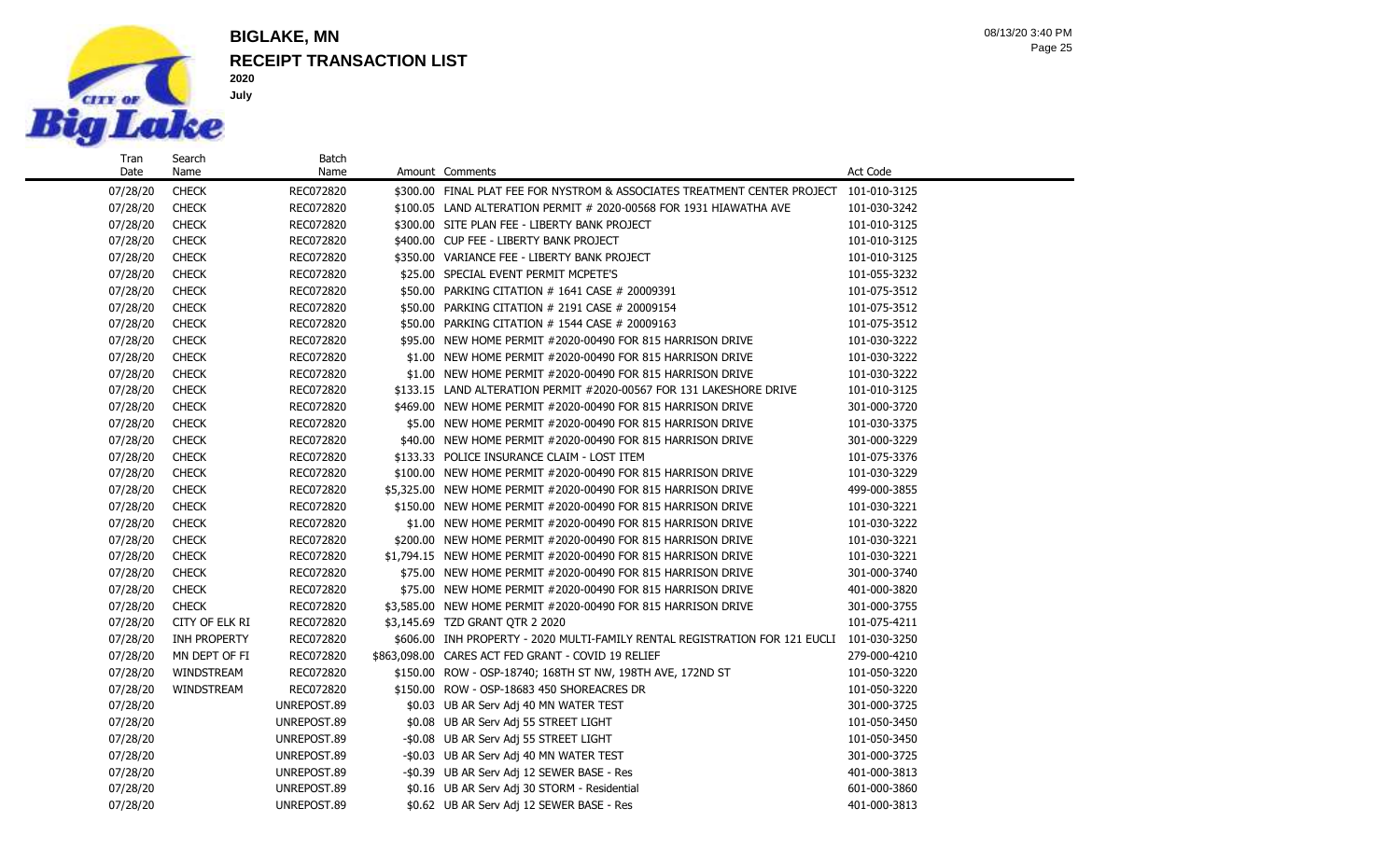

## **RECEIPT TRANSACTION LIST BIGLAKE, MN**

**2020 July**

Batch

Page 26 08/13/20 3:40 PM

| Tran     | Search               | Batch       |                                                                           |              |
|----------|----------------------|-------------|---------------------------------------------------------------------------|--------------|
| Date     | Name                 | Name        | Amount Comments                                                           | Act Code     |
| 07/28/20 |                      | UNREPOST.89 | -\$0.23 UB AR Serv Adj 5 WATER BASE - Res                                 | 301-000-3713 |
| 07/28/20 |                      | UNREPOST.89 | -\$0.16 UB AR Serv Adj 30 STORM - Residential                             | 601-000-3860 |
| 07/28/20 |                      | WSADJ51.39  | -\$51.39 UB MOVE RENTER CR TO NEW ACCOUNT 674 INDEPENDENCE                | 301-000-3710 |
| 07/29/20 | <b>CASH</b>          | REC072920   | \$9.31 PARK PASS # 2020-0723 FOR AMANDA HALLBECK OF 180 FAIR MEADOWS DR   | 101-055-3225 |
| 07/29/20 | CASH                 | REC072920   | \$55.00 FENCE PERMIT # 2020-00585 FOR 18988 MEADOW LN                     | 101-030-3242 |
| 07/29/20 | <b>CASH</b>          | REC072920   | \$9.31 PARK PASS # 2020-0722 FOR SARENA WILLIAMS OF 311 MONROE ST         | 101-055-3225 |
| 07/29/20 | CC                   | REC072920   | \$100.00 ROOF PERMIT #2020-00586 FOR 145 LEE STREET                       | 101-030-3242 |
| 07/29/20 | <b>CC</b>            | REC072920   | \$100.00 WINDOW/DOOR PERMIT #2020-00589 FOR 5150 BLACKDUCK LANE           | 101-030-3242 |
| 07/29/20 | <b>CC</b>            | REC072920   | \$5.00 IRRIGATION PERMIT FOR 129 HIAWATHA AVENUE                          | 101-030-3375 |
| 07/29/20 | CC                   | REC072920   | \$1.00 IRRIGATION PERMIT FOR 129 HIAWATHA AVENUE                          | 101-030-3222 |
| 07/29/20 | CC                   | REC072920   | \$50.00 IRRIGATION PERMIT FOR 129 HIAWATHA AVENUE                         | 101-030-3242 |
| 07/29/20 | CC                   | REC072920   | \$5.00 ROOF PERMIT #2020-00586 FOR 145 LEE STREET                         | 101-030-3375 |
| 07/29/20 | CC                   | REC072920   | \$1.00 ROOF PERMIT #2020-00586 FOR 145 LEE STREET                         | 101-030-3222 |
| 07/29/20 | CC                   | REC072920   | \$1.00 WINDOW/DOOR PERMIT #2020-00589 FOR 5150 BLACKDUCK LANE             | 101-030-3222 |
| 07/29/20 | CC                   | REC072920   | \$1.00 SIDING PERMIT #2020-00587 FOR 145 LEE STREET                       | 101-030-3222 |
| 07/29/20 | CC                   | REC072920   | \$100.00 ROOF PERMIT FOR 18521 ARCTIC CIRCLE                              | 101-030-3242 |
| 07/29/20 | CC                   | REC072920   | \$2.79 NON SOLICITING SIGNS                                               | 101-015-3355 |
| 07/29/20 | CC                   | REC072920   | \$2.79 NON SOLICITING SIGNS                                               | 101-015-3355 |
| 07/29/20 | CC                   | REC072920   | \$1.00 SIDING PERMIT FOR 18521 ARCTIC CIRCLE                              | 101-030-3222 |
| 07/29/20 | CC                   | REC072920   | \$100.00 SIDING PERMIT FOR 18521 ARCTIC CIRCLE                            | 101-030-3242 |
| 07/29/20 | CC                   | REC072920   | \$5.00 ROOF PERMIT FOR 18521 ARCTIC CIRCLE                                | 101-030-3375 |
| 07/29/20 | CC                   | REC072920   | \$1.00 ROOF PERMIT FOR 18521 ARCTIC CIRCLE                                | 101-030-3222 |
| 07/29/20 | CC                   | REC072920   | \$100.00 SIDING PERMIT #2020-00587 FOR 145 LEE STREET                     | 101-030-3242 |
| 07/29/20 | <b>CHECK</b>         | REC072920   | \$545.11 TOWER CO AUGUST LEASE                                            | 101-015-3940 |
| 07/29/20 | <b>CHECK</b>         | REC072920   | \$5.00 SAM HANSON - COUNCIL MEMBER 4-YR SEAT                              | 101-015-3375 |
| 07/29/20 | PENNINGTON,          | REC072920   | \$50.00 PENNINGTON - 2020/2021 SINGLE FAMILY RENTAL REGISTRATION FOR 1897 | 101-030-3251 |
| 07/30/20 | <b>BIG LAKE LIQU</b> | LIQ072320   | \$22.96 LIQUOR STORE DAILY SALE 07/23/20                                  | 501-000-3341 |
| 07/30/20 | <b>BIG LAKE LIQU</b> | LIQ072320   | \$9.31 LIQUOR STORE DAILY SALE 07/23/20                                   | 101-055-3225 |
| 07/30/20 | <b>BIG LAKE LIQU</b> | LIQ072320   | \$50.00 LIQUOR STORE DAILY SALE 07/23/20                                  | 501-000-3380 |
| 07/30/20 | <b>BIG LAKE LIQU</b> | LIQ072320   | \$132.00 LIQUOR STORE DAILY SALE 07/23/20                                 | 501-000-3342 |
| 07/30/20 | <b>BIG LAKE LIQU</b> | LIQ072320   | \$96.25 LIQUOR STORE DAILY SALE 07/23/20                                  | 501-000-3343 |
| 07/30/20 | <b>BIG LAKE LIQU</b> | LIQ072320   | \$6,560.46 LIQUOR STORE DAILY SALE 07/23/20                               | 501-000-3310 |
| 07/30/20 | <b>BIG LAKE LIQU</b> | LIQ072320   | \$316.83 LIQUOR STORE DAILY SALE 07/23/20                                 | 501-000-3340 |
| 07/30/20 | <b>BIG LAKE LIQU</b> | LIQ072320   | \$1,596.20 LIQUOR STORE DAILY SALE 07/23/20                               | 501-000-3330 |
| 07/30/20 | <b>BIG LAKE LIQU</b> | LIQ072320   | \$30.00 LIQUOR STORE DAILY SALE 07/23/20                                  | 501-000-3380 |
| 07/30/20 | <b>BIG LAKE LIQU</b> | LIQ072320   | -\$20.95 LIQUOR STORE DAILY SALE 07/23/20                                 | 501-000-3385 |
| 07/30/20 | <b>BIG LAKE LIQU</b> | LIQ072320   | -\$80.00 LIQUOR STORE DAILY SALE 07/23/20                                 | 501-000-3390 |
| 07/30/20 | <b>BIG LAKE LIQU</b> | LIQ072320   | \$5.00 LIQUOR STORE DAILY SALE 07/23/20                                   | 501-000-3375 |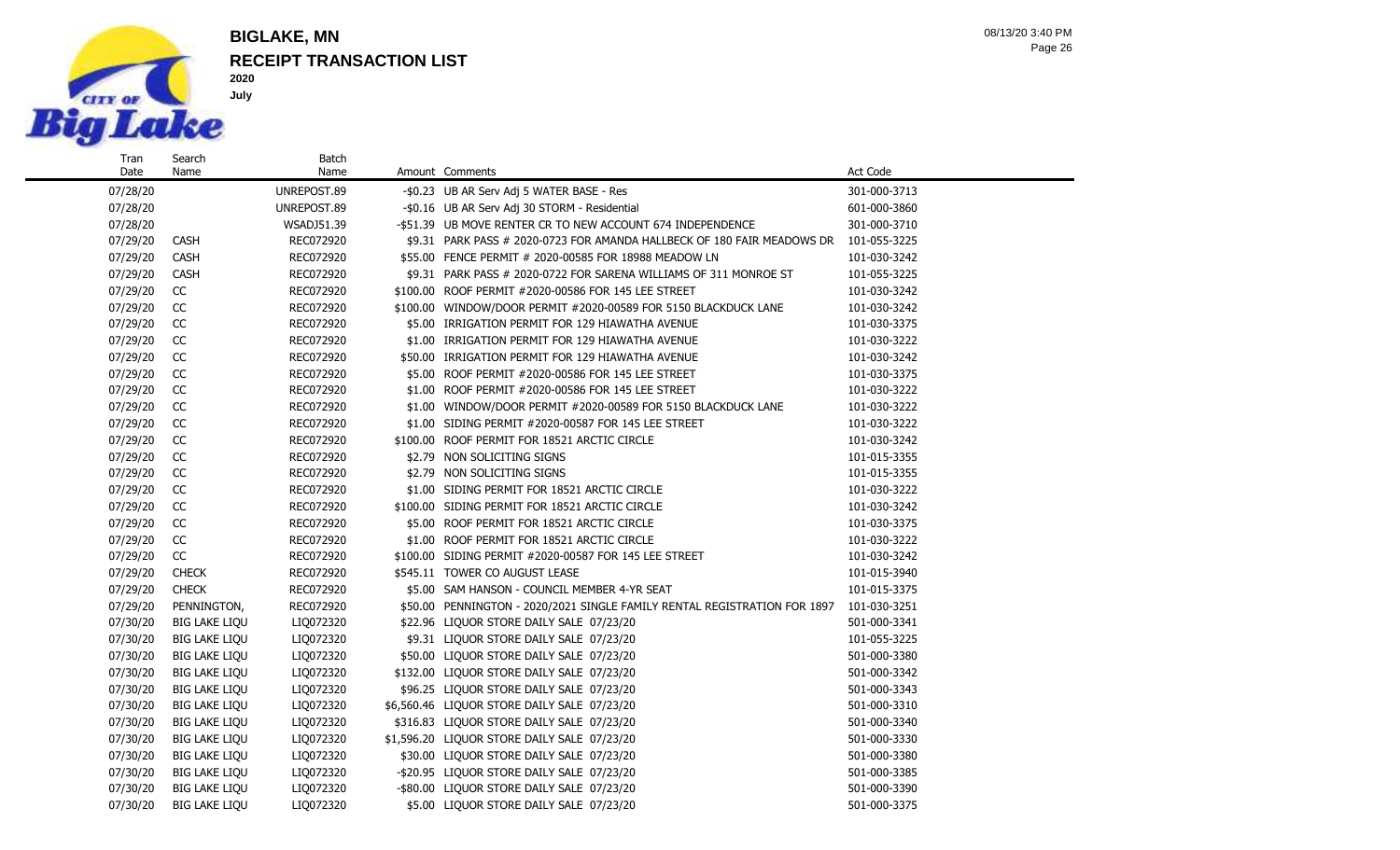

Search Name

**2020 July**

## **RECEIPT TRANSACTION LIST BIGLAKE, MN**

Batch<br>Name

Page 27 08/13/20 3:40 PM

| 07/30/20 | <b>BIG LAKE LIQU</b> | LIQ072320 | \$10,204.17 LIQUOR STORE DAILY SALE 07/23/20             | 501-000-3320 |  |
|----------|----------------------|-----------|----------------------------------------------------------|--------------|--|
| 07/30/20 | <b>BIG LAKE LIQU</b> | LIQ072420 | \$5.00 LIQUOR STORE DAILY SALE 07/24/20                  | 501-000-3375 |  |
| 07/30/20 | <b>BIG LAKE LIQU</b> | LIQ072420 | -\$190.00 LIQUOR STORE DAILY SALE 07/24/20               | 501-000-3390 |  |
| 07/30/20 | <b>BIG LAKE LIQU</b> | LIQ072420 | \$37.24 LIQUOR STORE DAILY SALE 07/24/20                 | 101-055-3225 |  |
| 07/30/20 | <b>BIG LAKE LIQU</b> | LIQ072420 | \$364.75 LIQUOR STORE DAILY SALE 07/24/20                | 501-000-3343 |  |
| 07/30/20 | <b>BIG LAKE LIQU</b> | LIQ072420 | \$30.00 LIQUOR STORE DAILY SALE 07/24/20                 | 501-000-3380 |  |
| 07/30/20 | <b>BIG LAKE LIQU</b> | LIQ072420 | \$8,661.59 LIQUOR STORE DAILY SALE 07/24/20              | 501-000-3310 |  |
| 07/30/20 | <b>BIG LAKE LIQU</b> | LIQ072420 | \$17,398.72 LIQUOR STORE DAILY SALE 07/24/20             | 501-000-3320 |  |
| 07/30/20 | <b>BIG LAKE LIQU</b> | LIQ072420 | \$50.00 LIQUOR STORE DAILY SALE 07/24/20                 | 501-000-3380 |  |
| 07/30/20 | <b>BIG LAKE LIQU</b> | LIQ072420 | \$2,434.08 LIQUOR STORE DAILY SALE 07/24/20              | 501-000-3330 |  |
| 07/30/20 | <b>BIG LAKE LIQU</b> | LIQ072420 | \$615.76 LIQUOR STORE DAILY SALE 07/24/20                | 501-000-3340 |  |
| 07/30/20 | <b>BIG LAKE LIQU</b> | LIQ072420 | \$153.37 LIQUOR STORE DAILY SALE 07/24/20                | 501-000-3321 |  |
| 07/30/20 | <b>BIG LAKE LIQU</b> | LIQ072420 | \$13.47 LIQUOR STORE DAILY SALE 07/24/20                 | 501-000-3341 |  |
| 07/30/20 | <b>BIG LAKE LIQU</b> | LIQ072420 | \$264.00 LIQUOR STORE DAILY SALE 07/24/20                | 501-000-3342 |  |
| 07/30/20 | <b>BIG LAKE LIQU</b> | LIQ072420 | -\$0.71 LIQUOR STORE DAILY SALE 07/24/20                 | 501-000-3385 |  |
| 07/30/20 | <b>BIG LAKE LIQU</b> | LIQ072620 | \$14.99 LIQUOR STORE DAILY SALE 07/26/20                 | 501-000-3321 |  |
| 07/30/20 | <b>BIG LAKE LIQU</b> | LIQ072620 | \$37.25 LIQUOR STORE DAILY SALE 07/26/20                 | 101-055-3231 |  |
| 07/30/20 | <b>BIG LAKE LIQU</b> | LIQ072620 | \$10.98 LIQUOR STORE DAILY SALE 07/26/20                 | 501-000-3341 |  |
| 07/30/20 | <b>BIG LAKE LIQU</b> | LIQ072620 | -\$0.25 LIQUOR STORE DAILY SALE 07/26/20                 | 501-000-3385 |  |
| 07/30/20 | <b>BIG LAKE LIQU</b> | LIQ072620 | \$64.15 LIQUOR STORE DAILY SALE 07/26/20                 | 501-000-3340 |  |
| 07/30/20 | <b>BIG LAKE LIQU</b> | LIQ072620 | -\$110.00 LIQUOR STORE DAILY SALE 07/26/20               | 501-000-3390 |  |
| 07/30/20 | <b>BIG LAKE LIQU</b> | LIQ072620 | \$2,876.98 LIQUOR STORE DAILY SALE 07/26/20              | 501-000-3310 |  |
| 07/30/20 | <b>BIG LAKE LIQU</b> | LIQ072620 | \$54.00 LIQUOR STORE DAILY SALE 07/26/20                 | 501-000-3343 |  |
| 07/30/20 | <b>BIG LAKE LIQU</b> | LIQ072620 | \$88.00 LIQUOR STORE DAILY SALE 07/26/20                 | 501-000-3342 |  |
| 07/30/20 | <b>BIG LAKE LIQU</b> | LIQ072620 | \$3,889.06 LIQUOR STORE DAILY SALE 07/26/20              | 501-000-3320 |  |
| 07/30/20 | <b>BIG LAKE LIQU</b> | LIQ072620 | \$780.19 LIQUOR STORE DAILY SALE 07/26/20                | 501-000-3330 |  |
| 07/30/20 | CASH                 | REC073020 | \$10.00 FM VENDOR - CRAFTY CARPENTER                     | 280-000-3200 |  |
| 07/30/20 | <b>CASH</b>          | REC073020 | \$10.00 FM VENDOR - MAVKI PRODUCE                        | 280-000-3200 |  |
| 07/30/20 | <b>CASH</b>          | REC073020 | \$10.00 FM VENDOR - KATE'S KITCHEN                       | 280-000-3200 |  |
| 07/30/20 | CASH                 | REC073020 | \$5.00 ALAN HEIDEMANN - COUNCIL MEMBER 4 YR SEAT         | 101-015-3375 |  |
| 07/30/20 | <b>CASH</b>          | REC073020 | \$10.00 FM VENDOR - KETTLE LICIOUS                       | 280-000-3200 |  |
| 07/30/20 | CASH                 | REC073020 | \$20.00 KEY #33 / STICKER #45 (151 MOUNT CURVE)          | 101-055-3236 |  |
| 07/30/20 | <b>CASH</b>          | REC073020 | \$10.00 FM VENDOR - SUCCULENT QUEEN                      | 280-000-3200 |  |
| 07/30/20 | CASH                 | REC073020 | \$10.00 FM VENDOR - PRAIRIE FIRE KITCHENS                | 280-000-3200 |  |
| 07/30/20 | <b>CASH</b>          | REC073020 | \$10.00 FM VENDOR LICENSE - KENYA LETOURNEAU'S KREATIONS | 280-000-3200 |  |
| 07/30/20 | CC                   | REC073020 | \$9.31 PASS #0724 (20039 - 204TH AVE                     | 101-055-3225 |  |
| 07/30/20 | <b>CC</b>            | REC073020 | \$55.00 ZONING LETTER ON 129 & 145 HENRY ROAD            | 101-010-3125 |  |
| 07/30/20 | <b>CC</b>            | REC073020 | \$9.31 PASS #0725 (16418 BEAVER DRIVE)                   | 101-055-3225 |  |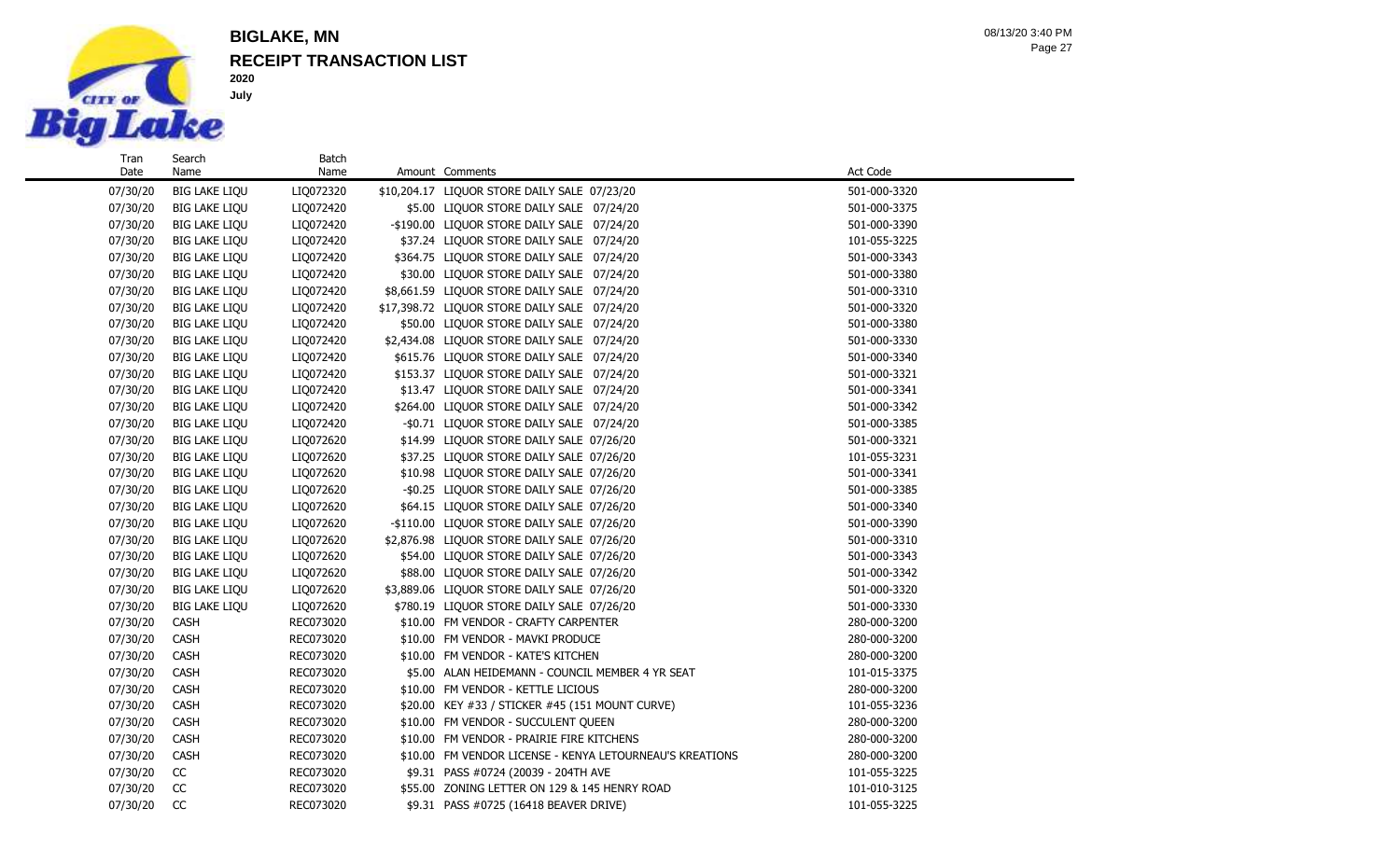

## **RECEIPT TRANSACTION LIST BIGLAKE, MN**

**2020 July**

Page 28 08/13/20 3:40 PM

| Tran     | Search               | Batch     |                                                                         |              |
|----------|----------------------|-----------|-------------------------------------------------------------------------|--------------|
| Date     | Name                 | Name      | Amount Comments                                                         | Act Code     |
| 07/30/20 | CC                   | REC073020 | \$30.00 SUSANA CASTILLO - LAKESIDE PARK FACILITY RENTAL                 | 101-055-3940 |
| 07/30/20 | CC                   | REC073020 | \$30.00 GREGORIO CASTILLO LAKESIDE PARK FACILITY RENTAL                 | 101-055-3940 |
| 07/30/20 | CC                   | REC073020 | \$9.31 SCHMIDT, BRENDA - VEHICLE 726                                    | 101-055-3225 |
| 07/30/20 | <b>CHECK</b>         | REC073020 | \$100.00 WINDOW REPLACEMENT PERMIT #2020-00592 FOR 5622 LOON DRIVE      | 101-030-3242 |
| 07/30/20 | <b>CHECK</b>         | REC073020 | \$5.00 DOOR REPLACEMENT PERMIT #2020-00593 FOR 104 FAIR MEADOWS DRIVE   | 101-030-3375 |
| 07/30/20 | <b>CHECK</b>         | REC073020 | \$150.00 WORK AT 149 HENRY ROAD/129 HENRY ROAD                          | 101-050-3220 |
| 07/30/20 | <b>CHECK</b>         | REC073020 | \$100.00 DOOR REPLACEMENT PERMIT #2020-00593 FOR 104 FAIR MEADOWS DRIVE | 101-030-3242 |
| 07/30/20 | <b>CHECK</b>         | REC073020 | \$5.00 WINDOW REPLACEMENT PERMIT #2020-00592 FOR 5622 LOON DRIVE        | 101-030-3375 |
| 07/30/20 | <b>CHECK</b>         | REC073020 | \$1.00 WINDOW REPLACEMENT PERMIT #2020-00592 FOR 5622 LOON DRIVE        | 101-030-3222 |
| 07/30/20 | <b>CHECK</b>         | REC073020 | \$1.00 DOOR REPLACEMENT PERMIT #2020-00593 FOR 104 FAIR MEADOWS DRIVE   | 101-030-3222 |
| 07/30/20 | <b>CHECK</b>         | REC073020 | \$50.00 TEMP SIGN PERMIT # 2020-00591 FOR 590 HUMBOLDT AVE              | 101-010-3125 |
| 07/31/20 | <b>BIG LAKE LIQU</b> | LIQ072220 | \$175.58 LIQUOR STORE DAILY SALE 07/22/20                               | 501-000-3340 |
| 07/31/20 | <b>BIG LAKE LIQU</b> | LIQ072220 | \$6,557.95 LIQUOR STORE DAILY SALE 07/22/20                             | 501-000-3320 |
| 07/31/20 | <b>BIG LAKE LIQU</b> | LIQ072220 | -\$80.00 LIQUOR STORE DAILY SALE 07/22/20                               | 501-000-3390 |
| 07/31/20 | <b>BIG LAKE LIQU</b> | LIQ072220 | \$1,829.48 LIQUOR STORE DAILY SALE 07/22/20                             | 501-000-3330 |
| 07/31/20 | <b>BIG LAKE LIQU</b> | LIQ072220 | \$132.00 LIQUOR STORE DAILY SALE 07/22/20                               | 501-000-3342 |
| 07/31/20 | <b>BIG LAKE LIQU</b> | LIQ072220 | \$8.99 LIQUOR STORE DAILY SALE 07/22/20                                 | 501-000-3331 |
| 07/31/20 | <b>BIG LAKE LIQU</b> | LIQ072220 | \$17.98 LIQUOR STORE DAILY SALE 07/22/20                                | 501-000-3341 |
| 07/31/20 | <b>BIG LAKE LIQU</b> | LIQ072220 | \$64.50 LIQUOR STORE DAILY SALE 07/22/20                                | 501-000-3343 |
| 07/31/20 | <b>BIG LAKE LIQU</b> | LIQ072220 | \$4,140.19 LIQUOR STORE DAILY SALE 07/22/20                             | 501-000-3310 |
| 07/31/20 | <b>BIG LAKE LIQU</b> | LIQ072220 | \$2.01 LIQUOR STORE DAILY SALE 07/22/20                                 | 501-000-3385 |
| 07/31/20 | <b>BIG LAKE LIQU</b> | LIQ072520 | \$154.00 LIQUOR STORE DAILY SALE 07/25/20                               | 501-000-3342 |
| 07/31/20 | <b>BIG LAKE LIQU</b> | LIQ072520 | \$30.00 LIQUOR STORE DAILY SALE 07/25/20                                | 501-000-3380 |
| 07/31/20 | <b>BIG LAKE LIQU</b> | LIQ072520 | \$1,710.34 LIQUOR STORE DAILY SALE 07/25/20                             | 501-000-3330 |
| 07/31/20 | <b>BIG LAKE LIQU</b> | LIQ072520 | \$527.50 LIQUOR STORE DAILY SALE 07/25/20                               | 501-000-3340 |
| 07/31/20 | <b>BIG LAKE LIQU</b> | LIQ072520 | -\$60.00 LIQUOR STORE DAILY SALE 07/25/20                               | 501-000-3390 |
| 07/31/20 | <b>BIG LAKE LIQU</b> | LIQ072520 | \$9.99 LIQUOR STORE DAILY SALE 07/25/20                                 | 501-000-3331 |
| 07/31/20 | <b>BIG LAKE LIQU</b> | LIQ072520 | \$114.40 LIQUOR STORE DAILY SALE 07/25/20                               | 501-000-3321 |
| 07/31/20 | <b>BIG LAKE LIQU</b> | LIQ072520 | \$7,826.25 LIQUOR STORE DAILY SALE 07/25/20                             | 501-000-3310 |
| 07/31/20 | <b>BIG LAKE LIQU</b> | LIQ072520 | \$375.50 LIQUOR STORE DAILY SALE 07/25/20                               | 501-000-3343 |
| 07/31/20 | <b>BIG LAKE LIQU</b> | LIQ072520 | -\$50.00 LIQUOR STORE DAILY SALE 07/25/20                               | 501-000-3380 |
| 07/31/20 | <b>BIG LAKE LIQU</b> | LIQ072520 | \$18.62 LIQUOR STORE DAILY SALE 07/25/20                                | 101-055-3225 |
| 07/31/20 | <b>BIG LAKE LIQU</b> | LIQ072520 | \$1.28 LIQUOR STORE DAILY SALE 07/25/20                                 | 501-000-3385 |
| 07/31/20 | <b>BIG LAKE LIQU</b> | LIQ072520 | \$5.00 LIQUOR STORE DAILY SALE 07/25/20                                 | 501-000-3375 |
| 07/31/20 | <b>BIG LAKE LIQU</b> | LIQ072520 | \$50.00 LIQUOR STORE DAILY SALE 07/25/20                                | 501-000-3380 |
| 07/31/20 | <b>BIG LAKE LIQU</b> | LIQ072520 | \$27.46 LIQUOR STORE DAILY SALE 07/25/20                                | 501-000-3341 |
| 07/31/20 | <b>BIG LAKE LIQU</b> | LIQ072520 | \$27.93 LIQUOR STORE DAILY SALE 07/25/20                                | 101-055-3231 |
| 07/31/20 | <b>BIG LAKE LIQU</b> | LIQ072520 | \$14,303.15 LIQUOR STORE DAILY SALE 07/25/20                            | 501-000-3320 |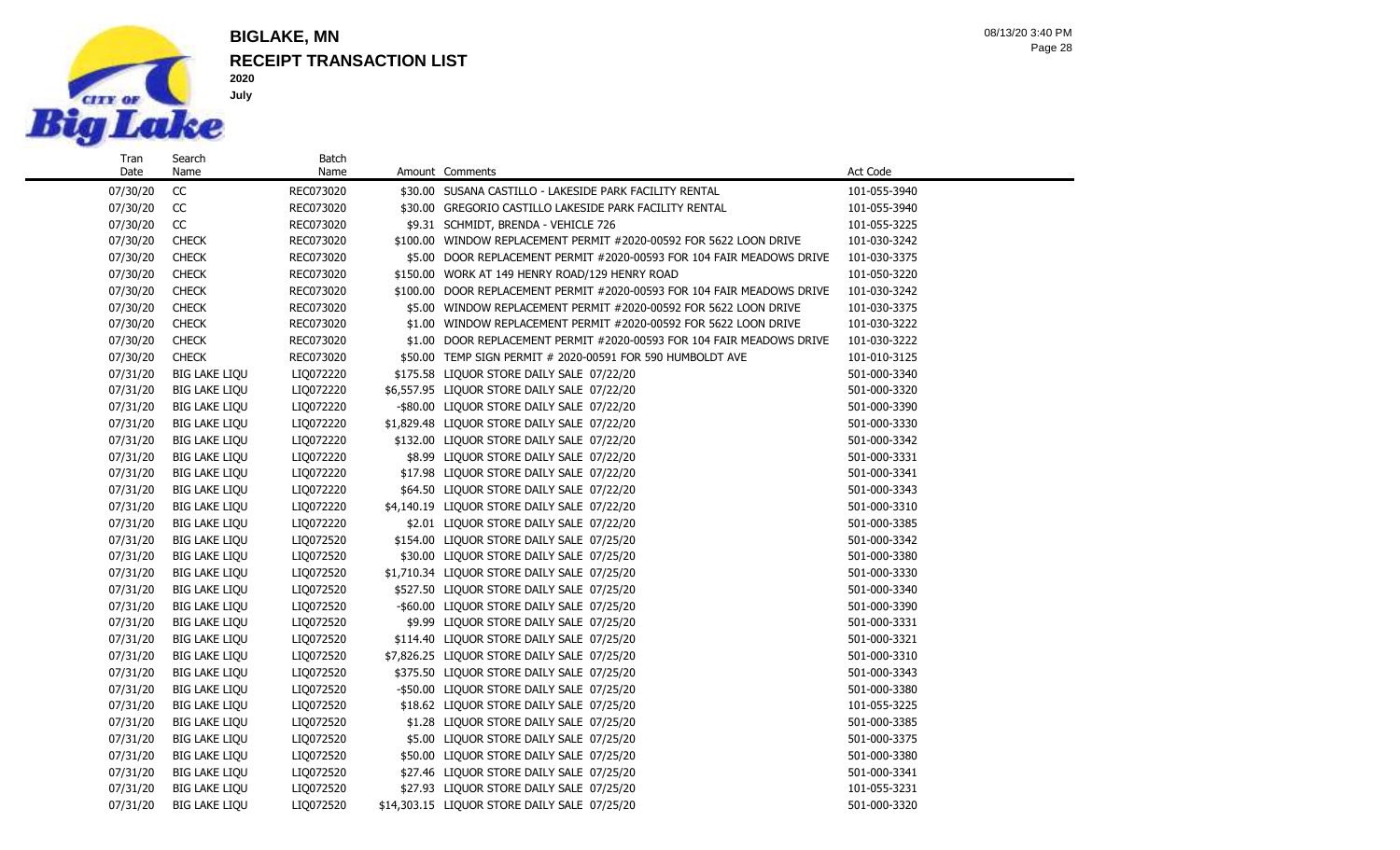

## **RECEIPT TRANSACTION LIST BIGLAKE, MN**

| Tran     | Search               | Batch     |                                             |              |
|----------|----------------------|-----------|---------------------------------------------|--------------|
| Date     | Name                 | Name      | Amount Comments                             | Act Code     |
| 07/31/20 | <b>BIG LAKE LIQU</b> | LIQ072720 | \$1,183.31 LIQUOR STORE DAILY SALE 07/27/20 | 501-000-3330 |
| 07/31/20 | <b>BIG LAKE LIQU</b> | LIQ072720 | \$81.16 LIQUOR STORE DAILY SALE 07/27/20    | 501-000-3343 |
| 07/31/20 | <b>BIG LAKE LIQU</b> | LIQ072720 | \$11.48 LIQUOR STORE DAILY SALE 07/27/20    | 501-000-3341 |
| 07/31/20 | <b>BIG LAKE LIQU</b> | LIQ072720 | \$132.00 LIQUOR STORE DAILY SALE 07/27/20   | 501-000-3342 |
| 07/31/20 | <b>BIG LAKE LIQU</b> | LIQ072720 | \$6,121.84 LIQUOR STORE DAILY SALE 07/27/20 | 501-000-3320 |
| 07/31/20 | <b>BIG LAKE LIQU</b> | LIQ072720 | \$130.02 LIQUOR STORE DAILY SALE 07/27/20   | 501-000-3340 |
| 07/31/20 | <b>BIG LAKE LIQU</b> | LIQ072720 | -\$60.00 LIQUOR STORE DAILY SALE 07/27/20   | 501-000-3380 |
| 07/31/20 | <b>BIG LAKE LIQU</b> | LIQ072720 | \$3,856.11 LIQUOR STORE DAILY SALE 07/27/20 | 501-000-3310 |
| 07/31/20 | <b>BIG LAKE LIQU</b> | LIQ072720 | -\$0.06 LIQUOR STORE DAILY SALE 07/27/20    | 501-000-3385 |
| 07/31/20 | <b>BIG LAKE LIQU</b> | LIQ072720 | -\$70.00 LIQUOR STORE DAILY SALE 07/27/20   | 501-000-3390 |
| 07/31/20 | <b>BIG LAKE LIQU</b> | LIQ072720 | -\$100.00 LIQUOR STORE DAILY SALE 07/27/20  | 501-000-3380 |
| 07/31/20 | <b>BIG LAKE LIQU</b> | LIQ072720 | \$18.62 LIQUOR STORE DAILY SALE 07/27/20    | 101-055-3225 |
| 07/31/20 | <b>BIG LAKE LIQU</b> | LIQ072720 | \$41.96 LIQUOR STORE DAILY SALE 07/27/20    | 501-000-3321 |
| 07/31/20 | <b>BIG LAKE LIQU</b> | LIQ072820 | \$37.24 LIQUOR STORE DAILY SALE 07/28/20    | 101-055-3225 |
| 07/31/20 | <b>BIG LAKE LIQU</b> | LIQ072820 | -\$50.00 LIQUOR STORE DAILY SALE 07/28/20   | 501-000-3380 |
| 07/31/20 | <b>BIG LAKE LIQU</b> | LIQ072820 | -\$60.00 LIQUOR STORE DAILY SALE 07/28/20   | 501-000-3390 |
| 07/31/20 | <b>BIG LAKE LIQU</b> | LIQ072820 | \$0.05 LIQUOR STORE DAILY SALE 07/28/20     | 501-000-3385 |
| 07/31/20 | <b>BIG LAKE LIQU</b> | LIQ072820 | -\$30.00 LIQUOR STORE DAILY SALE 07/28/20   | 501-000-3380 |
| 07/31/20 | <b>BIG LAKE LIQU</b> | LIQ072820 | \$1,593.85 LIQUOR STORE DAILY SALE 07/28/20 | 501-000-3330 |
| 07/31/20 | <b>BIG LAKE LIQU</b> | LIQ072820 | \$242.57 LIQUOR STORE DAILY SALE 07/28/20   | 501-000-3340 |
| 07/31/20 | <b>BIG LAKE LIQU</b> | LIQ072820 | \$27.97 LIQUOR STORE DAILY SALE 07/28/20    | 501-000-3321 |
| 07/31/20 | <b>BIG LAKE LIQU</b> | LIQ072820 | \$4,229.75 LIQUOR STORE DAILY SALE 07/28/20 | 501-000-3310 |
| 07/31/20 | <b>BIG LAKE LIQU</b> | LIQ072820 | \$68.25 LIQUOR STORE DAILY SALE 07/28/20    | 501-000-3343 |
| 07/31/20 | <b>BIG LAKE LIQU</b> | LIQ072820 | \$110.00 LIQUOR STORE DAILY SALE 07/28/20   | 501-000-3342 |
| 07/31/20 | <b>BIG LAKE LIQU</b> | LIQ072820 | \$6,538.57 LIQUOR STORE DAILY SALE 07/28/20 | 501-000-3320 |
| 07/31/20 | <b>BIG LAKE LIQU</b> | LIQ072820 | \$11.48 LIQUOR STORE DAILY SALE 07/28/20    | 501-000-3341 |
| 07/31/20 | <b>BIG LAKE LIQU</b> | LIQ072920 | \$8,325.89 LIQUOR STORE DAILY SALE 07/29/20 | 501-000-3320 |
| 07/31/20 | <b>BIG LAKE LIQU</b> | LIQ072920 | \$143.00 LIQUOR STORE DAILY SALE 07/29/20   | 501-000-3342 |
| 07/31/20 | <b>BIG LAKE LIQU</b> | LIQ072920 | \$27.97 LIQUOR STORE DAILY SALE 07/29/20    | 501-000-3341 |
| 07/31/20 | <b>BIG LAKE LIQU</b> | LIQ072920 | \$91.50 LIQUOR STORE DAILY SALE 07/29/20    | 501-000-3343 |
| 07/31/20 | <b>BIG LAKE LIQU</b> | LIQ072920 | \$4,591.78 LIQUOR STORE DAILY SALE 07/29/20 | 501-000-3310 |
| 07/31/20 | <b>BIG LAKE LIQU</b> | LIQ072920 | \$158.38 LIQUOR STORE DAILY SALE 07/29/20   | 501-000-3340 |
| 07/31/20 | <b>BIG LAKE LIQU</b> | LIQ072920 | -\$0.01 LIQUOR STORE DAILY SALE 07/29/20    | 501-000-3385 |
| 07/31/20 | <b>BIG LAKE LIQU</b> | LIQ072920 | -\$90.00 LIQUOR STORE DAILY SALE 07/29/20   | 501-000-3390 |
| 07/31/20 | <b>BIG LAKE LIQU</b> | LIQ072920 | \$1,366.19 LIQUOR STORE DAILY SALE 07/29/20 | 501-000-3330 |
| 07/31/20 | CASH                 | REC073120 | \$100.00 ROOF PERMIT FOR 488 SHANNON DRIVE  | 101-030-3242 |
| 07/31/20 | <b>CASH</b>          | REC073120 | \$1.00 ROOF PERMIT FOR 488 SHANNON DRIVE    | 101-030-3222 |
| 07/31/20 | <b>CASH</b>          | REC073120 | \$20.00 TILL OVER \$20 ON 7-31-20           | 101-015-3385 |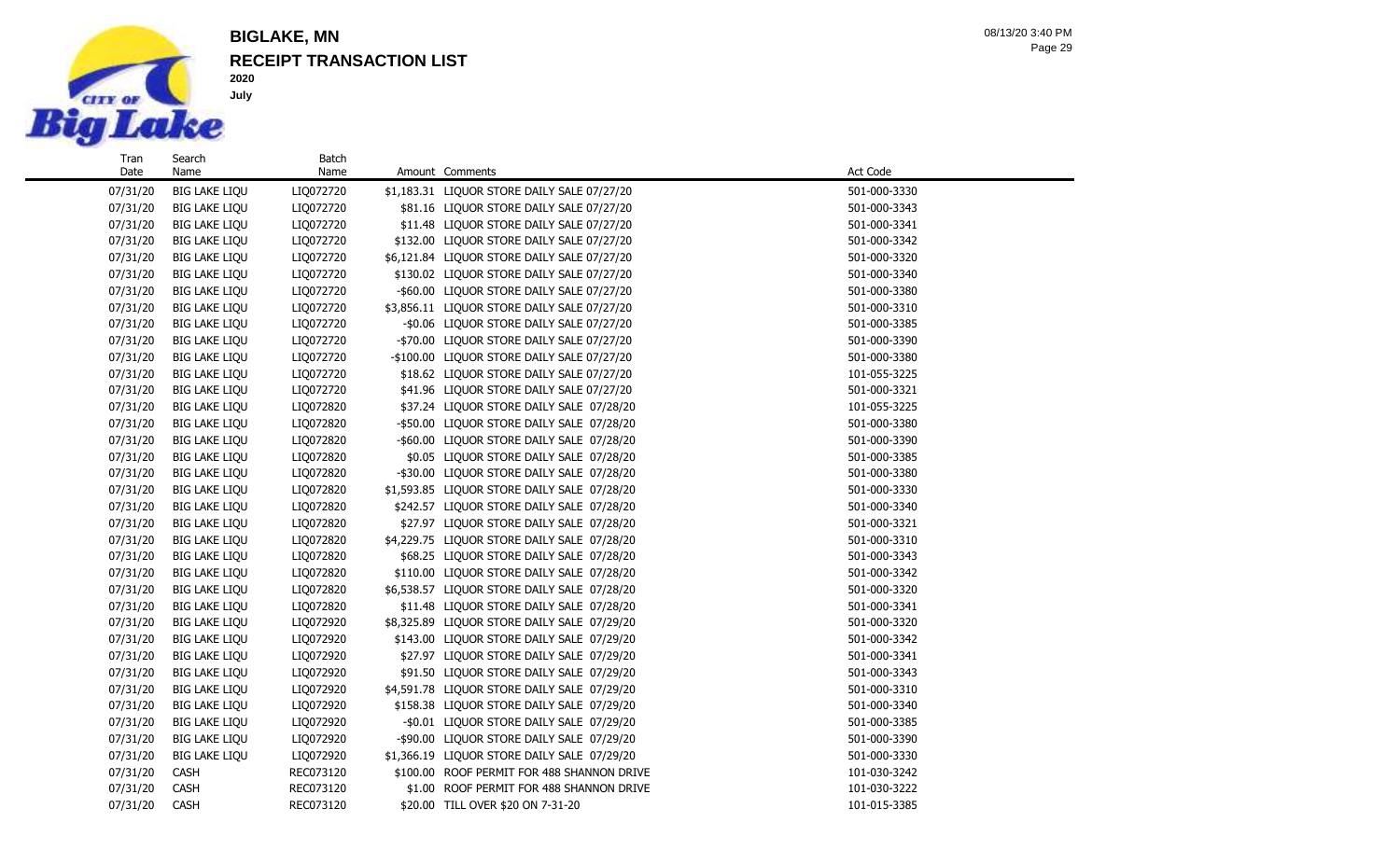

Search Name

**2020 July**

## **RECEIPT TRANSACTION LIST BIGLAKE, MN**

Batch<br>Name

Page 30 08/13/20 3:40 PM

| 07/31/20 | <b>CASH</b>          | REC073120  |          | \$9.31 PASS #2020-00727                                                  | 101-055-3225 |
|----------|----------------------|------------|----------|--------------------------------------------------------------------------|--------------|
| 07/31/20 | CC                   | REC073120  |          | \$1.00 WINDOW REPLACEMENT PERMIT #2020-00595 FOR 3100 LAKE RIDGE DRIVE   | 101-030-3222 |
| 07/31/20 | CC                   | REC073120  |          | \$5.00 WINDOW REPLACEMENT PERMIT #2020-00595 FOR 3100 LAKE RIDGE DRIVE   | 101-030-3375 |
| 07/31/20 | CC                   | REC073120  |          | \$100.00 WINDOW REPLACEMENT PERMIT #2020-00595 FOR 3100 LAKE RIDGE DRIVE | 101-030-3242 |
| 07/31/20 | CC                   | REC073120  |          | \$1.00 DECK PERMIT #2020-00548 FOR 4360 PINTAL STREET                    | 101-030-3222 |
| 07/31/20 | CC                   | REC073120  |          | \$150.00 DECK PERMIT #2020-00548 FOR 4360 PINTAL STREET                  | 101-030-3242 |
| 07/31/20 | CC                   | REC073120  |          | \$50.00 PARKING CITATION # 1648 VELISHEK                                 | 101-075-3512 |
| 07/31/20 | <b>CHECK</b>         | REC073120  | \$1.00   | DECK/PORCH PERMIT # 2020-00569 FOR 125 TURNBERRY TRL                     | 101-030-3222 |
| 07/31/20 | <b>CHECK</b>         | REC073120  | \$150.00 | DECK/PORCH PERMIT # 2020-00569 FOR 125 TURNBERRY TRL                     | 101-030-3242 |
| 08/02/20 | CC                   | PRK7.27-31 |          | \$461.29 PARK DAILY RECEIPTS FOR 7.28-2020                               | 101-055-3226 |
| 08/02/20 | CC                   | PRK7.27-31 |          | \$946.47 PARK DAILY RECEIPTS FOR 7.31.20                                 | 101-055-3226 |
| 08/02/20 | CC                   | PRK7.27-31 |          | \$428.69 PARK DAILY RECEIPTS FOR 7-27.20                                 | 101-055-3226 |
| 08/02/20 | CC                   | PRK7.27-31 |          | \$629.01 PARK DAILY RECEIPTS FOR 7-29.20                                 | 101-055-3226 |
| 08/02/20 | CC                   | PRK7.27-31 |          | \$573.08 PARK DAILY RECEIPTS FOR 7-30-20                                 | 101-055-3226 |
| 08/03/20 | <b>BIG LAKE LIQU</b> | LIQ073020  |          | \$1,514.56 LIQUOR STORE DAILY SALE 07/30/20                              | 501-000-3330 |
| 08/03/20 | <b>BIG LAKE LIQU</b> | LIQ073020  |          | \$9,149.07 LIQUOR STORE DAILY SALE 07/30/20                              | 501-000-3320 |
| 08/03/20 | <b>BIG LAKE LIQU</b> | LIQ073020  |          | \$143.00 LIQUOR STORE DAILY SALE 07/30/20                                | 501-000-3342 |
| 08/03/20 | <b>BIG LAKE LIQU</b> | LIQ073020  |          | \$20.47 LIQUOR STORE DAILY SALE 07/30/20                                 | 501-000-3341 |
| 08/03/20 | <b>BIG LAKE LIQU</b> | LIQ073020  |          | \$133.25 LIQUOR STORE DAILY SALE 07/30/20                                | 501-000-3343 |
| 08/03/20 | <b>BIG LAKE LIQU</b> | LIQ073020  |          | \$5,326.65 LIQUOR STORE DAILY SALE 07/30/20                              | 501-000-3310 |
| 08/03/20 | <b>BIG LAKE LIQU</b> | LIQ073020  |          | \$53.45 LIQUOR STORE DAILY SALE 07/30/20                                 | 501-000-3321 |
| 08/03/20 | <b>BIG LAKE LIQU</b> | LIQ073020  |          | -\$70.00 LIQUOR STORE DAILY SALE 07/30/20                                | 501-000-3390 |
| 08/03/20 | <b>BIG LAKE LIQU</b> | LIQ073020  |          | \$8.99 LIQUOR STORE DAILY SALE 07/30/20                                  | 501-000-3331 |
| 08/03/20 | <b>BIG LAKE LIQU</b> | LIQ073020  |          | \$316.09 LIQUOR STORE DAILY SALE 07/30/20                                | 501-000-3340 |
| 08/03/20 | <b>BIG LAKE LIQU</b> | LIQ073020  |          | \$0.43 LIQUOR STORE DAILY SALE 07/30/20                                  | 501-000-3385 |
| 08/03/20 | <b>BIG LAKE LIQU</b> | LIQ073120  |          | \$2,862.82 LIQUOR STORE DAILY SALE 07/31/20                              | 501-000-3330 |
| 08/03/20 | <b>BIG LAKE LIQU</b> | LIQ073120  |          | \$18.62 LIQUOR STORE DAILY SALE 07/31/20                                 | 101-055-3225 |
| 08/03/20 | <b>BIG LAKE LIQU</b> | LIQ073120  |          | -\$150.00 LIQUOR STORE DAILY SALE 07/31/20                               | 501-000-3390 |
| 08/03/20 | <b>BIG LAKE LIQU</b> | LIQ073120  |          | \$2.23 LIQUOR STORE DAILY SALE 07/31/20                                  | 501-000-3385 |
| 08/03/20 | <b>BIG LAKE LIQU</b> | LIQ073120  |          | -\$30.00 LIQUOR STORE DAILY SALE 07/31/20                                | 501-000-3380 |
| 08/03/20 | <b>BIG LAKE LIQU</b> | LIQ073120  |          | \$485.03 LIQUOR STORE DAILY SALE 07/31/20                                | 501-000-3340 |
| 08/03/20 | <b>BIG LAKE LIQU</b> | LIQ073120  |          | \$18.98 LIQUOR STORE DAILY SALE 07/31/20                                 | 501-000-3331 |
| 08/03/20 | <b>BIG LAKE LIQU</b> | LIQ073120  |          | \$99.92 LIQUOR STORE DAILY SALE 07/31/20                                 | 501-000-3321 |
| 08/03/20 | <b>BIG LAKE LIQU</b> | LIQ073120  |          | \$9,340.00 LIQUOR STORE DAILY SALE 07/31/20                              | 501-000-3310 |
| 08/03/20 | <b>BIG LAKE LIQU</b> | LIQ073120  |          | \$264.25 LIQUOR STORE DAILY SALE 07/31/20                                | 501-000-3343 |
| 08/03/20 | <b>BIG LAKE LIQU</b> | LIQ073120  |          | \$1.99 LIQUOR STORE DAILY SALE 07/31/20                                  | 501-000-3341 |
| 08/03/20 | <b>BIG LAKE LIQU</b> | LIQ073120  |          | \$275.00 LIQUOR STORE DAILY SALE 07/31/20                                | 501-000-3342 |

08/03/20 BIG LAKE LIQU LIQ073120 \$17,166.93 LIQUOR STORE DAILY SALE 07/31/20 501-000-3320

Amount Comments **Act** Code **Amount** Comments **Act** Code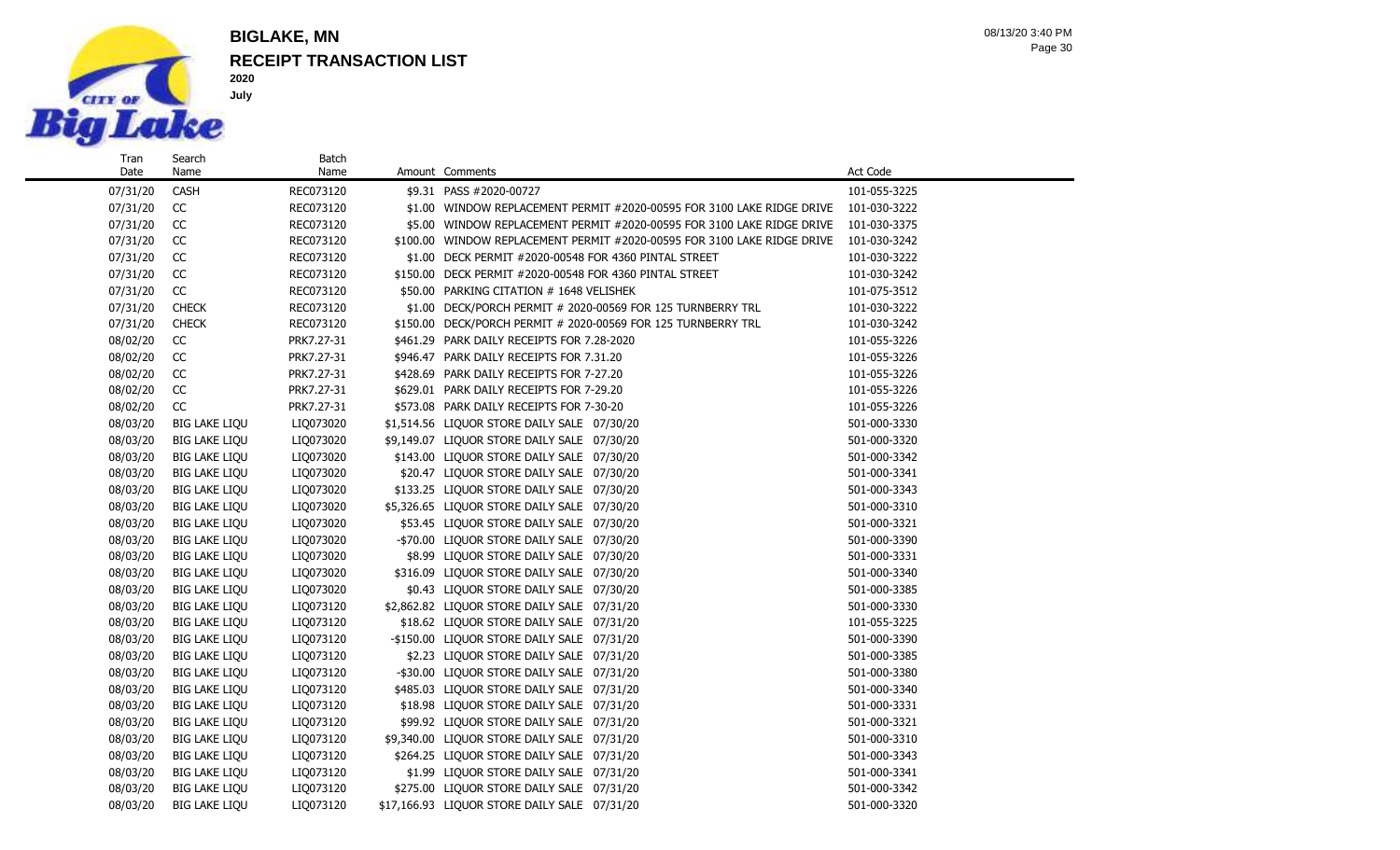

## **RECEIPT TRANSACTION LIST BIGLAKE, MN**

**2020 July**

| Tran<br>Date | Search<br>Name       | Batch<br>Name | Amount Comments                                            | Act Code     |  |
|--------------|----------------------|---------------|------------------------------------------------------------|--------------|--|
| 08/03/20     | <b>BIG LAKE LIQU</b> | LIQ073120     | -\$50.00 LIQUOR STORE DAILY SALE 07/31/20                  | 501-000-3380 |  |
| 08/05/20     | <b>INTEREST ALL</b>  | 07.20INTALC   | -\$8.72 INTEREST ALLOCATION FOR JULY 2020                  | 214-000-3999 |  |
| 08/05/20     | <b>INTEREST ALL</b>  | 07.20INTALC   | \$4.59 INTEREST ALLOCATION FOR JULY 2020                   | 165-000-3999 |  |
| 08/05/20     | <b>INTEREST ALL</b>  | 07.20INTALC   | \$15.41 INTEREST ALLOCATION FOR JULY 2020                  | 197-000-3999 |  |
| 08/05/20     | <b>INTEREST ALL</b>  | 07.20INTALC   | \$120.07 INTEREST ALLOCATION FOR JULY 2020                 | 223-000-3999 |  |
| 08/05/20     | <b>INTEREST ALL</b>  | 07.20INTALC   | -\$18.86 INTEREST ALLOCATION FOR JULY 2020                 | 222-000-3999 |  |
| 08/05/20     | <b>INTEREST ALL</b>  | 07.20INTALC   | \$5.23 INTEREST ALLOCATION FOR JULY 2020                   | 221-000-3999 |  |
| 08/05/20     | <b>INTEREST ALL</b>  | 07.20INTALC   | \$58.36 INTEREST ALLOCATION FOR JULY 2020                  | 217-000-3999 |  |
| 08/05/20     | <b>INTEREST ALL</b>  | 07.20INTALC   | -\$24.09 INTEREST ALLOCATION FOR JULY 2020                 | 216-000-3999 |  |
| 08/05/20     | <b>INTEREST ALL</b>  | 07.20INTALC   | \$65.33 INTEREST ALLOCATION FOR JULY 2020                  | 211-000-3999 |  |
| 08/05/20     | <b>INTEREST ALL</b>  | 07.20INTALC   | \$597.41 INTEREST ALLOCATION FOR JULY 2020                 | 199-000-3999 |  |
| 08/05/20     | <b>INTEREST ALL</b>  | 07.20INTALC   | \$429.33 INTEREST ALLOCATION FOR JULY 2020                 | 198-000-3999 |  |
| 08/05/20     | <b>INTEREST ALL</b>  | 07.20INTALC   | \$4.73 INTEREST ALLOCATION FOR JULY 2020                   | 170-000-3999 |  |
| 08/05/20     | <b>INTEREST ALL</b>  | 07.20INTALC   | \$356.13 INTEREST ALLOCATION FOR JULY 2020                 | 196-000-3999 |  |
| 08/05/20     | <b>INTEREST ALL</b>  | 07.20INTALC   | \$18.05 INTEREST ALLOCATION FOR JULY 2020                  | 195-000-3999 |  |
| 08/05/20     | <b>INTEREST ALL</b>  | 07.20INTALC   | \$91.49 INTEREST ALLOCATION FOR JULY 2020                  | 194-000-3999 |  |
| 08/05/20     | <b>INTEREST ALL</b>  | 07.20INTALC   | \$42.22 INTEREST ALLOCATION FOR JULY 2020                  | 175-000-3999 |  |
| 08/05/20     | <b>INTEREST ALL</b>  | 07.20INTALC   | \$11.94 INTEREST ALLOCATION FOR JULY 2020                  | 173-000-3999 |  |
| 08/05/20     | <b>INTEREST ALL</b>  | 07.20INTALC   | \$4.47 INTEREST ALLOCATION FOR JULY 2020                   | 172-000-3999 |  |
| 08/05/20     | <b>INTEREST ALL</b>  | 07.20INTALC   | \$1.25 INTEREST ALLOCATION FOR JULY 2020                   | 171-000-3999 |  |
| 08/05/20     | <b>INTEREST ALL</b>  | 07.20INTALC   | \$11.56 INTEREST ALLOCATION FOR JULY 2020                  | 141-000-3999 |  |
| 08/05/20     | <b>INTEREST ALL</b>  | 07.20INTALC   | \$2.99 INTEREST ALLOCATION FOR JULY 2020                   | 277-000-3999 |  |
| 08/05/20     | <b>INTEREST ALL</b>  | 07.20INTALC   | -\$6.96 INTEREST ALLOCATION FOR JULY 2020                  | 224-000-3999 |  |
| 08/05/20     | <b>INTEREST ALL</b>  | 07.20INTALC   | \$27.37 INTEREST ALLOCATION FOR JULY 2020                  | 226-000-3999 |  |
| 08/05/20     | <b>INTEREST ALL</b>  | 07.20INTALC   | \$407.45 INTEREST ALLOCATION FOR JULY 2020                 | 227-000-3999 |  |
| 08/05/20     | <b>INTEREST ALL</b>  | 07.20INTALC   | \$479.98 INTEREST ALLOCATION FOR JULY 2020                 | 501-000-3999 |  |
| 08/05/20     | <b>INTEREST ALL</b>  | 07.20INTALC   | \$1.32 INTEREST ALLOCATION FOR JULY 2020                   | 276-000-3999 |  |
| 08/05/20     | <b>INTEREST ALL</b>  | 07.20INTALC   | \$158.49 INTEREST ALLOCATION FOR JULY 2020                 | 120-000-3999 |  |
| 08/05/20     | <b>INTEREST ALL</b>  | 07.20INTALC   | \$0.01 INTEREST ALLOCATION FOR JULY 2020                   | 278-000-3999 |  |
| 08/05/20     | <b>INTEREST ALL</b>  | 07.20INTALC   | \$396.10 INTEREST ALLOCATION FOR JULY 2020                 | 279-000-3999 |  |
| 08/05/20     | <b>INTEREST ALL</b>  | 07.20INTALC   | \$9.45 INTEREST ALLOCATION FOR JULY 2020                   | 280-000-3999 |  |
| 08/05/20     | <b>INTEREST ALL</b>  | 07.20INTALC   | \$2.81 INTEREST ALLOCATION FOR JULY 2020                   | 281-000-3999 |  |
| 08/05/20     | <b>INTEREST ALL</b>  | 07.20INTALC   | \$490.71 INTEREST ALLOCATION FOR JULY 2020                 | 301-000-3999 |  |
| 08/05/20     | <b>INTEREST ALL</b>  | 07.20INTALC   | \$165.08 INTEREST ALLOCATION FOR JULY 2020                 | 601-000-3999 |  |
| 08/05/20     | <b>INTEREST ALL</b>  | 07.20INTALC   | \$1,574.94 INTEREST ALLOCATION FOR JULY 2020               | 401-000-3999 |  |
| 08/05/20     | <b>INTEREST ALL</b>  | 07.20INTALC   | -\$5,543.33 INTEREST ALLOCATION FOR JULY 2020              | 101-015-3999 |  |
| 08/05/20     | <b>INTEREST ALL</b>  | 07.20INTALC   | \$47.69 INTEREST ALLOCATION FOR JULY 2020                  | 275-000-3999 |  |
| 08/05/20     | <b>4M FUND</b>       | 07.20INTREC   | \$2.17 SOLAR GARDEN ESCROW INTEREST RECEIVED FOR JULY 2020 | 401-000-3999 |  |